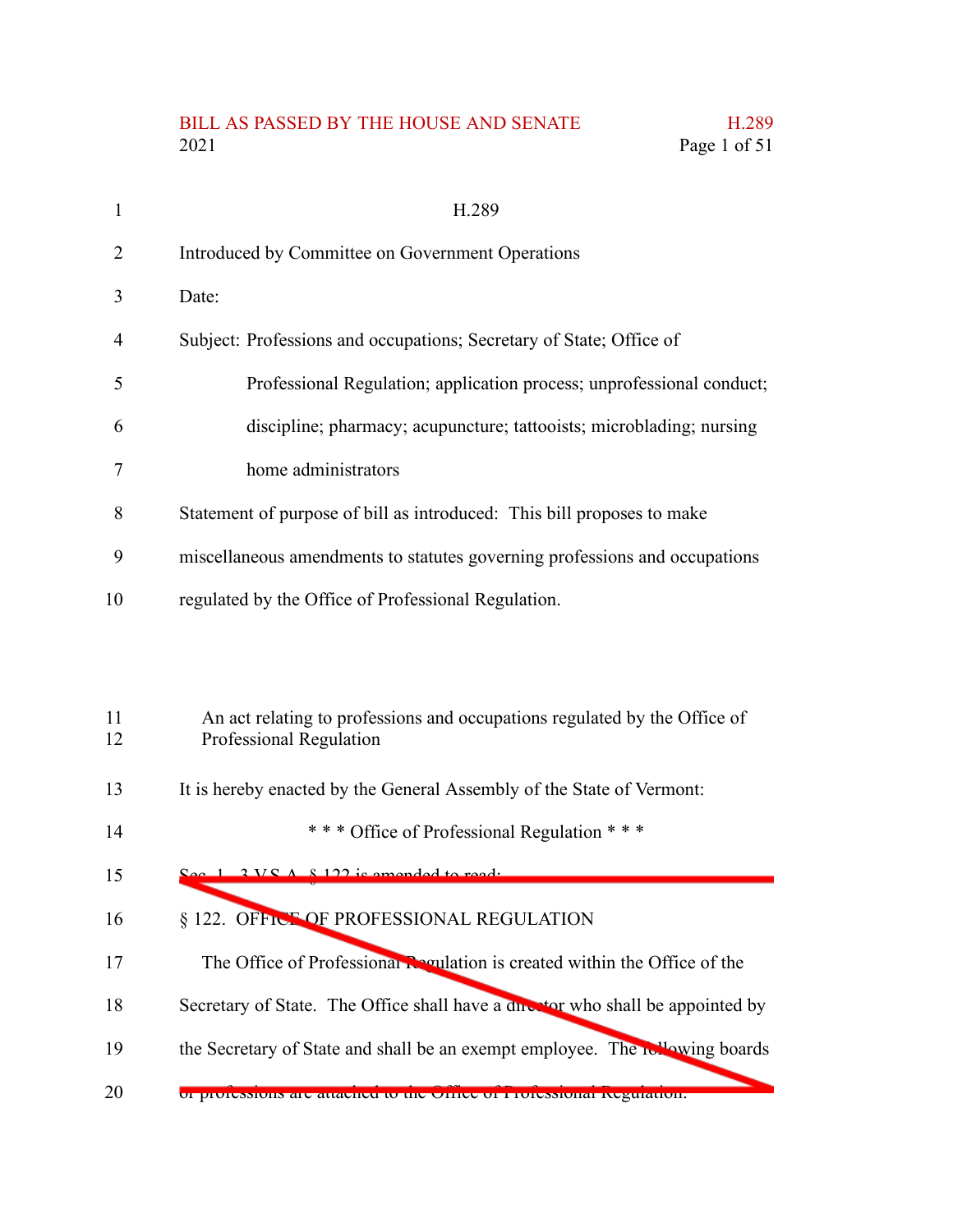

*Sec. 1. 3 V.S.A. § 122 is amended to read:*

*§ 122. OFFICE OF PROFESSIONAL REGULATION*

*The Office of Professional Regulation is created within the Office of the Secretary of State. The Office shall have a director who shall be appointed by the Secretary of State and shall be an exempt employee qualified by education and professional experience to perform the duties of the position. The Director of the Office of Professional Regulation shall be a classified position with the Office of the Secretary of State. The following boards or professions are attached to the Office of Professional Regulation:*

*\* \* \**

*(2) Board of Barbers and Cosmetology Cosmetologists*

*\* \* \**

*(6) Board of Funeral Service*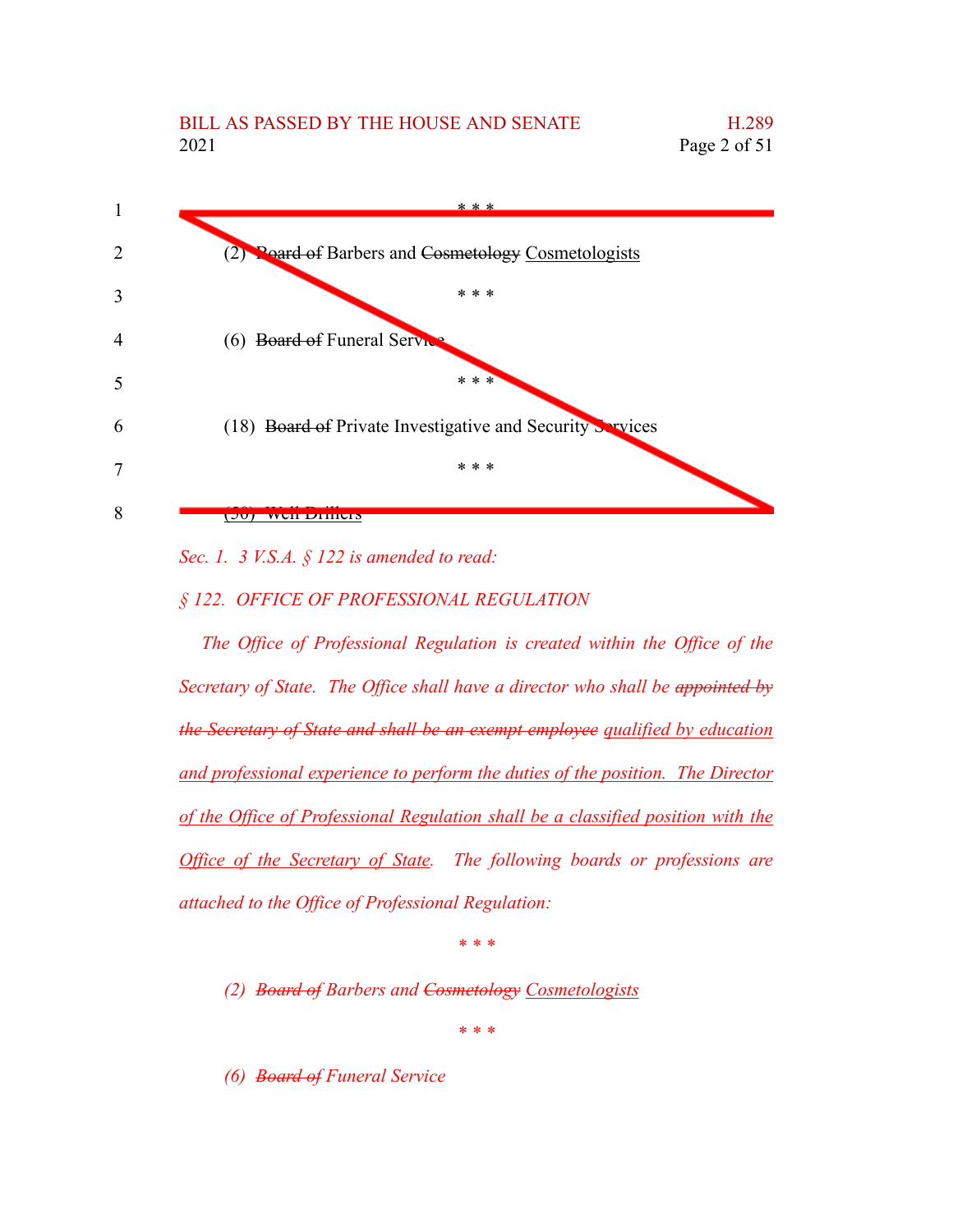*\* \* \**

*(18) Board of Private Investigative and Security Services*

*\* \* \**

#### *(50) Well Drillers*

| $\mathbf{1}$ | Sec. 2. $3$ V.S.A. $\S$ 123 is amended to read:                                 |
|--------------|---------------------------------------------------------------------------------|
| 2            | § 123. DUTIES OF OFFICE                                                         |
| 3            | * * *                                                                           |
| 4            | $(g)(1)$ The Office shall establish uniform procedures applicable to all of the |
| 5            | professions and boards set forth in section 122 of this chapter, providing for: |
| 6            | (A) appropriate recognition of education, training, or service                  |
| 7            | completed by a member of the U.S. Armed Forces toward the requirements of       |
| 8            | professional licensure; and                                                     |
| 9            | (B) expedited issuance of a professional license to a person who is             |
| 10           | licensed in good standing in another regulatory jurisdiction; and               |
| 11           | (i) whose spouse is a member of the U.S. Armed Forces and who                   |
| 12           | has been subject to a military transfer to Vermont; and                         |
| 13           | (ii) who left employment to accompany his or her spouse to                      |
| 14           | Vermont.                                                                        |
| 15           | (2) The Director may evaluate specific military credentials to determine        |
| 16           | equivalency to credentials required for professions attached to the Office. The |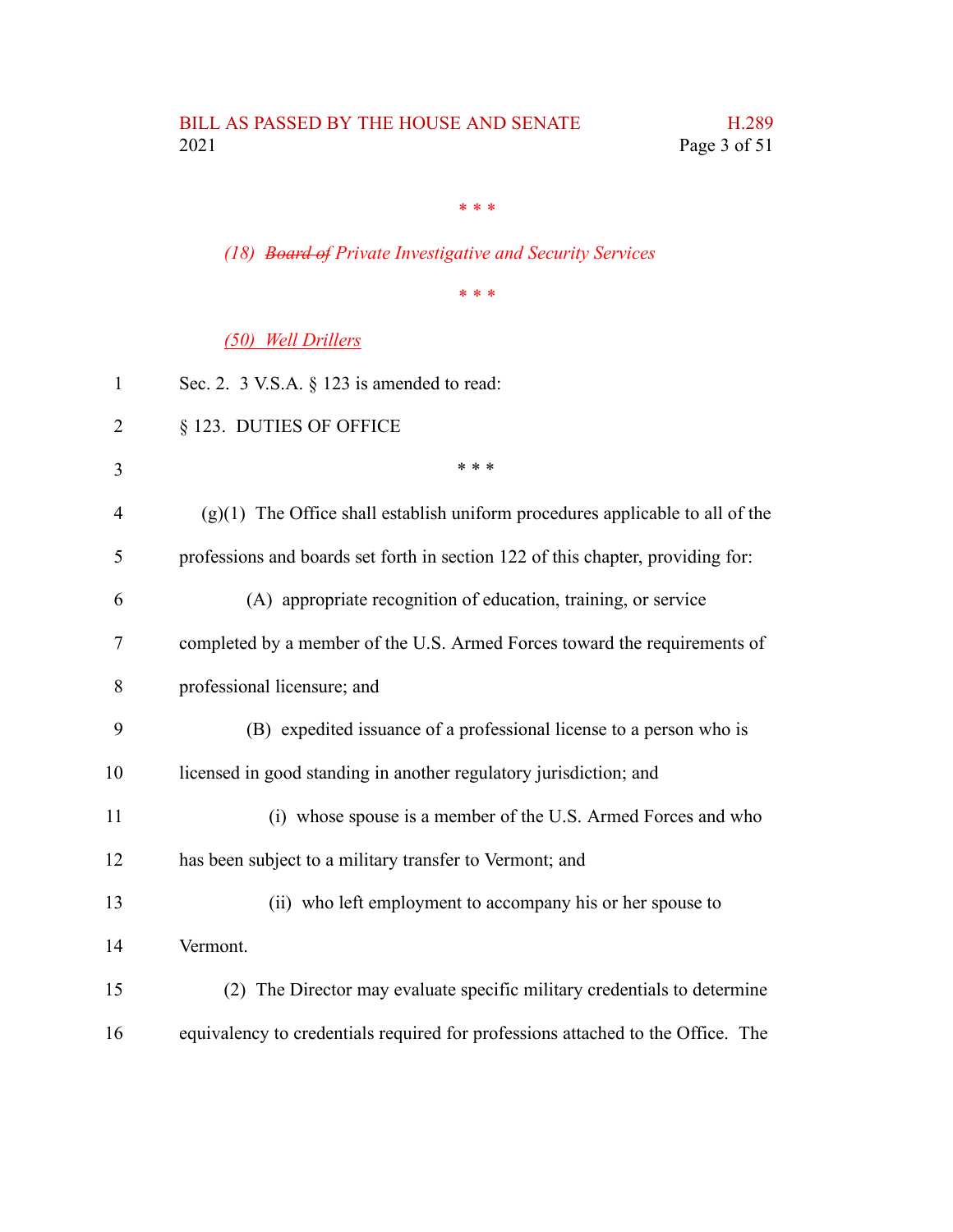## BILL AS PASSED BY THE HOUSE AND SENATE H.289<br>2021 Page 4 of 51 Page 4 of  $51$

| 1  | determinations shall be adopted through written policy that shall be posted on |
|----|--------------------------------------------------------------------------------|
| 2  | the Office's website.                                                          |
| 3  | (3) The Director may evaluate apprenticeship programs recognized or            |
| 4  | administered by the Vermont Department of Labor, Agency of Education, or       |
| 5  | U.S. Department of Labor to determine equivalency to credentials required for  |
| 6  | professions attached to the Office. The determinations shall be adopted        |
| 7  | through written policy that shall be posted on the Office's website.           |
| 8  | * * *                                                                          |
| 9  | $(i)(1)$ The Office may inquire into the criminal background histories of      |
| 10 | applicants for initial licensure and for license renewal of any Office-issued  |
| 11 | credential, including a license, certification, registration or specialty      |
| 12 | designation for the following professions:                                     |
| 13 | (A) licensed nursing assistants, licensed practical nurses, registered         |
| 14 | nurses, and advanced practice registered nurses licensed under 26 V.S.A.       |
| 15 | chapter 28;                                                                    |
| 16 | (B) private investigators, security guards, and other persons licensed         |
| 17 | under 26 V.S.A. chapter 59;                                                    |
| 18 | (C) real estate appraisers and other persons or business entities              |
| 19 | licensed under 26 V.S.A. chapter 69; and                                       |
| 20 | (D) osteopathic physicians licensed under 26 V.S.A. chapter 33.                |
| 21 | * * *                                                                          |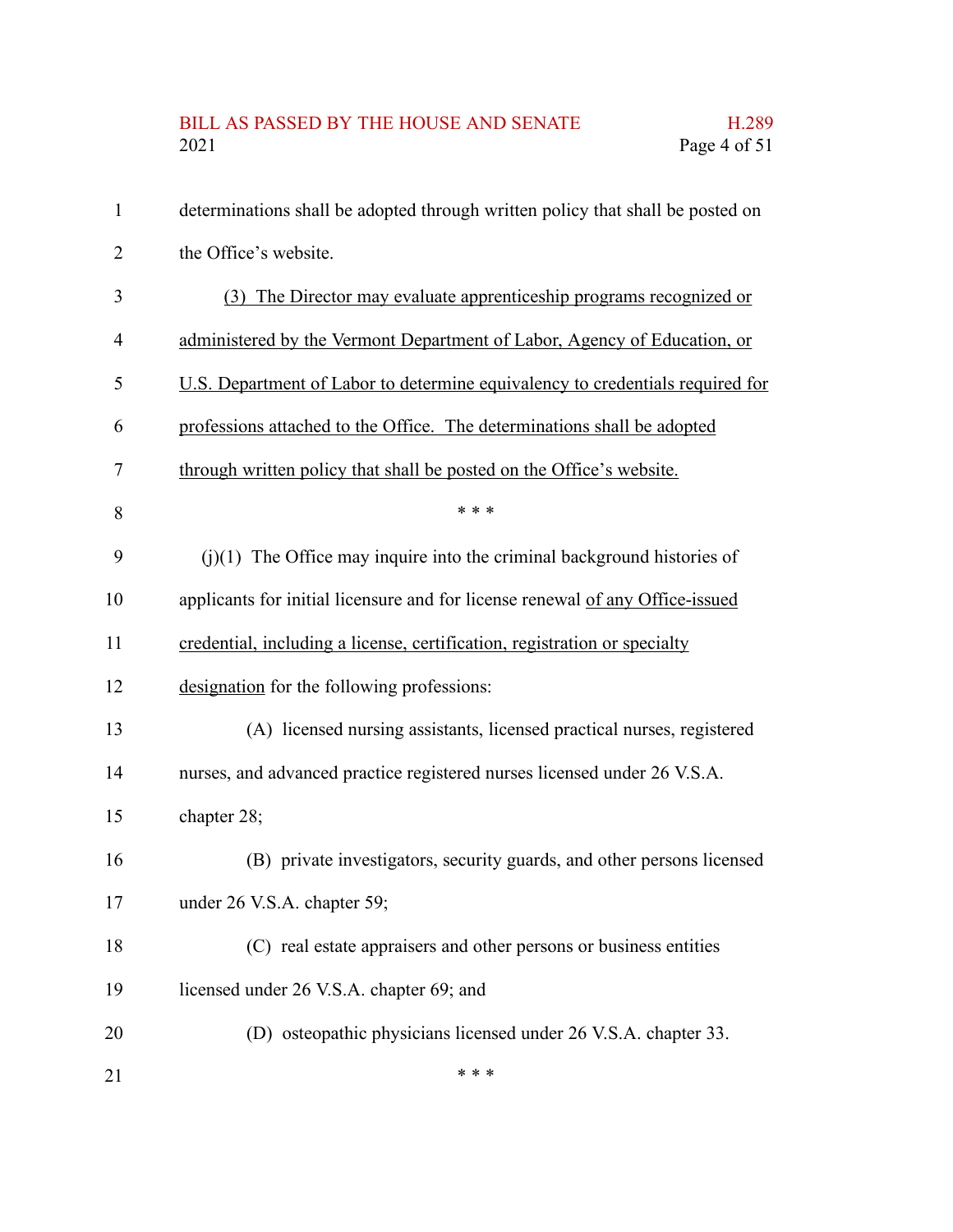## BILL AS PASSED BY THE HOUSE AND SENATE H.289<br>2021 Page 5 of 51 Page 5 of  $51$

| $\mathbf{1}$ | Sec. 3. 3 V.S.A. $\S$ 129 is amended to read:                                    |
|--------------|----------------------------------------------------------------------------------|
| 2            | § 129. POWERS OF BOARDS OR OF DIRECTOR IN ADVISOR                                |
| 3            | PROFESSIONS; DISCIPLINE PROCESS                                                  |
| 4            | (a) In addition to any other provisions of law, a board or the Director, in      |
| 5            | the case of professions that have advisor appointees, may exercise the           |
| 6            | following powers:                                                                |
| 7            | * * *                                                                            |
| 8            | (11) Treat as incomplete any license application submitted with a check          |
| 9            | subsequently returned for insufficient funds or without the personal attestation |
| 10           | of the applicant or an authorized officer of an applicant corporation as to the  |
| 11           | representations therein.                                                         |
| 12           | * * *                                                                            |
| 13           | (g) A board may authorize any of the following:                                  |
| 14           | (1) Its chair or Office legal counsel to grant continuances of scheduled         |
| 15           | hearings.                                                                        |
| 16           | (2) Its chair to grant or deny stays pending appeal.                             |
| 17           | (3) Its chair or legal counsel An administrative law officer to convene          |
| 18           | and conduct prehearing conferences and to preside at hearings for the purpose    |
| 19           | of making procedural and evidentiary rulings. The board may overrule a           |
| 20           | ruling by an administrative law officer under this subdivision.                  |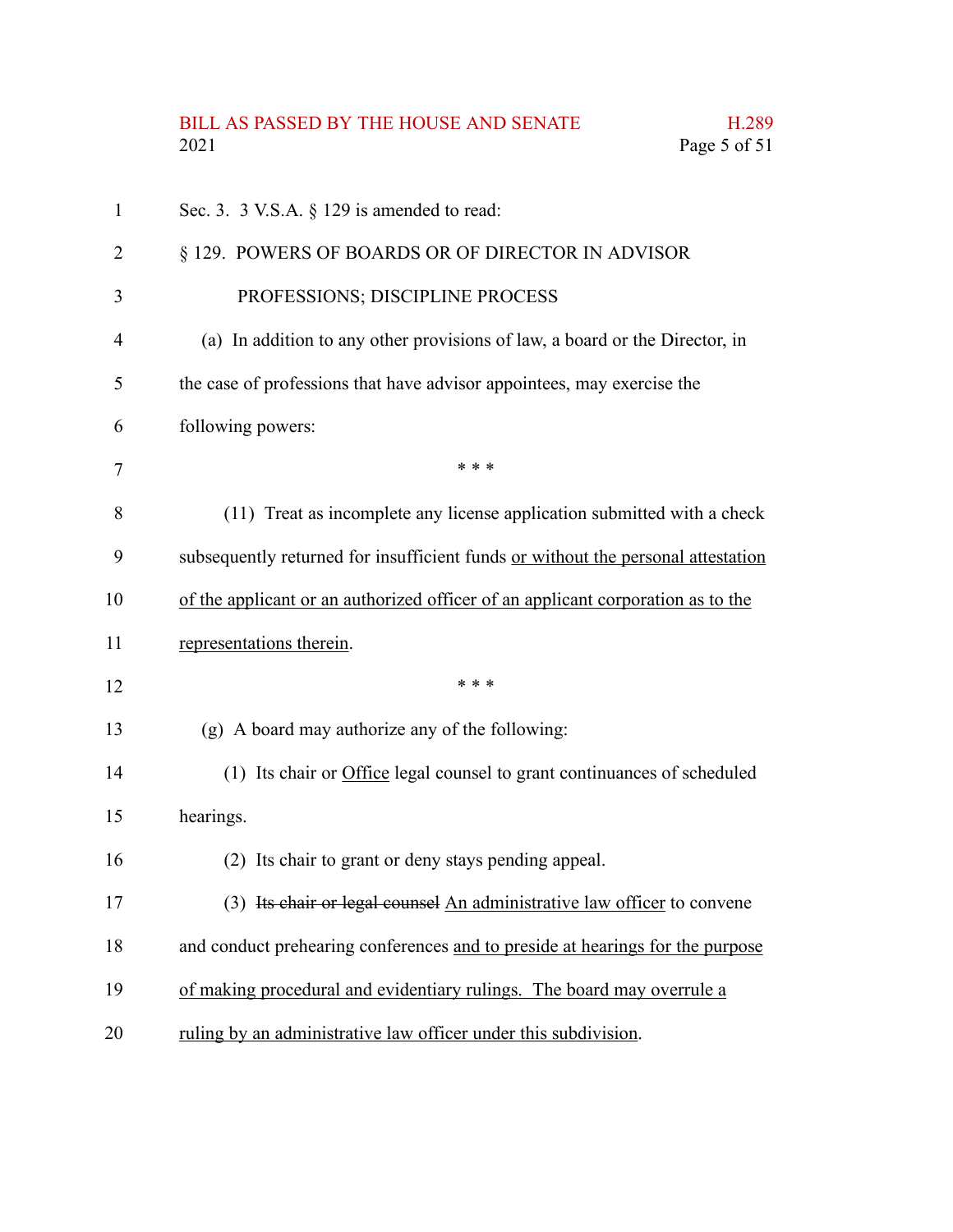#### BILL AS PASSED BY THE HOUSE AND SENATE H.289<br>2021 Page 6 of 51 Page 6 of 51

| $\mathbf{1}$   | (4) Its legal counsel to preside at hearings for the purpose of making          |
|----------------|---------------------------------------------------------------------------------|
| $\overline{2}$ | procedural and evidentiary rulings. The board may overrule a ruling by legal    |
| 3              | counsel under this subdivision. Office staff to grant applications that present |
| 4              | no substantial discretionary or factual question and to administer the policies |
| 5              | of the board between regular meetings.                                          |
| 6              | * * *                                                                           |
| 7              | (i) A board may consult with the Attorney General or an attorney assigned       |
| 8              | by the Office of Professional Regulation for the proper conduct of its affairs. |
| 9              | The Director may assign Office legal counsel to assist a board in the lawful    |
| 10             | and orderly conduct of its open meetings and other nondisciplinary business,    |
| 11             | including making procedural and parliamentary rulings.                          |
| 12             | * * *                                                                           |
| 13             | Sec. 4. 3 V.S.A. § 129a is amended to read:                                     |
| 14             | § 129a. UNPROFESSIONAL CONDUCT                                                  |
| 15             | (a) In addition to any other provision of law, the following conduct by a       |
| 16             | licensee constitutes unprofessional conduct. When that conduct is by an         |
| 17             | applicant or person who later becomes an applicant, it may constitute grounds   |
| 18             | for denial of a license or other disciplinary action. Any one of the following  |
| 19             | items or any combination of items, whether the conduct at issue was             |
| 20             | committed within or outside the State, shall constitute unprofessional conduct: |
| 21             | * * *                                                                           |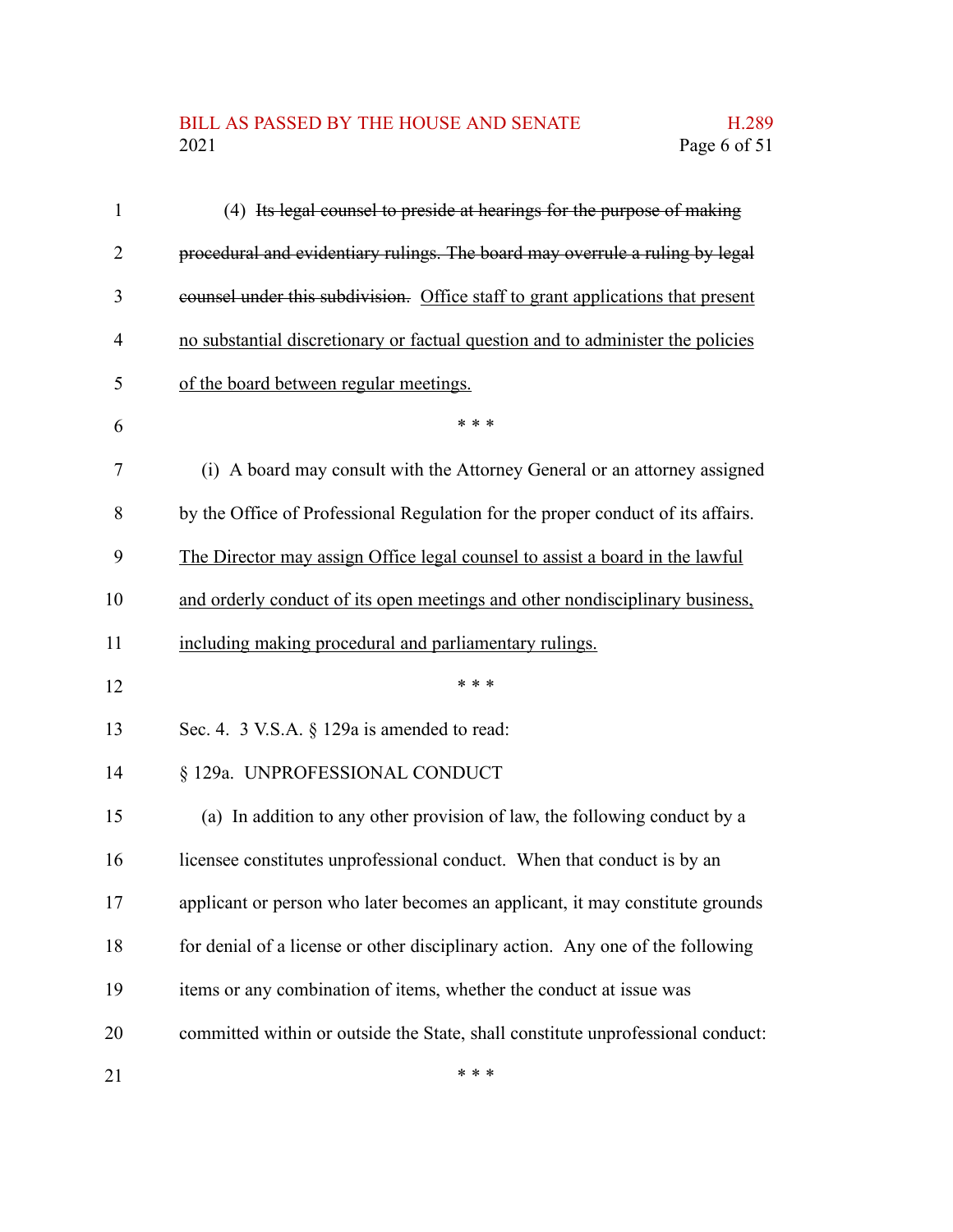# BILL AS PASSED BY THE HOUSE AND SENATE H.289<br>2021 Page 7 of 51 Page 7 of 51

| $\mathbf{1}$   | (27) Engaging in conduct of a character likely to deceive, defraud, or         |
|----------------|--------------------------------------------------------------------------------|
| 2              | harm the public.                                                               |
| 3              | * * *                                                                          |
| $\overline{4}$ | *** Pharmacy ***                                                               |
| 5              | Sec. 5. 26 V.S.A. chapter 36, subchapter 4 is added to read:                   |
| 6              | Subchapter 4. Discipline                                                       |
| 7              | § 2053. UNPROFESSIONAL CONDUCT; DISCIPLINE                                     |
| 8              | (a) It shall be unprofessional conduct for a licensee to:                      |
| 9              | (1) introduce or enforce policies and procedures related to the provision      |
| 10             | of pharmacy services in a manner that results in deviation from safe practice; |
| 11             | (2) unreasonably prevent or restrict a patient's timely access to patient      |
| 12             | records or essential pharmacy services;                                        |
| 13             | (3) fail to identify and resolve conditions that interfere with a              |
| 14             | pharmacist's ability to practice with competency and safety or create an       |
| 15             | environment that jeopardizes patient care, including by failing to provide     |
| 16             | mandated rest periods; and                                                     |
| 17             | (4) repeatedly, habitually, or knowingly fail to provide resources             |
| 18             | appropriate for a pharmacist of reasonable diligence to safely complete        |
| 19             | professional duties and responsibilities, including:                           |
| 20             | (A) drug utilization review;                                                   |
| 21             | (B) immunization;                                                              |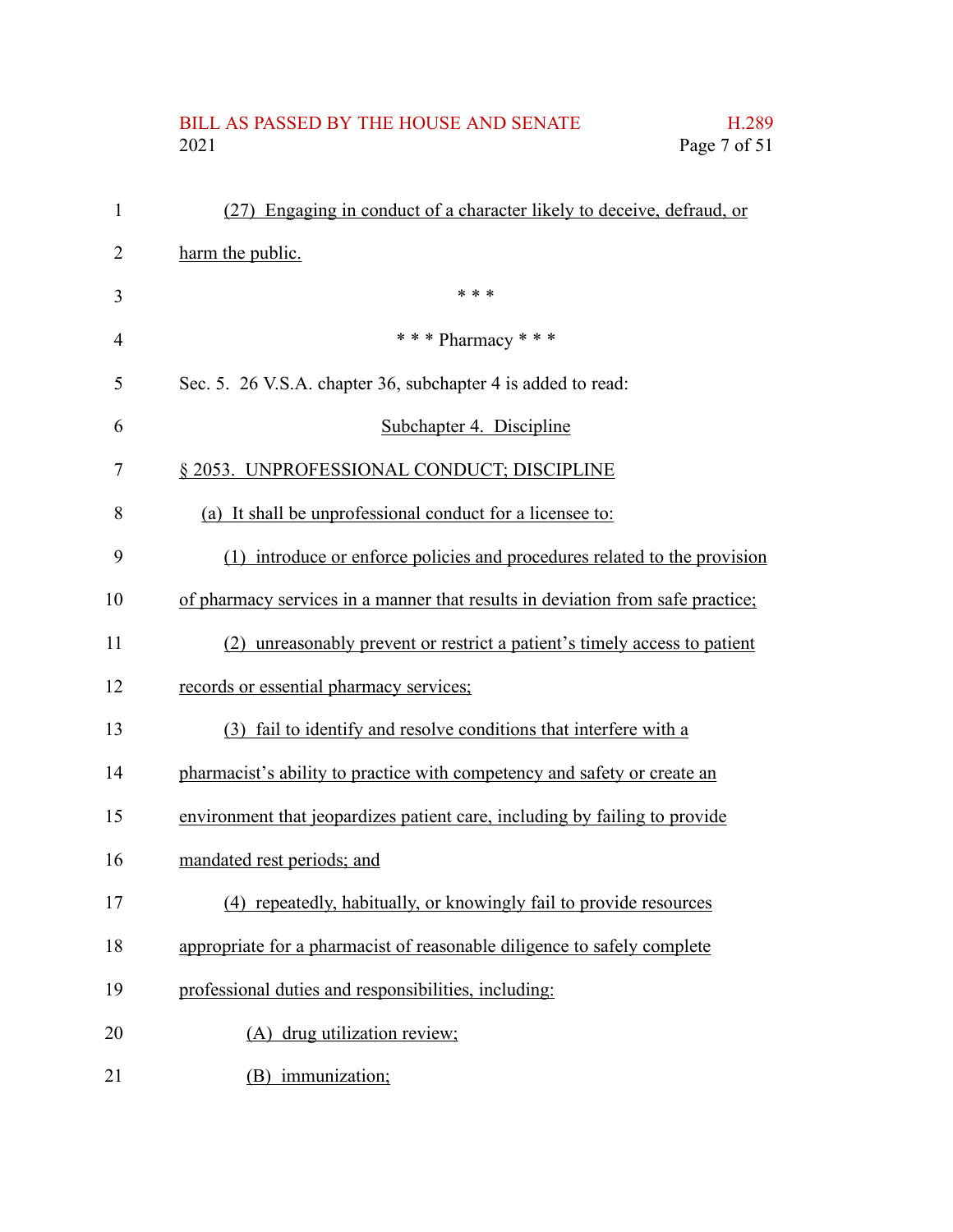#### BILL AS PASSED BY THE HOUSE AND SENATE H.289<br>2021 Page 8 of 51 Page 8 of 51

| $\mathbf{1}$   | (C) counseling;                                                                   |
|----------------|-----------------------------------------------------------------------------------|
| $\overline{2}$ | (D) verification of the accuracy of a prescription; and                           |
| 3              | (E) all other duties and responsibilities of a pharmacist under State             |
| 4              | and federal laws and regulations.                                                 |
| 5              | (b) Drug outlets under common ownership and control constitute a chain.           |
| 6              | Discipline against any one drug outlet in a chain may be imposed against all      |
| 7              | drug outlets in a chain, provided the State alleges in a specification of charges |
| 8              | and the Board subsequently finds:                                                 |
| 9              | unprofessional conduct has occurred at one or more drug outlets;<br>(1)           |
| 10             | (2) the unprofessional conduct is attributable to pharmacy or pharmacy            |
| 11             | business-related policies, procedures, systems, or practices of the chain         |
| 12             | whether or not those practices manifested in unprofessional conduct at each       |
| 13             | individual location; and                                                          |
| 14             | (3) imposition of disciplinary sanctions or conditions against all drug           |
| 15             | outlets in the chain is appropriate to protect the public.                        |
| 16             | * * * Acupuncture * * *                                                           |
| 17             | Sec. 6. 26 V.S.A. $\S$ 3406 is amended to read:                                   |
| 18             | § 3406. EXAMINATION                                                               |
| 19             | (a) The Director shall examine applicants for licensure and may use a             |
| 20             | standardized national examination. The examination shall include the              |
| 21             | following subjects:                                                               |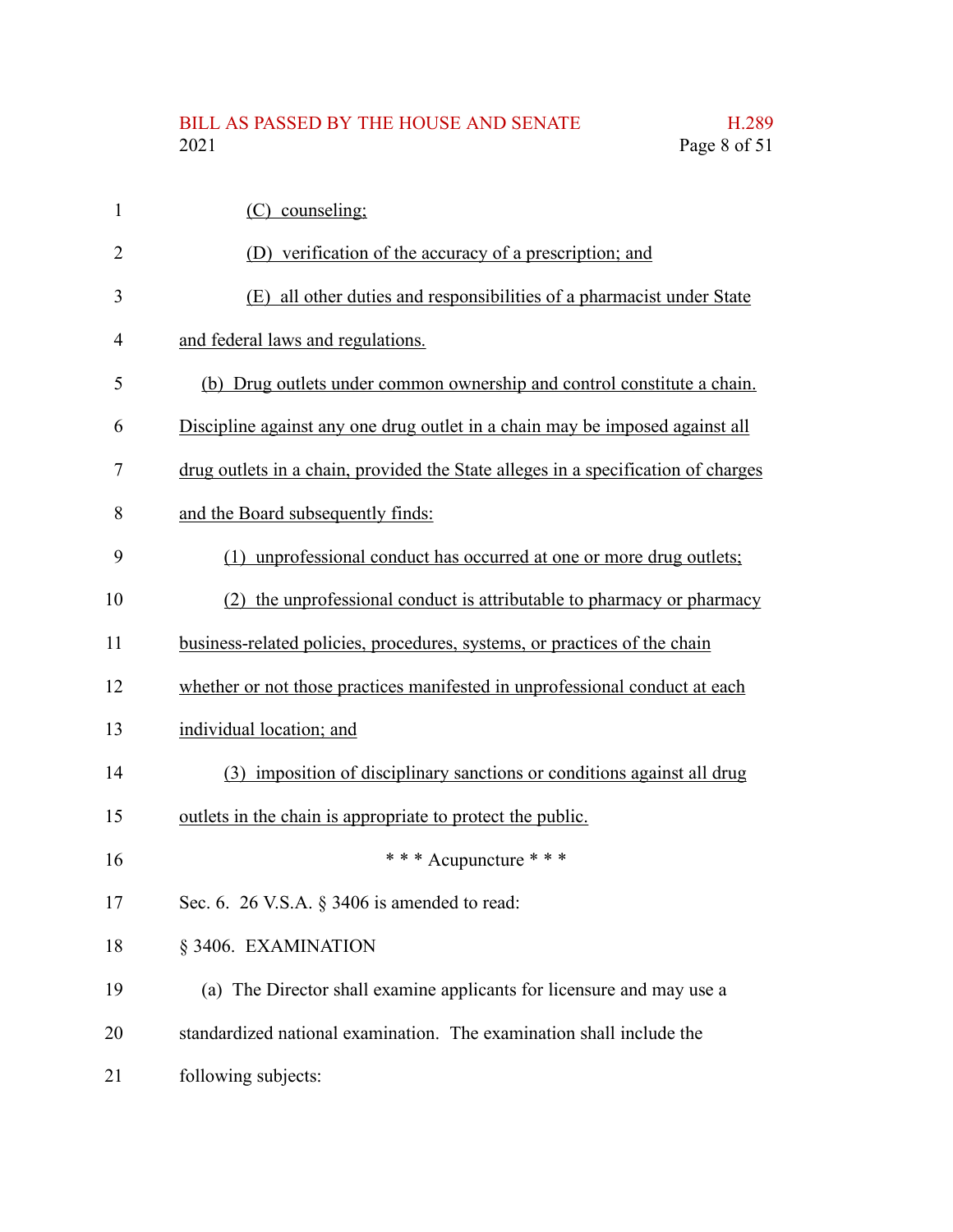# BILL AS PASSED BY THE HOUSE AND SENATE H.289<br>2021 Page 9 of 51

| 1              | (1) Anatomy and physiology.                                                    |
|----------------|--------------------------------------------------------------------------------|
| $\overline{2}$ | (2) Acupuncture pathology.                                                     |
| 3              | (3) Acupuncture diagnosis.                                                     |
| 4              | (4) Hygiene, sanitation, and sterilization techniques.                         |
| 5              | (5) The principles, practices, and techniques of acupuncture.                  |
| 6              | (6) Clean needle techniques.                                                   |
| 7              | (7) Chinese herbology for those licensed after January 1, 2007 who             |
| 8              | intend to employ nonprescription remedies and herbal therapies.                |
| 9              | (b) The Director may adopt rules necessary to perform his or her duties        |
| 10             | under this section.                                                            |
| 11             | *** Tattooists and Body Piercers ***                                           |
| 12             | Sec. 7. 26 V.S.A. chapter 79 is amended to read:                               |
| 13             | CHAPTER 79. TATTOOISTS AND BODY PIERCERS                                       |
| 14             | § 4101. DEFINITIONS                                                            |
| 15             | As used in this chapter:                                                       |
| 16             | * * *                                                                          |
| 17             | (6) "Practice of permanent cosmetics" means to place microblading and          |
| 18             | other practices involving placement of a specific type of tattoo that includes |
| 19             | permanent eyeliner, permanent lip color, permanent eyebrows, anatomical        |
| 20             | reproduction, and permanent eye shadow as well as other specific procedures    |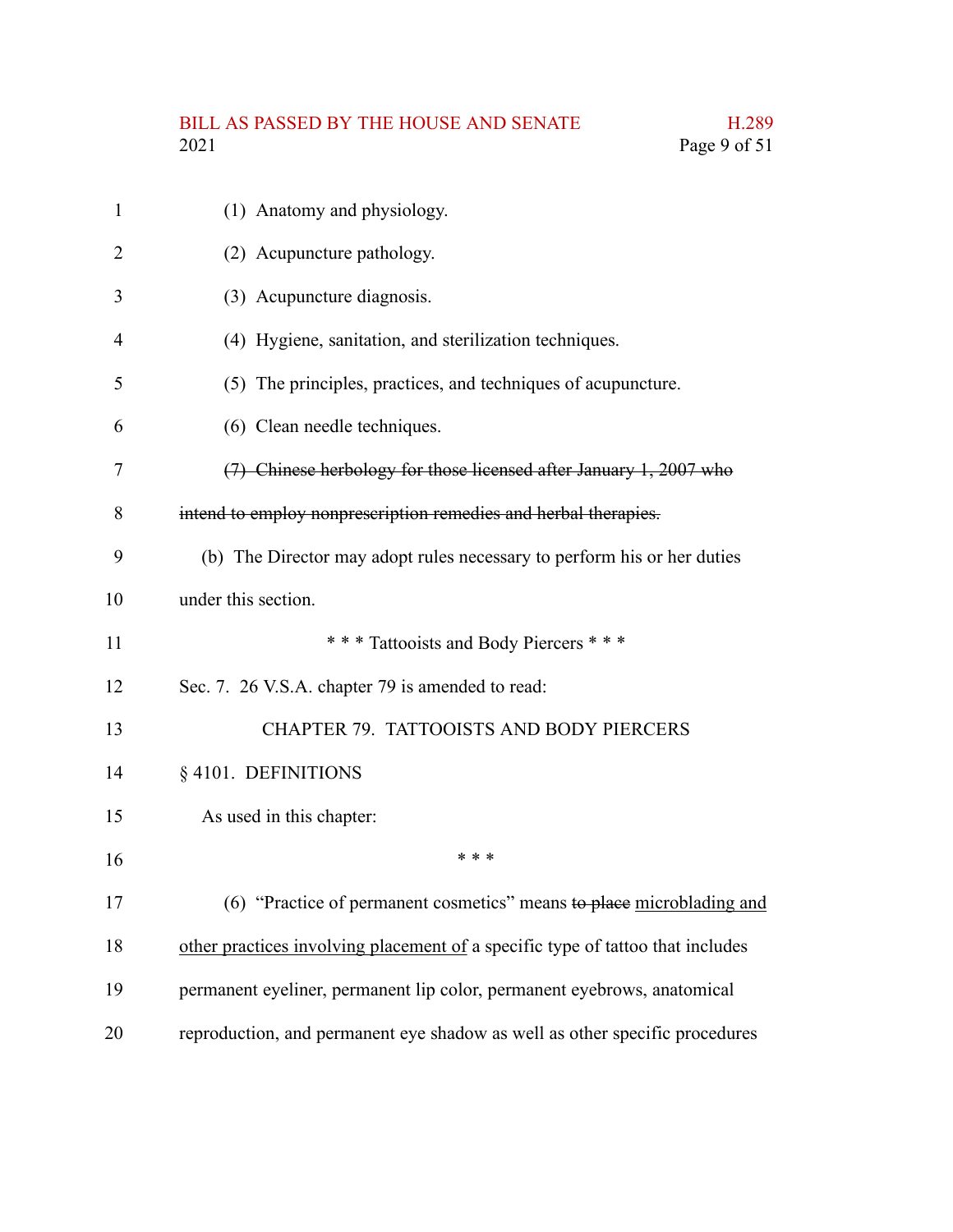# BILL AS PASSED BY THE HOUSE AND SENATE H.289<br>2021 Page 10 of 51 Page 10 of 51

| 1              | that may be identified by rule by the Director consistent with the Society of   |
|----------------|---------------------------------------------------------------------------------|
| $\overline{2}$ | Permanent Cosmetic Professionals' or its successor group's guidelines.          |
| 3              | * * *                                                                           |
| 4              | § 4105. APPRENTICESHIP LICENSE REQUIREMENTS FOR                                 |
| 5              | <b>LICENSURE</b>                                                                |
| 6              | * * *                                                                           |
| 7              | (d) Shops. A shop shall not operate in this State without first registering     |
| 8              | with the Office of Professional Regulation and paying a fee of \$100.00.        |
| 9              | Registration shall be in the form required by the Director.                     |
| 10             | (1) A shop shall not be granted registration unless the shop complies           |
| 11             | with this chapter and rules adopted under this chapter.                         |
| 12             | (2) All shops shall designate a person who is licensed under this chapter       |
| 13             | in the practice of tattooing or body piercing, who shall be responsible for     |
| 14             | overall cleanliness and sanitation of the shop.                                 |
| 15             | (3) The practice of tattooing or body piercing shall be permitted only in       |
| 16             | registered shops.                                                               |
| 17             | (4) The practice of permanent cosmetics may be performed anywhere               |
| 18             | the practice of tattooing is permitted, on the premises of a health care        |
| 19             | professional licensed pursuant to this title, or on premises meeting the        |
| 20             | sanitation requirements of this chapter as determined by the Director or as set |
| 21             | forth by rule.                                                                  |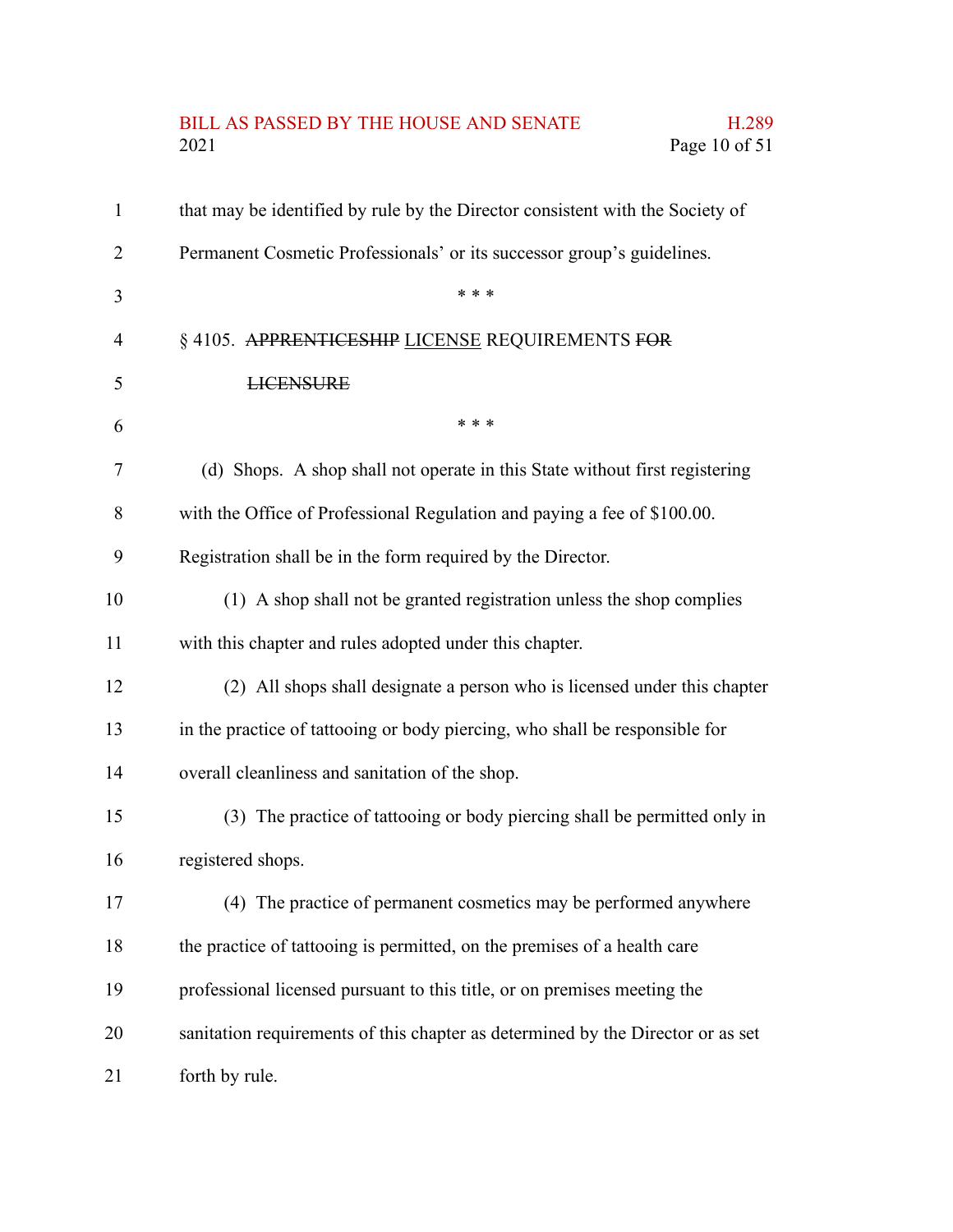## BILL AS PASSED BY THE HOUSE AND SENATE H.289<br>2021 Page 11 of 51 Page 11 of 51

| $\mathbf{1}$ | (5) Notwithstanding the provisions of this subsection, a cosmetology            |
|--------------|---------------------------------------------------------------------------------|
| 2            | shop licensed under chapter 6 of this title may provide permanent cosmetics     |
| 3            | services by a person licensed under this chapter without obtaining a second     |
| 4            | shop license for the same premises.                                             |
| 5            | * * *                                                                           |
| 6            | *** Nursing Home Administrators ***                                             |
| 7            | Sec. 8. OFFICE OF PROFESSIONAL REGULATION; RULES;                               |
| 8            | SUPERVISION FOR NURSING HOME ADMINISTRATORS IN                                  |
| 9            | <b>TRAINING</b>                                                                 |
| 10           | Notwithstanding the provisions of the Office of Professional Regulation         |
| 11           | Administrative Rule CVR 04-030-180 (Administrative Rules for Nursing            |
| 12           | Home Administrators), § 2.3(b)(3), and 3 V.S.A. chapter 25 (Vermont             |
| 13           | Administrative Procedure Act), the Director of the Office of Professional       |
| 14           | Regulation may approve on-site supervision, remote supervision by electronic    |
| 15           | means, or a combination of both, by a preceptor as part of the Administrator-   |
| 16           | in-training program through June 30, 2023. On and after July 1, 2023, the       |
| 17           | Director's approval of supervision by a preceptor as part of the Administrator- |
| 18           | in-training program shall be conducted in accordance with the provisions of     |
| 19           | Rule CVR 04-030-180 (Administrative Rules for Nursing Home                      |
| 20           | Administrators) pertaining to supervision by a preceptor.                       |
| 21           | *** Well Drillers ***                                                           |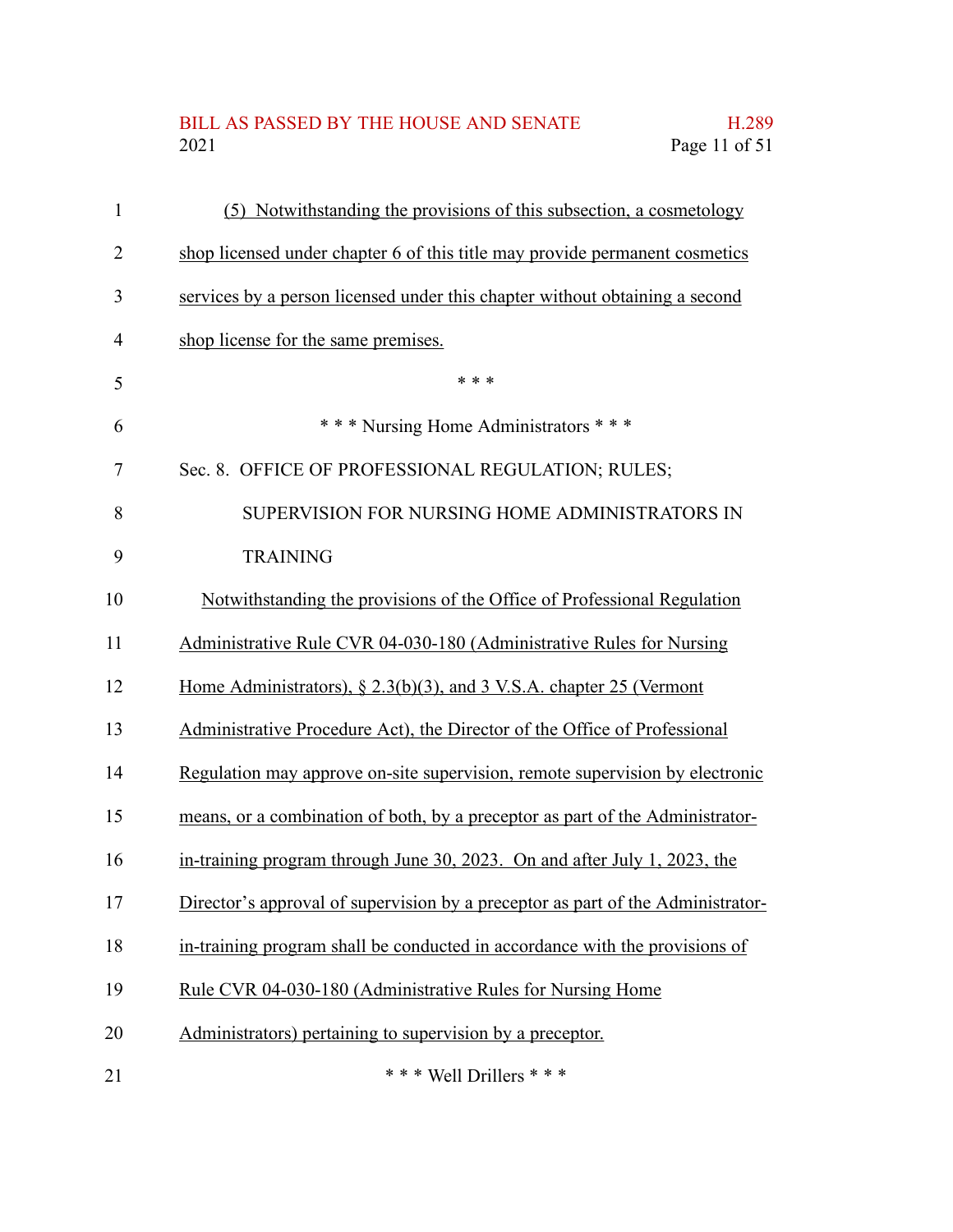| $\mathbf{1}$   | Sec. 9. 10 V.S.A. § $1392(c)(1)$ is amended to read:                            |
|----------------|---------------------------------------------------------------------------------|
| $\overline{2}$ | $(c)(1)$ The Secretary shall establish a groundwater coordinating committee,    |
| 3              | with representation from the Division of Drinking Water and Groundwater         |
| $\overline{4}$ | Protection within the Department, the Division of Geology and Mineral           |
| 5              | Resources within the Department, the Agency of Agriculture, Food and            |
| 6              | Markets, and the Departments of Forests, Parks and Recreation and of Health     |
| 7              | to provide advice in the development of the program and its implementation,     |
| 8              | on issues concerning groundwater quality and quantity, and on groundwater       |
| 9              | issues relevant to well-drilling activities and the licensure of well drillers. |
| 10             | Sec. 10. 26 V.S.A. chapter 107 is added to read:                                |
| 11             | CHAPTER 107. WELL DRILLERS                                                      |
| 12             | § 5601. DEFINITIONS                                                             |
| 13             | As used in this chapter:                                                        |
| 14             | (1) "Department" means the Department of Environmental                          |
| 15             | Conservation.                                                                   |
| 16             | (2) "Director" means the director of the Office of Professional                 |
| 17             | Regulation.                                                                     |
| 18             | (3) "Office" means the Office of Professional Regulation.                       |
| 19             | (4) "Qualifying individual" means an individual holding a well-driller          |
| 20             | license issued in accordance with this chapter who is designated to oversee and |
| 21             | be responsible for the well drilling operations of a business, governmental     |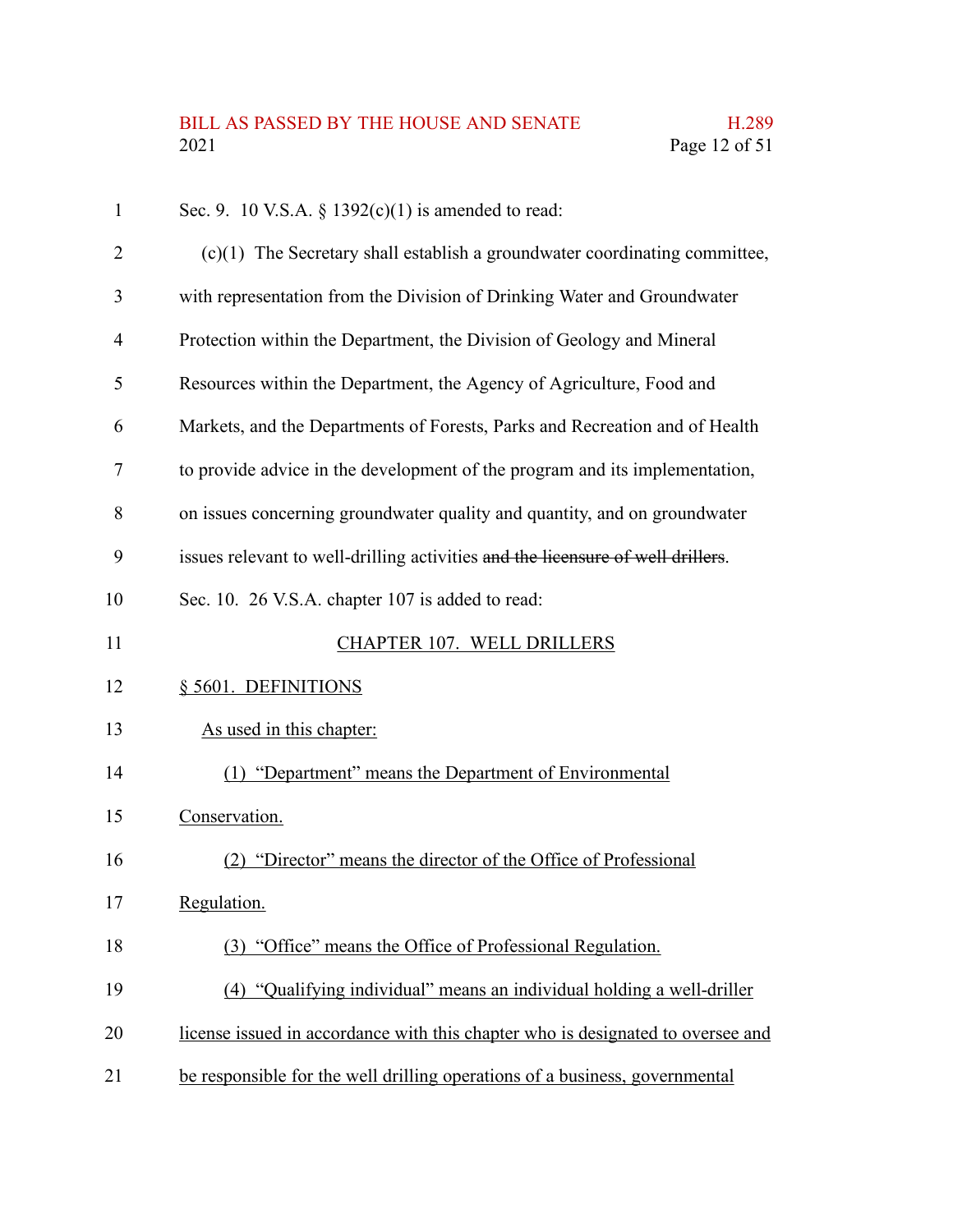# BILL AS PASSED BY THE HOUSE AND SENATE H.289<br>2021 Page 13 of 51 Page 13 of 51

| $\mathbf{1}$   | entity or other entity engaged in performing an activity established under           |
|----------------|--------------------------------------------------------------------------------------|
| $\overline{2}$ | subdivision $5601(6)$ of this chapter.                                               |
| 3              | (5) "Well" means any hole deeper than 20 feet drilled, driven, or bored              |
| $\overline{4}$ | into the earth to locate, monitor, extract, or recharge groundwater or any hole      |
| 5              | deeper than 20 feet drilled, driven, or bored for the primary purpose of             |
| 6              | transferring heat to or from the earth's subsurface.                                 |
| 7              | (6) "Well driller" refers to a person engaged in the business of                     |
| 8              | performing activities within one or both of the following classes:                   |
| 9              | (A) Water well driller. This class shall consist of any person engaged               |
| 10             | in the business of constructing wells for the purpose of locating, extracting, or    |
| 11             | recharging groundwater or for the purpose of transferring heat to or from the        |
| 12             | earth's subsurface.                                                                  |
| 13             | (B) Monitoring well driller. This class shall consist of any person                  |
| 14             | engaged in the business of constructing, servicing, or closing wells drilled for     |
| 15             | the purpose of monitoring groundwater quantity or quality.                           |
| 16             | § 5602. APPLICATION                                                                  |
| 17             | (a) Any person who intends to engage in the business of performing the               |
| 18             | activities in the classes established under subdivision $5601(6)$ of this chapter in |
| 19             | the State shall hold a well driller license. The person shall apply for a license    |
| 20             | with the Office, comply with and provide the information required by rules           |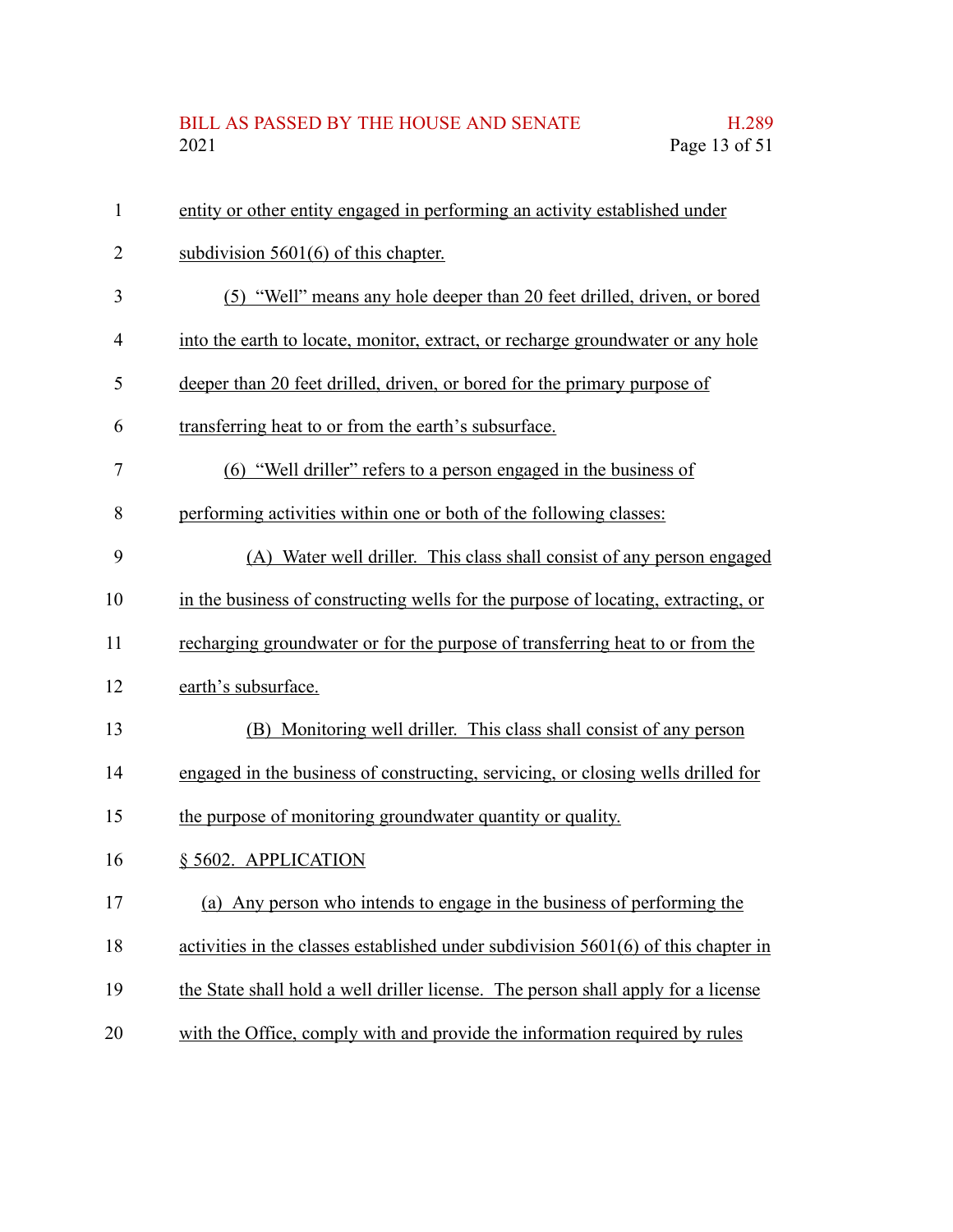# BILL AS PASSED BY THE HOUSE AND SENATE H.289<br>2021 Page 14 of 51 Page 14 of 51

| $\mathbf{1}$ | adopted by the Director, and pay the application fee set forth in 3 V.S.A.         |
|--------------|------------------------------------------------------------------------------------|
| 2            | \$125.                                                                             |
| 3            | (b) A business, governmental entity or other entity engaged in the business        |
| 4            | of performing any of the activities set forth in the well drilling classes         |
| 5            | established under subsection subdivision 5601(6) of this chapter shall be          |
| 6            | owned by, employ, or contract with at least one qualifying individual.             |
| 7            | (c) Qualifying individuals shall meet the qualifications established in rules      |
| 8            | adopted in accordance with this chapter. A qualifying individual shall own or      |
| 9            | be employed by only one business, governmental entity, or other entity but         |
| 10           | may contract with more than one business, governmental entity, or other entity     |
| 11           | to provide well-driller services.                                                  |
| 12           | § 5603. PROHIBITIONS; PENALTIES                                                    |
| 13           | (a) It shall be a violation of this chapter for any person, including any          |
| 14           | corporation, association, or individual, to:                                       |
| 15           | (1) practice, or to permit a person to practice, as a well driller without a       |
| 16           | current license or other authorization to practice as a well driller under         |
| 17           | Vermont law;                                                                       |
| 18           | (2) practice, or to permit a person to practice, a class of well driller           |
| 19           | activities, as those classes are established in subdivision 5601(6) of this        |
| 20           | chapter, without a current license or other authorization to practice the class of |
| 21           | well driller activities under Vermont law; or                                      |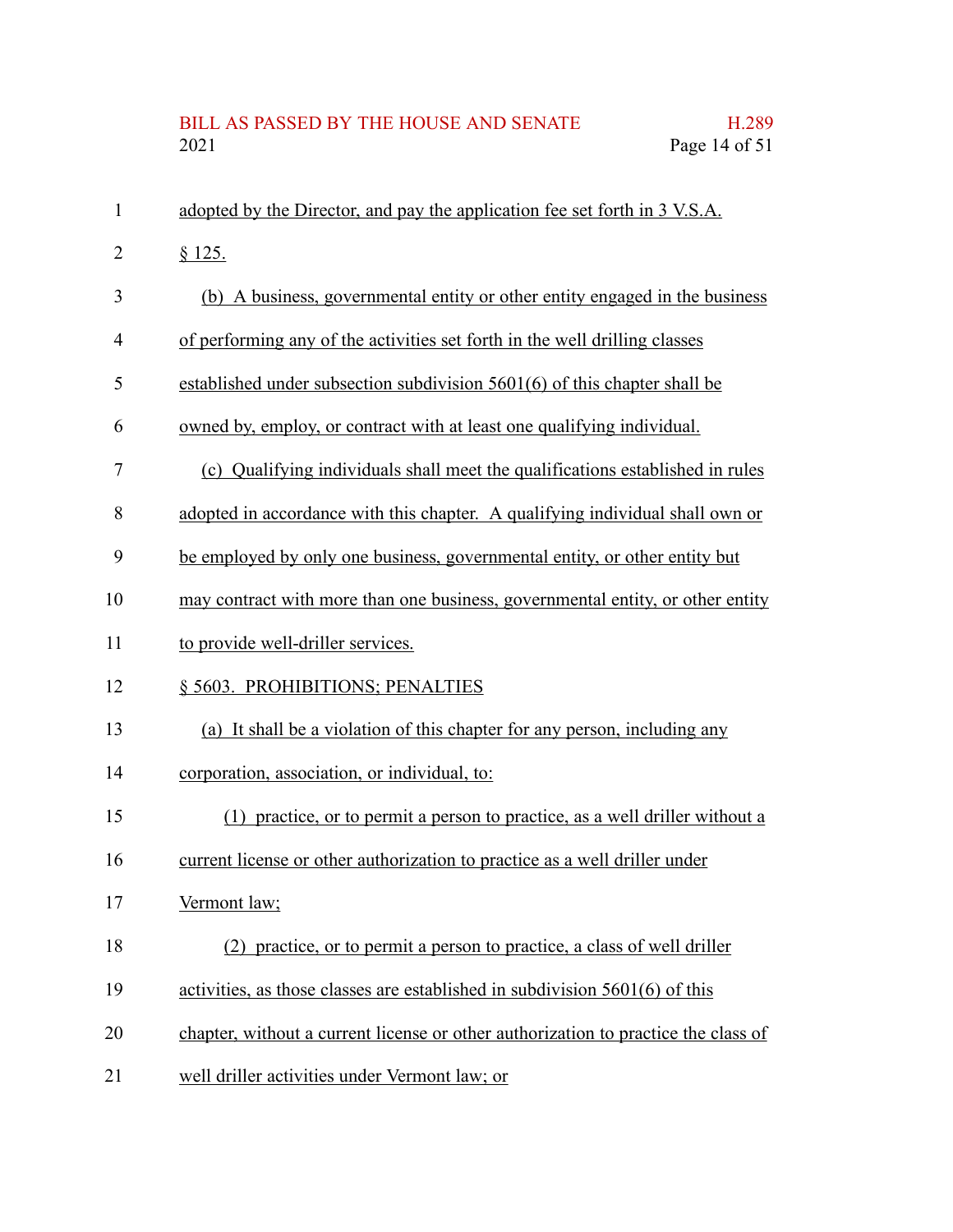#### BILL AS PASSED BY THE HOUSE AND SENATE H.289<br>2021 Page 15 of 51 Page 15 of 51

| $\mathbf{1}$ | (3) represent oneself as being licensed or otherwise authorized by this             |
|--------------|-------------------------------------------------------------------------------------|
| 2            | State to practice as a well driller or use in connection with a name any words,     |
| 3            | letters, signs, or figures that imply that a person is a well driller or able to    |
| 4            | practice as a well driller when not licensed or otherwise authorized to do so.      |
| 5            | (b) A person who violates this section shall be subject to the penalties in         |
| 6            | <u>3 V.S.A. § 127.</u>                                                              |
| 7            | § 5604. EXEMPTIONS                                                                  |
| 8            | (a) Employees of a business, governmental entity or other entity that is            |
| 9            | owned by, employs, or contracts with a licensed qualifying individual are not       |
| 10           | required to obtain a well-driller license to perform the activities set forth in    |
| 11           | subdivision $5601(6)$ of this chapter.                                              |
| 12           | (b) A person is not required to obtain a well-driller license to perform the        |
| 13           | following activities:                                                               |
| 14           | (1) exploratory excavations analyzing foundation conditions related to              |
| 15           | construction;                                                                       |
| 16           | constructing wells for the temporary de-watering of construction<br>(2)             |
| 17           | sites, blasting, soil vapor extraction, air sparging, grounding rod installation or |
| 18           | other practices identified by the Commissioner;                                     |
| 19           | (3) pump installation and pump servicing; and                                       |
| 20           | (4) well development, cleaning, and rehabilitation.                                 |
| 21           | § 5605. DUTIES OF THE DIRECTOR                                                      |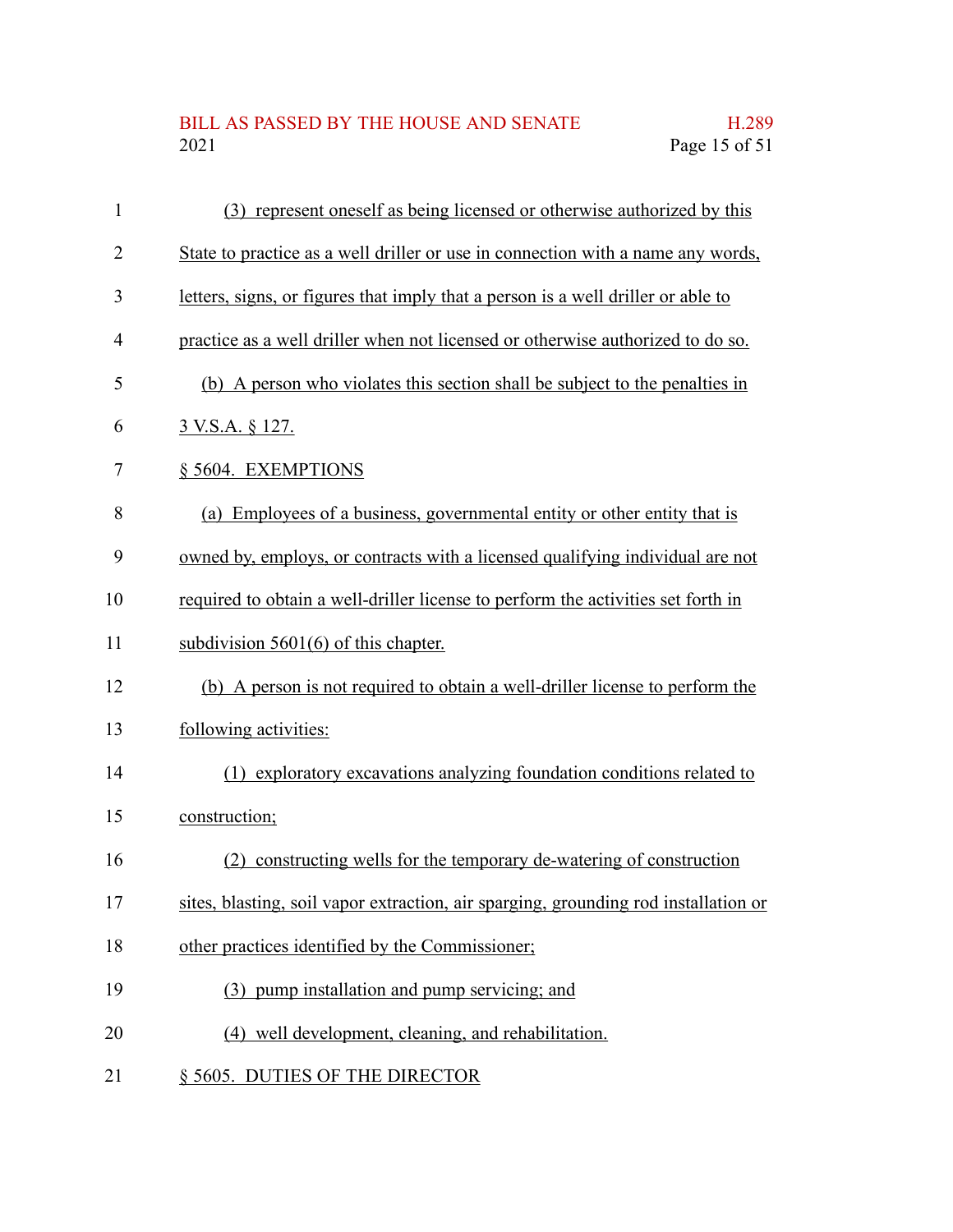## BILL AS PASSED BY THE HOUSE AND SENATE H.289<br>2021 Page 16 of 51 Page 16 of 51

| $\mathbf{1}$ | The Director shall:                                                              |
|--------------|----------------------------------------------------------------------------------|
| 2            | (1) provide general information to applicants for licensure as well              |
| 3            | drillers;                                                                        |
| 4            | (2) receive applications for licensure; grant and renew licenses in              |
| 5            | accordance with this chapter; and deny, revoke, suspend, reinstate, or condition |
| 6            | licenses as directed by an administrative law officer;                           |
| 7            | (3) after consultation with the Department, administer or approve                |
| 8            | examinations and training programs;                                              |
| 9            | (4) explain appeal procedures to well-driller licensees and applicants           |
| 10           | and complaint procedures to the public;                                          |
| 11           | (5) administer fees collected in accordance with this chapter and                |
| 12           | <u>3 V.S.A. §125;</u>                                                            |
| 13           | (6) refer all disciplinary matters to an administrative law officer              |
| 14           | established under 3 V.S.A. §129(j); and                                          |
| 15           | (7) with advice of the advisor appointees and in collaboration with the          |
| 16           | Department, adopt or amend rules necessary to implement the provisions of        |
| 17           | this chapter.                                                                    |
| 18           | § 5606. ADVISOR APPOINTEES                                                       |
| 19           | (a) The Secretary of State shall appoint three persons to be advisors to the     |
| 20           | Director, two of whom shall be well drillers and one of whom shall be a          |
| 21           | representative of the Agency of Natural Resources. Advisors shall be             |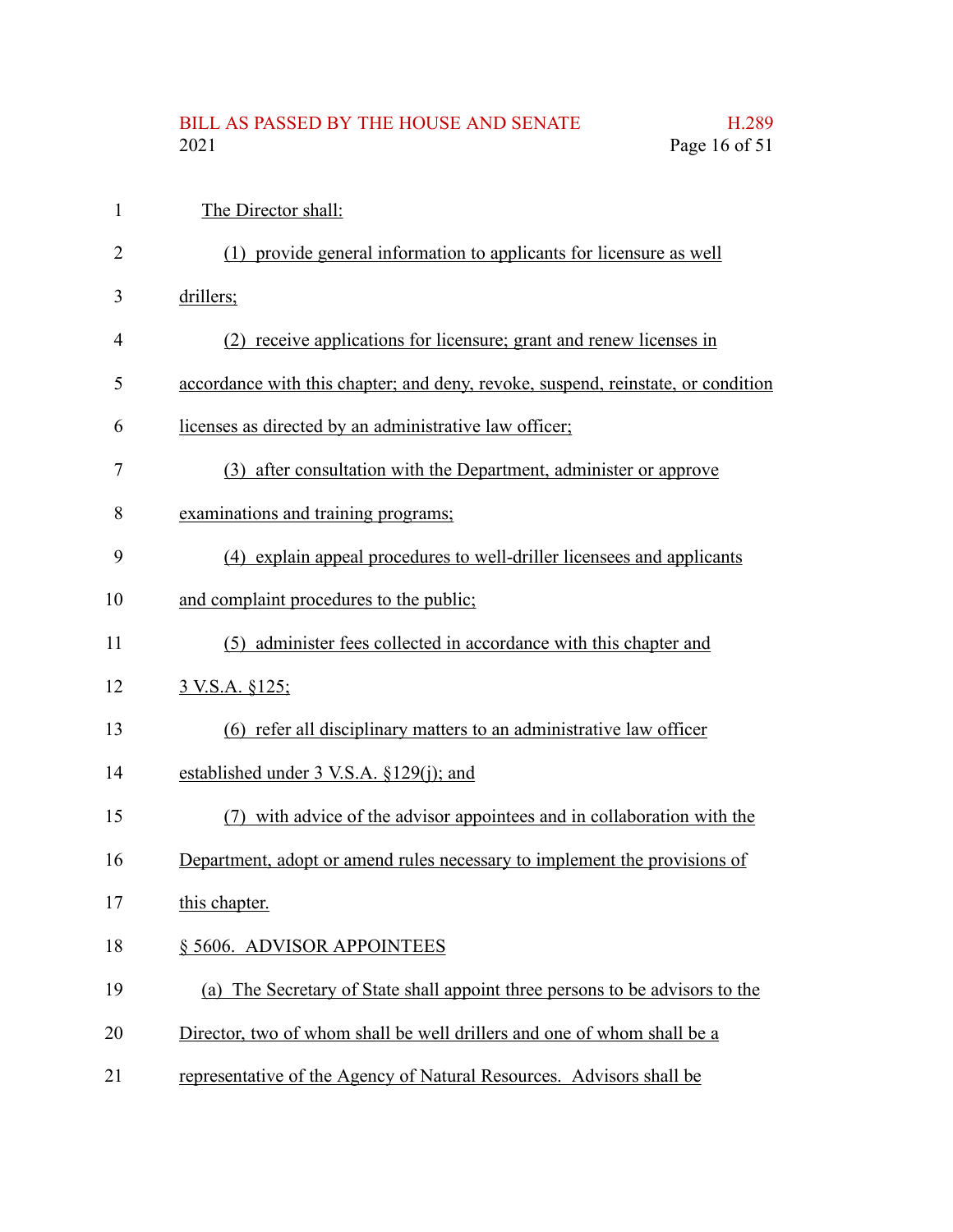| 1              | appointed to five-year staggered terms to serve at the Secretary's pleasure as    |
|----------------|-----------------------------------------------------------------------------------|
| $\overline{2}$ | advisors in matters related to the administration of this chapter. Two of the     |
| 3              | initial appointments shall be for a term of fewer than five years.                |
| 4              | (b) A well driller advisor appointee shall have not fewer than three years'       |
| 5              | experience as a well driller immediately preceding appointment, shall be          |
| 6              | licensed as a well driller in Vermont during incumbency, and shall be actively    |
| 7              | engaged in the practice as a well driller during incumbency.                      |
| 8              | (c) The Director shall seek the advice of the advisor appointees in carrying      |
| 9              | out the provisions of this chapter.                                               |
| 10             | § 5607. ELIGIBILITY FOR LICENSURE                                                 |
| 11             | (a) Eligibility. To be eligible for licensure as a well driller, an applicant     |
| 12             | shall:                                                                            |
| 13             | (1) not be in violation of any provisions of this chapter or rules adopted        |
| 14             | in accordance with the provisions of this chapter; and                            |
| 15             | (2) demonstrate the education, training, experience, and examination              |
| 16             | performance as the Director may, by rule, require to hold a license as a well     |
| 17             | driller.                                                                          |
| 18             | (b) Classes. The Director shall specify on a license the class or classes of      |
| 19             | well-driller activities, as those classes are defined in subdivision $5601(6)$ of |
| 20             | this chapter, a licensee is authorized to practice. A licensee may be authorized  |
| 21             | to perform more than one class of activities under a single license.              |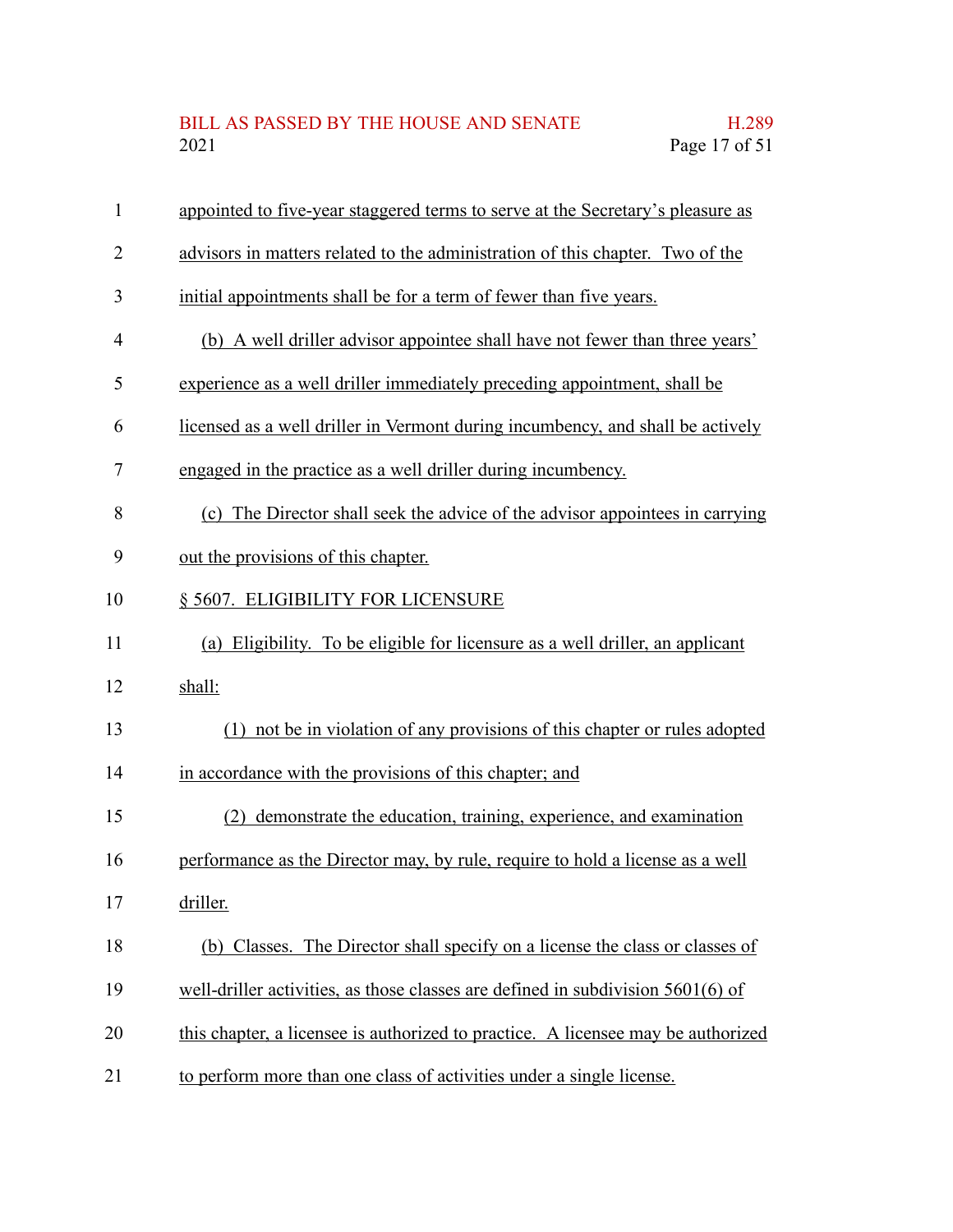## BILL AS PASSED BY THE HOUSE AND SENATE H.289<br>2021 Page 18 of 51 Page 18 of 51

| $\mathbf{1}$   | (c) The Director, after consultation with advisor appointees and the          |
|----------------|-------------------------------------------------------------------------------|
| $\overline{2}$ | Department, shall, by rule, establish appropriate application, testing, and   |
| 3              | renewal procedures for each class of activity under a license.                |
| $\overline{4}$ | § 5608. RECORDS AND REPORTS                                                   |
| 5              | (a) Each licensee shall keep accurate records and file a report with the      |
| 6              | Department and the owner of each water well constructed by the licensee that  |
| 7              | includes the name of the owner; the well and property location; well depth;   |
| 8              | character of rocks, earth formations, and fluids encountered; and other       |
| 9              | reasonable and appropriate information the Department may require. Required   |
| 10             | information shall be set forth in rules established by the Director in        |
| 11             | collaboration with the Department.                                            |
| 12             | (b) The reports required to be filed under subsection (a) of this section     |
| 13             | shall be on forms provided by the Department and submitted in accordance      |
| 14             | with rules adopted under this chapter, which shall include the following      |
| 15             | requirements:                                                                 |
| 16             | (1) Each licensee classified as a water well driller shall submit a well      |
| 17             | completion report within 90 days after completing the construction of a water |
| 18             | well.                                                                         |
| 19             | (2) Each licensee classified as a monitoring well driller shall submit a      |
| 20             | monitoring well completion or closure report or Department-approved           |
| 21             | equivalent within 90 days after completing the construction or closure of a   |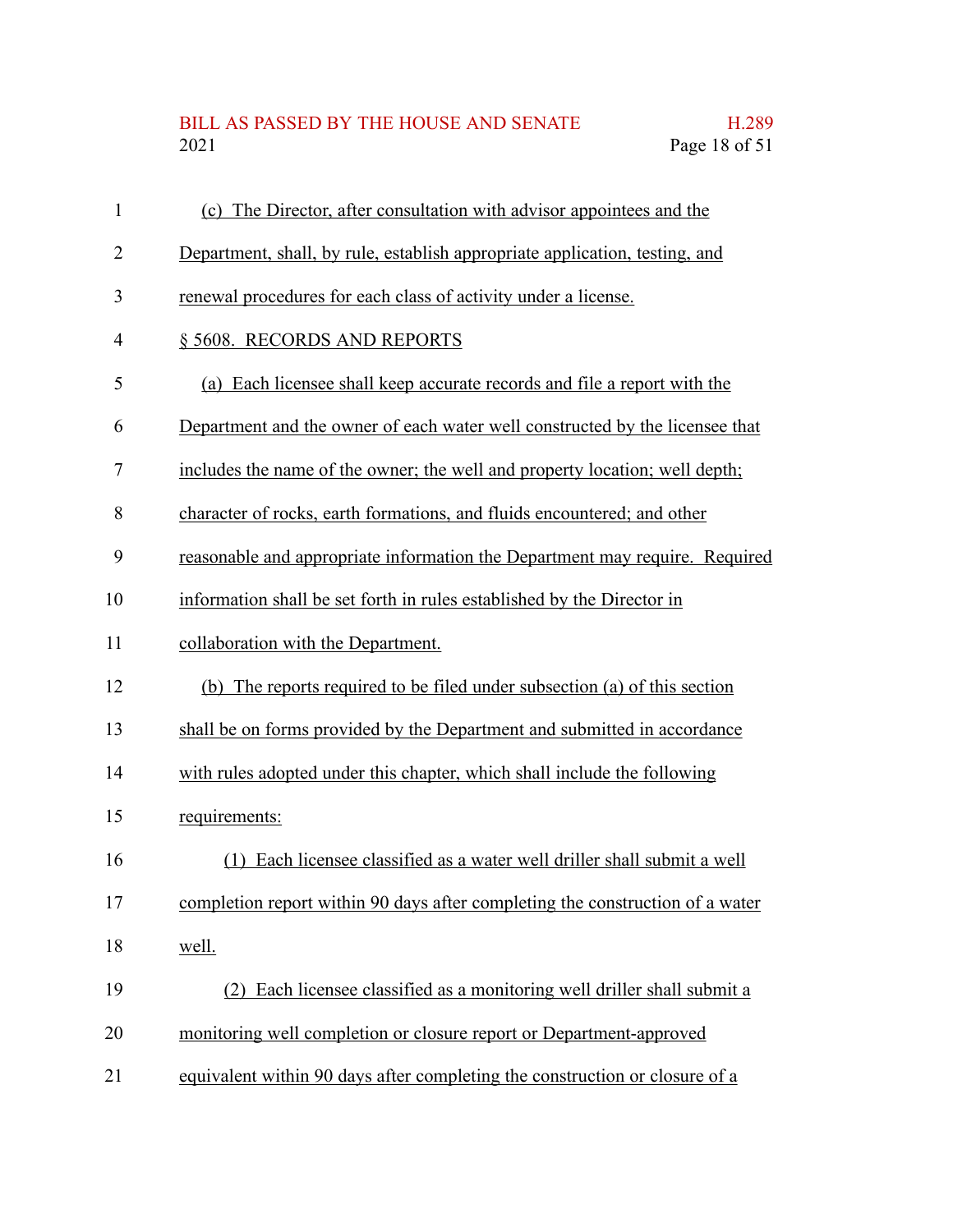| $\mathbf{1}$   | monitoring well. Reporting on the construction of a monitoring well shall be      |
|----------------|-----------------------------------------------------------------------------------|
| $\overline{2}$ | limited to information obtained at the time of construction and need not          |
| 3              | include the work products of others. The filing of a monitoring well              |
| $\overline{4}$ | completion or closure report shall be delayed for one or more six-month           |
| 5              | periods from the date of construction upon the filing of a request form           |
| 6              | provided by the Department that is signed by both the licensee and well owner.    |
| 7              | (c) No report shall be required to be filed with the Department if the well is    |
| 8              | hand driven or is dug by use of a hand auger or other manual means.               |
| 9              | (d) A licensee drilling or developing a new water well for use as a potable       |
| 10             | water supply, as that term is defined in 10 V.S.A. $\S$ 1972(6), shall provide to |
| 11             | the owner of the property to be served by the groundwater source                  |
| 12             | informational materials developed by the Department of Health regarding:          |
| 13             | (1) the potential health effects of the consumption of contaminated               |
| 14             | groundwater; and                                                                  |
| 15             | (2) recommended tests to detect specific contaminants, such as arsenic,           |
| 16             | lead, uranium, gross alpha radiation, total coliform bacteria, total nitrate, or  |
| 17             | nitrite, fluoride, and manganese.                                                 |
| 18             | § 5609. LICENSE RENEWAL                                                           |
| 19             | A license shall be renewed every two years upon application, payment of           |
| 20             | the required fee in accordance with 3 V.S.A. § 125, and proof of compliance       |
| 21             | with such continuing education or periodic reexamination requirements             |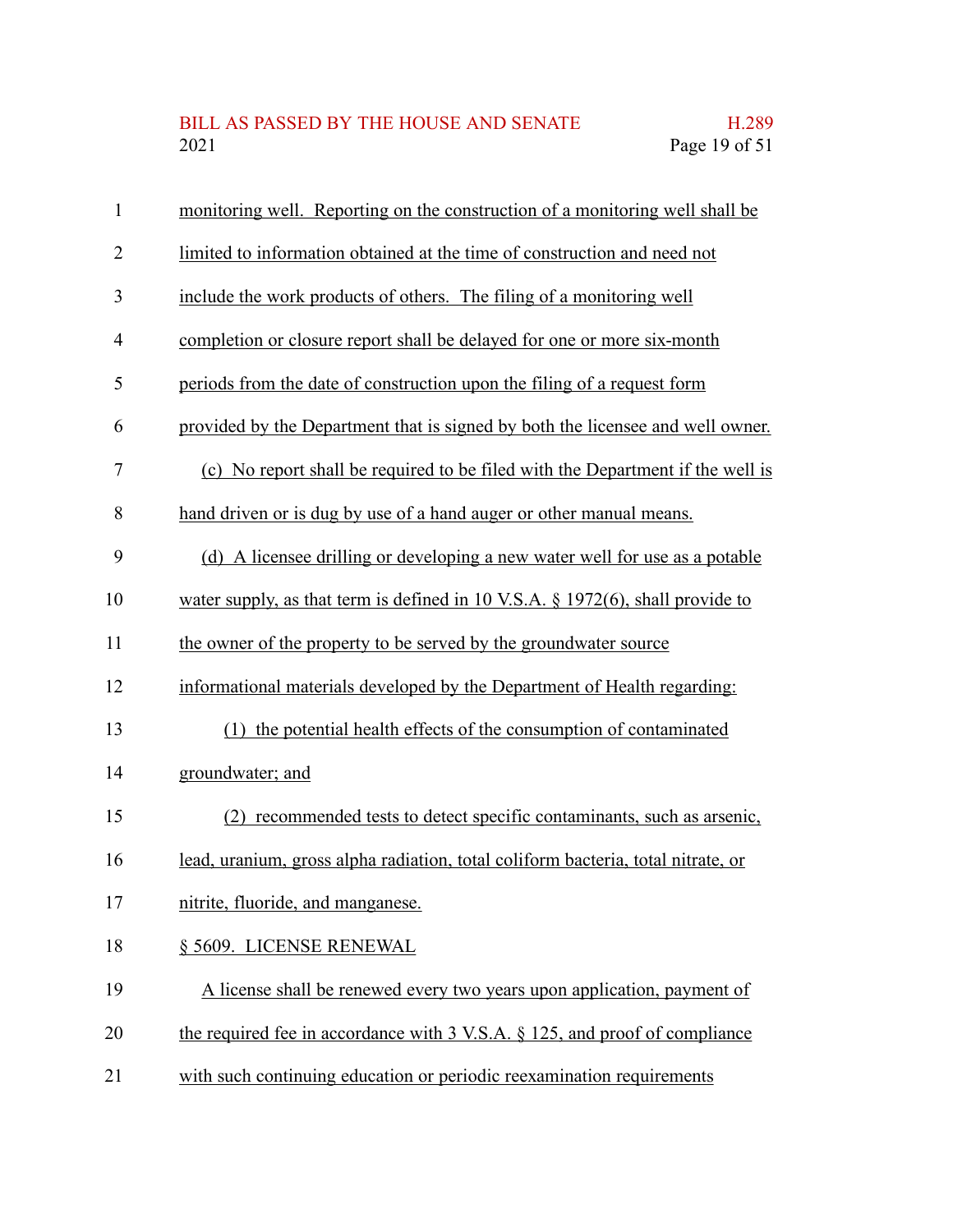- established in the rules adopted in accordance with this chapter. The fee shall 1
- be paid biennially upon renewal. 2
- § 5610. UNPROFESSIONAL CONDUCT 3
- Unprofessional conduct means misusing a title in professional activity and 4
- any of the conduct listed in 3 V.S.A. § 129a. 5
- Sec. 11. REPEALS 6
- (a) 10 V.S.A. § 1395 (application) is repealed. 7
- (b) 10 V.S.A. § 1395a (licenses; rules) is repealed. 8
- (c) 10 V.S.A. § 1396 (records and reports) is repealed. 9
- (d) 10 V.S.A.  $\S$  1399 (penalties) is repealed. 10
- (e) 10 V.S.A. § 1400 (appeals) is repealed. 11
- (f) 10 V.S.A. § 1402 (denial and revocation of license) is repealed. 12
- Sec. 12. TRANSFER OF RULEMAKING AUTHORITY; TRANSFER OF 13
- **RULES** 14
- (a) The statutory authority to adopt rules by the Department of 15
- Environmental Conservation pertaining to the licensure of well drillers is 16
- transferred from the Department of Environmental Conservation to the Office 17
- of Professional Regulation at the Secretary of State's office. 18
- (b) All rules pertaining to the licensure of well drillers adopted by the 19
- Department of Environmental Conservation under 3 V.S.A. chapter 25 prior to 20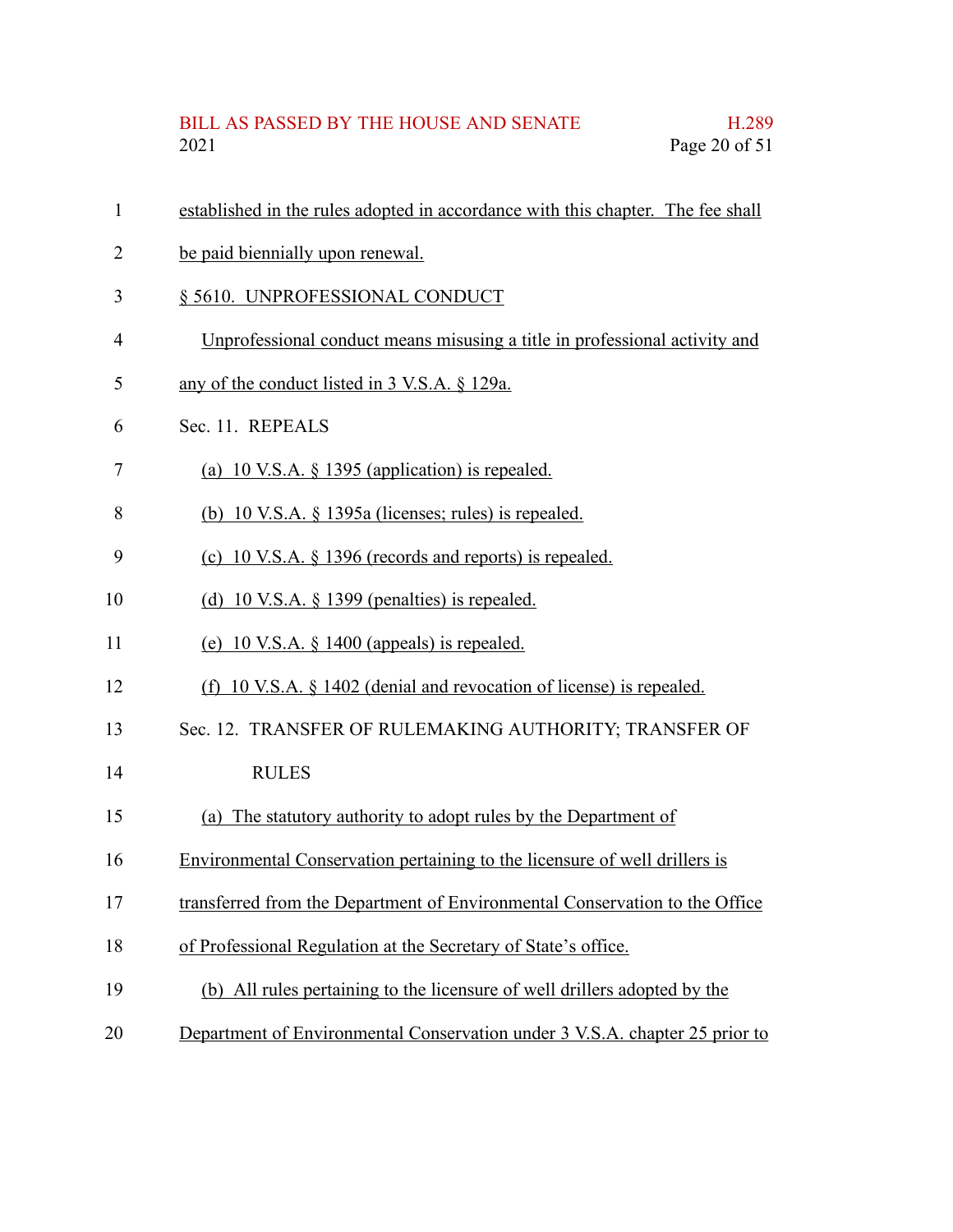| BILL AS PASSED BY THE HOUSE AND SENATE | H.289         |
|----------------------------------------|---------------|
| 2021                                   | Page 21 of 51 |

| $\mathbf{1}$ | July 1, 2021 shall remain in effect until amended or repealed by the Office of   |
|--------------|----------------------------------------------------------------------------------|
| 2            | Professional Regulation pursuant to 3 V.S.A. chapter 25.                         |
| 3            | (c) The Office of Professional Regulation shall provide notice of the            |
| 4            | transfer to the Secretary of State and the Legislative Committee on              |
| 5            | Administrative Rules in accordance with 3 V.S.A. § 848(d)(2).                    |
| 6            | *** Agency of Education ***                                                      |
| 7            | Sec. 13. 16 V.S.A. § 1707 is amended to read:                                    |
| 8            | § 1707. APPEAL FROM PANEL ORDER                                                  |
| 9            | (a) Appeal to State Board of Education.                                          |
| 10           | (1) A party aggrieved by a final decision of a hearing panel may, within         |
| 11           | 30 days of the decision, appeal that decision by filing a notice of appeal with  |
| 12           | the administrative officer of the hearing panel who shall refer the case to the  |
| 13           | State Board of Education Director of the Office of Professional Regulation.      |
| 14           | The parties may agree to waive this review by written stipulation filed with the |
| 15           | State Board of Education administrative officer of the hearing panel. The        |
| 16           | State Board of Education Director of the Office of Professional Regulation       |
| 17           | shall assign the case to an appellate officer, who shall conduct its a review on |
| 18           | the basis of the record created before the hearing panel, and it shall allow the |
| 19           | presentation of evidence regarding alleged irregularities in hearing procedure   |
| 20           | not shown in the record.                                                         |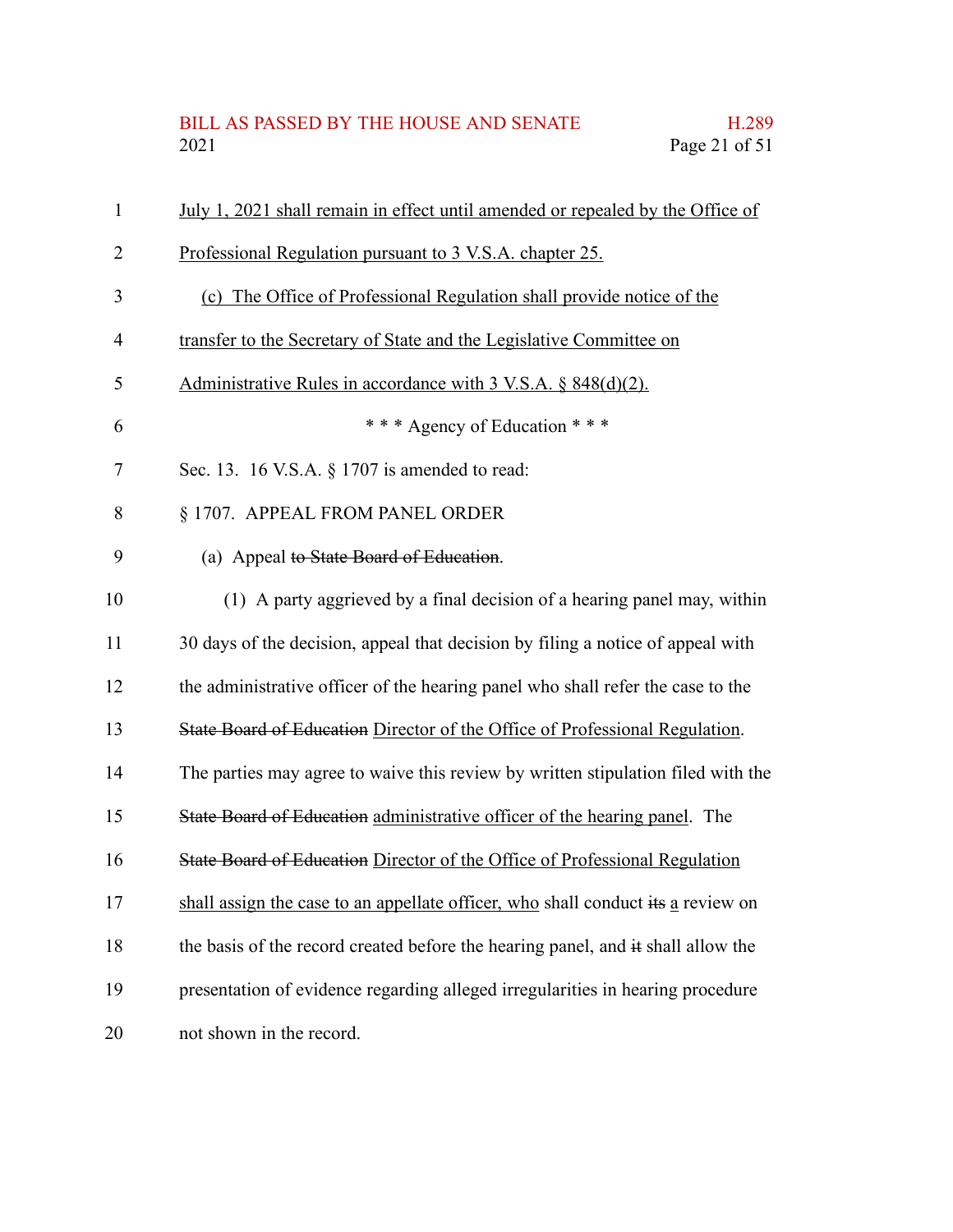#### BILL AS PASSED BY THE HOUSE AND SENATE H.289<br>2021 Page 22 of 51 Page 22 of 51

| $\mathbf{1}$   | (2) The State Board of Education appellate officer shall not substitute its     |
|----------------|---------------------------------------------------------------------------------|
| $\overline{2}$ | the appellate officer's judgment for that of the hearing panel as to the weight |
| 3              | of the evidence on questions of fact. It The appellate officer may affirm the   |
| $\overline{4}$ | decision or may reverse and remand the matter with recommendations if           |
| 5              | substantial rights of the appellant have been prejudiced because the hearing    |
| 6              | panel's finding, inferences, conclusions, or decisions are:                     |
| 7              | (A) in violation of constitutional or statutory provisions;                     |
| 8              | (B) in excess of the statutory authority of the hearing panel;                  |
| 9              | (C) made upon unlawful procedure;                                               |
| 10             | (D) affected by other error of law;                                             |
| 11             | (E) clearly erroneous in view of the evidence on the record as a                |
| 12             | whole;                                                                          |
| 13             | (F) arbitrary or capricious; or                                                 |
| 14             | (G) characterized by abuse of discretion or clearly unwarranted                 |
| 15             | exercise of discretion.                                                         |
| 16             | (b) Following appeal or waiver of appeal to the State Board of Education, a     |
| 17             | party may appeal to the Superior Court in Washington County, which shall        |
| 18             | review the matter de novo Supreme Court, which shall review the matter on       |
| 19             | the basis of the records created before the hearing panel and the appellate     |
| 20             | officer.                                                                        |
| 21             | Sec. 14. PROFESSIONAL REGULATION; INTERAGENCY REVIEW OF                         |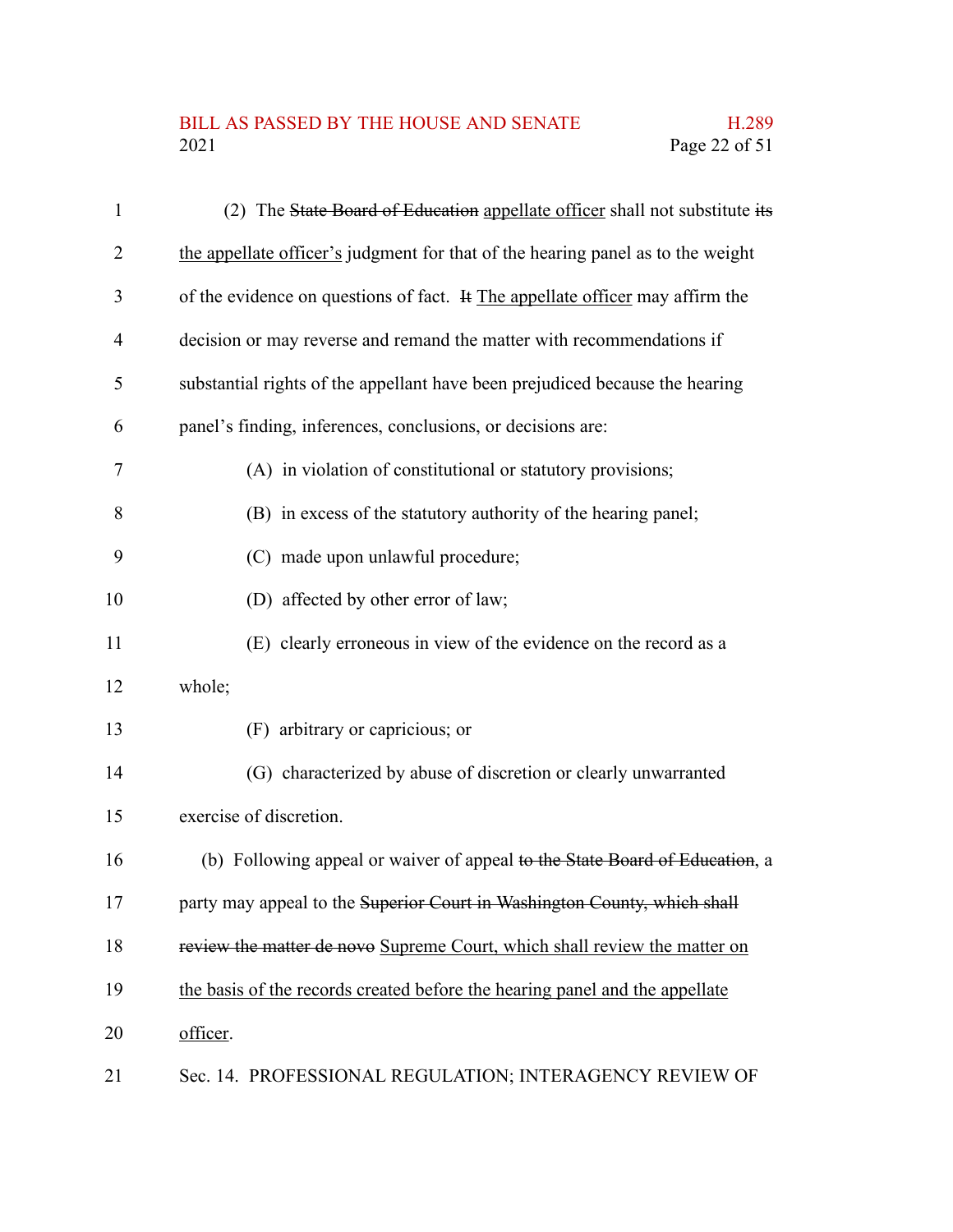### BILL AS PASSED BY THE HOUSE AND SENATE H.289<br>2021 Page 23 of 51 Page 23 of 51

| $\mathbf{1}$ | AGENCY OF EDUCATION DISCIPLINARY PROCESS                                          |
|--------------|-----------------------------------------------------------------------------------|
| 2            | (a) The General Assembly finds that multiple State agencies regulate a            |
| 3            | variety of processions and occupations, resulting in professional regulatory      |
| 4            | structures that vary throughout the State.                                        |
| 5            | (b) The General Assembly directs that the Agency of Education and the             |
| 6            | Office of Professional Regulation cooperatively assess the costs and benefits of  |
| 7            | transferring responsibility for educator discipline to the Office of Professional |
| 8            | Regulation, making investigative and disciplinary processes applicable to         |
| 9            | educators consistent with those applicable to professions licensed under          |
| 10           | 3 V.S.A. § 122. The agencies' assessment shall consider whether the transfer      |
| 11           | of enforcement and adjudication to the Office of Professional Regulation          |
| 12           | would enhance the efficiency and transparency of the regulatory process and       |
| 13           | increase public protection.                                                       |
| 14           | (c) On or before December 15, 2021, the Office of the Professional                |
| 15           | Regulation and the Agency of Education shall report to the House and Senate       |
| 16           | Committees on Government Operations and on Education with their findings          |
| 17           | and any recommendations for legislative action.                                   |
| 18           | $* * * Fffactive$ Dota $* * *$                                                    |
| 19           | Sec. 15. EFFECTIVE DATE                                                           |
| 20           | THIS act shall take effect on July 1, 2021.                                       |

*\* \* \* Mixed Martial Arts \* \* \**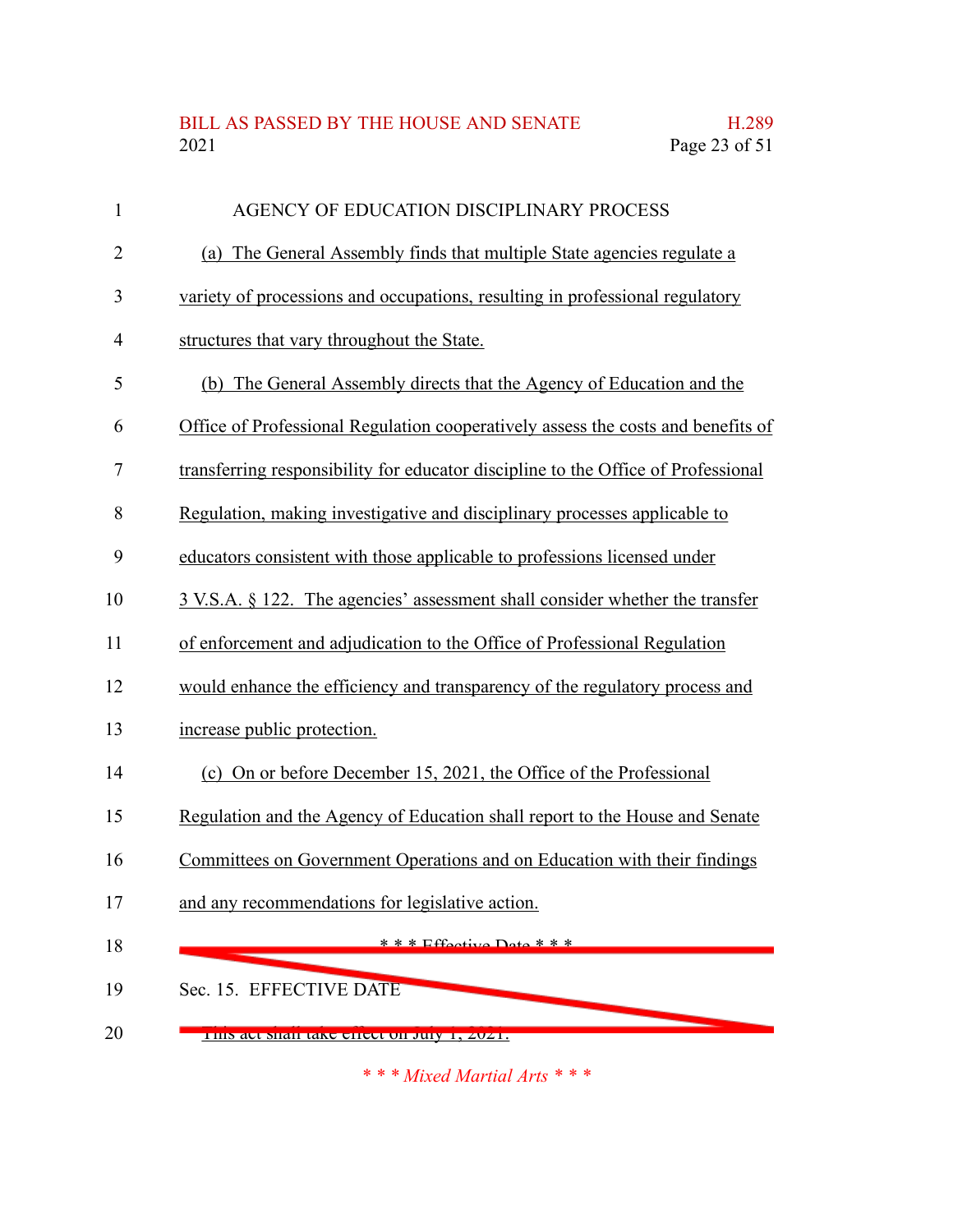*Sec. 15. 26 V.S.A. chapter 107 is added to read:*

*CHAPTER 107. BOXING AND MIXED MARTIAL ARTS*

*Subchapter 1. Boxing*

*\* \* \**

*Subchapter 2. Mixed Martial Arts*

*§ 6025. DEFINITIONS*

*As used in this subchapter:*

*(1) "Contestant" means an individual who competes in a mixed martial arts match, including an exhibition. "Contestant" includes both amateur and professional mixed martial arts competitors.*

*(2) "Director" means the Director of the Vermont Office of Professional Regulation.*

*(3) "Event" or "mixed martial arts event" means a mixed martial arts match or two or more mixed martial arts matches held at the same location on the same or consecutive dates.*

*(4) "Exhibition" means an engagement in which the contestants show or display their skills without necessarily striving to win.*

*(5) "Match" or "mixed martial arts match" means any occurrence in which a mixed martial arts contestant competes against another mixed martial arts contestant using mixed martial arts. "Match" or "mixed martial arts match" includes amateur matches and exhibitions.*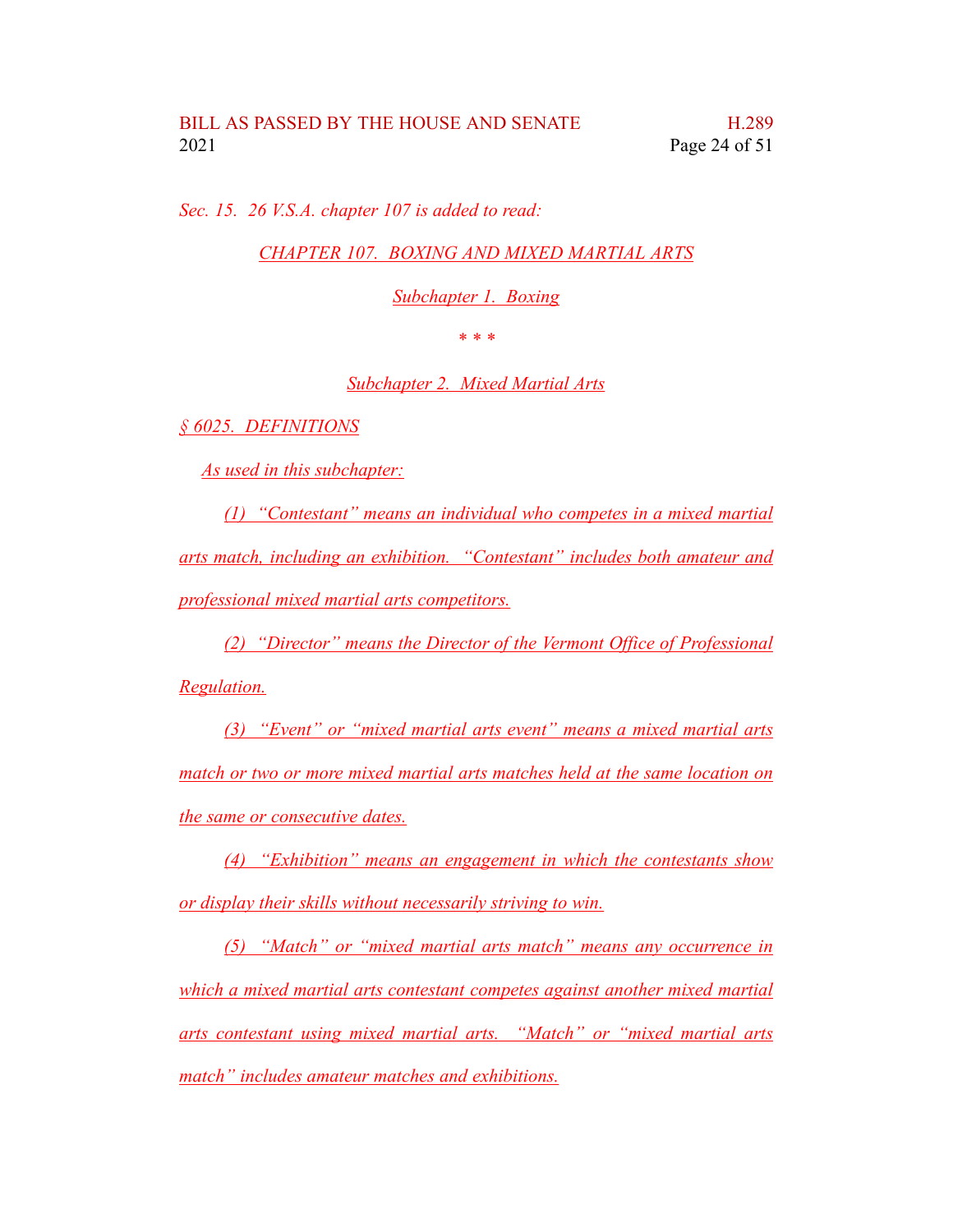*(6) "Mixed martial arts" means unarmed combat involving the use, subject to any applicable limits set forth in this subchapter and in any rules adopted in accordance with this subchapter, of a combination of techniques, including grappling, kicking, and striking, from different disciplines of martial arts. Mixed martial arts includes kickboxing, pankration, Muay Thai, and extreme martial arts. Mixed martial arts does not include boxing.*

*(7) "Office" means the Vermont Office of Professional Regulation.*

*(8) "Participant" means individuals who participate, directly or indirectly, in mixed martial arts matches, including managers, referees, match makers, seconds, corners, and judges. "Participant" does not include spectators and audience members.*

*(9) "Promoter" means any person, club, corporation, or association and, in the case of a corporate promoter, includes any officer, director, employee, or stockholder thereof, who produces, arranges, or stages any mixed martial arts match.*

*§ 6026. JURISDICTION OF OFFICE*

*(a) The Office shall have and exercise sole discretion, management, control, and supervision over all mixed martial arts events taking place within the State. No mixed martial arts event shall take place within the State except in accordance with the provisions of this subchapter and the rules adopted by the Office.*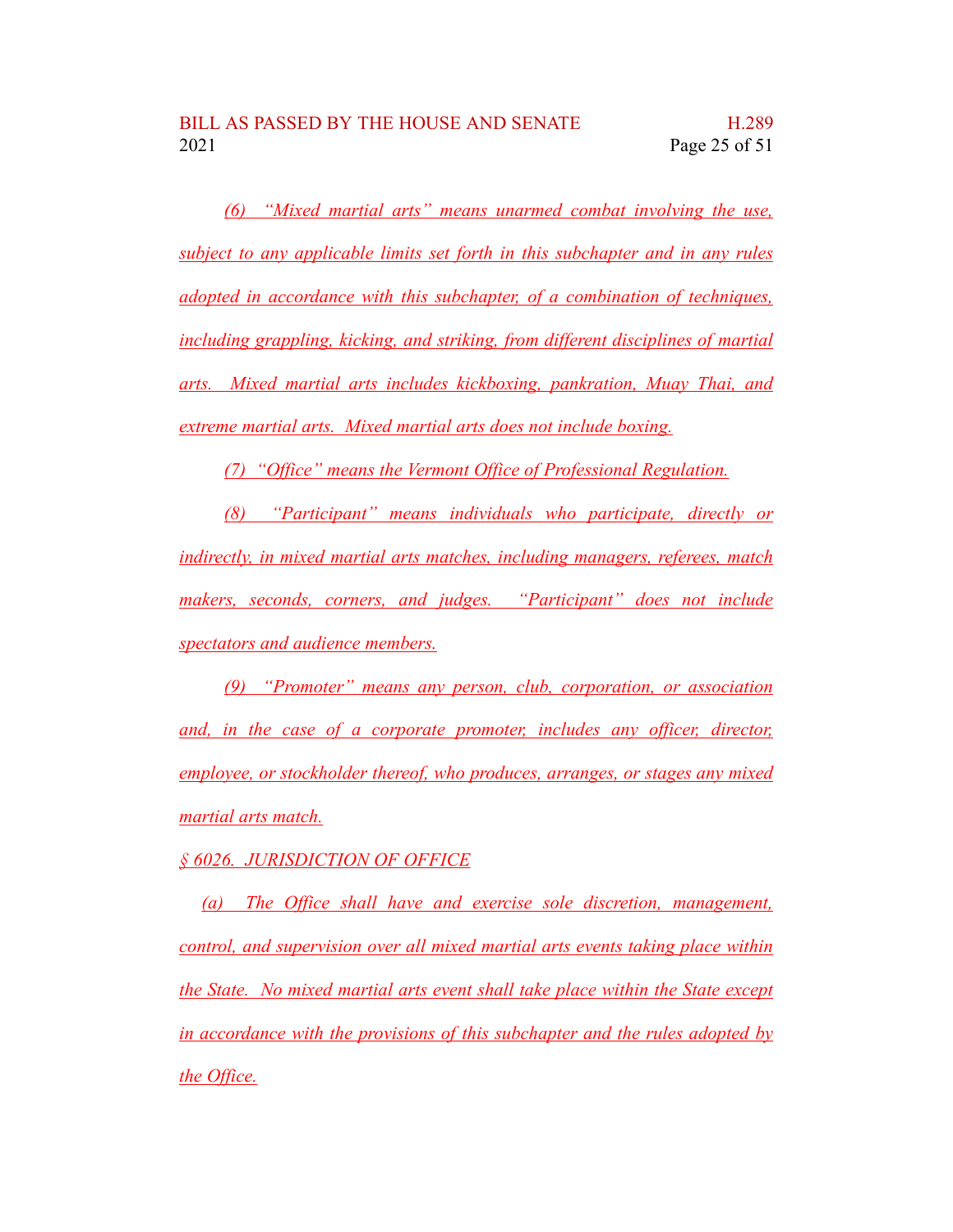*(b) Every license issued under this subchapter shall be subject to the rules adopted pursuant to this subchapter.*

*§ 6027. DIRECTOR; POWERS; DUTIES*

*(a) In addition to the powers and duties of the Director, as established in this subchapter and in 3 V.S.A. chapter 5, subchapter 3, the Director shall have the following powers and duties:*

*(1) provide information to applicants for obtaining a license;*

*(2) receive applications for licenses; grant licenses to applicants qualified under this subchapter and in accordance with rules adopted pursuant to this subchapter; renew licenses; and deny, revoke, suspend, reinstate, or condition licenses as directed by an Administrative Law Officer;*

*(3) administer the inspection of facilities where a mixed martial arts event is to be held and the records associated with the event;*

*(4) administer fees collected under this subchapter;*

*(5) collect taxes and bonds in accordance with this subchapter and any rules adopted pursuant this subchapter;*

*(6) explain appeal procedures to licensees and applicants and complaint procedures to the public; and*

*(7) refer all disciplinary matters to an Administrative Law Officer.*

*(b) The Director, in consultation with the advisors appointed in accordance with this subchapter, shall adopt rules necessary to perform the Director's*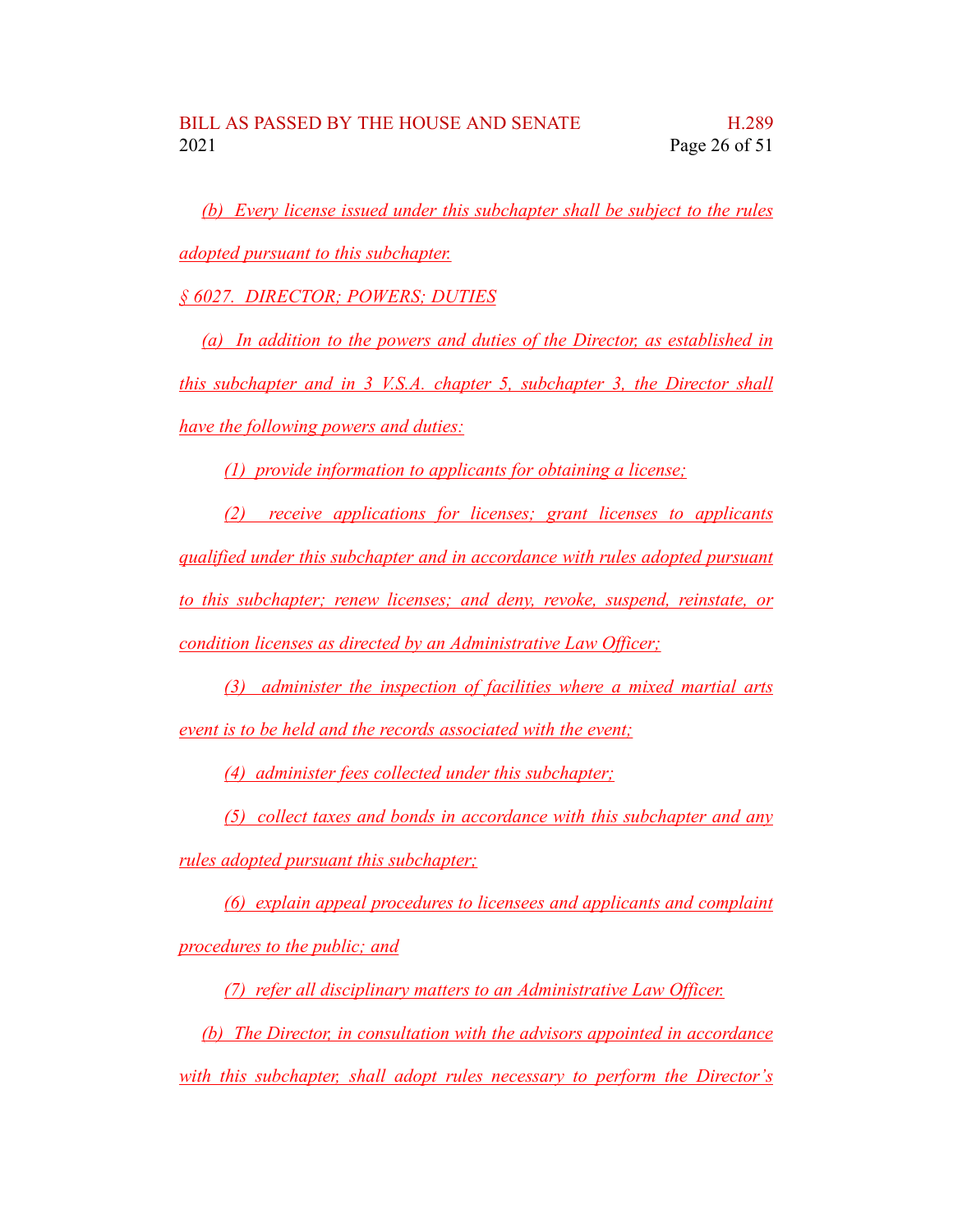*duties under this subchapter and shall establish safety standards for the protection of contestants, participants, promoters, and the public. The rules adopted by the Director in accordance with this subchapter shall, at a minimum, include the following:*

*(1) rules for the conduct and holding of amateur and professional mixed martial arts events;*

*(2) requirements and qualifications to be eligible for licenses for anyone involved, indirectly or directly, in a mixed martial arts event, including promoters, contestants, and participants, and to be eligible for event licenses;*

*(3) requirements for the collection, retention, and remission of bonds provided by promoters as a condition of licensure or of an event permit;*

*(4) requirements for promoter reports to the Office, including reports following a mixed martial arts event and for promoter payment of the event tax;*

*(5) requirements for medical examinations of participants and contestants to be performed prior to licensure and renewal;*

*(6) requirements for medical examinations of contestants and participants before, during, and after mixed martial arts matches or events;*

*(7) exemptions for certain mixed martial arts events;*

*(8) requirements for the inspection of facilities where a mixed martial arts event is to be held and of associated records; and*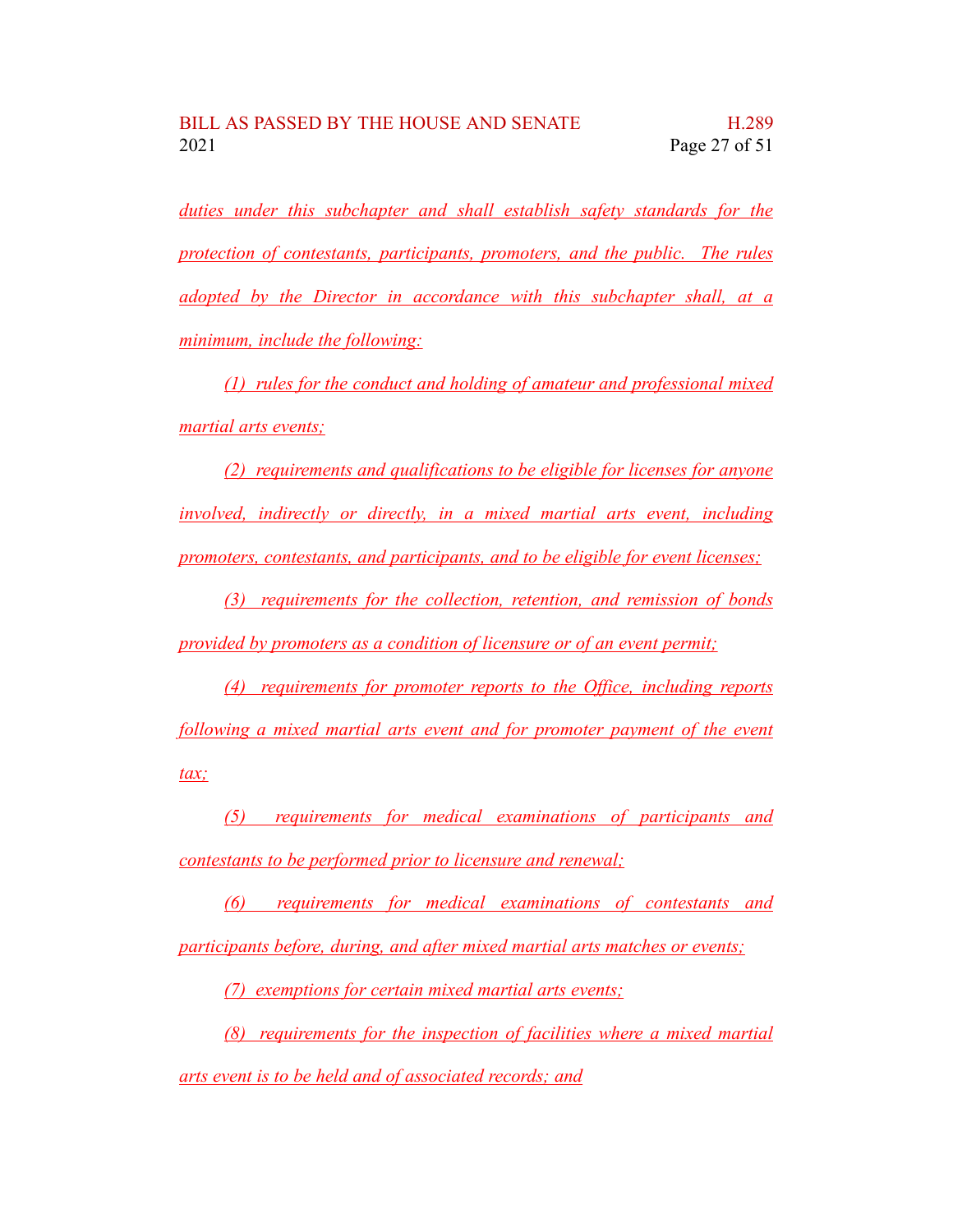*(9) all other requirements necessary for the safe conduct of mixed martial arts matches and events.*

*§ 6028. ADVISORS*

*(a) The Secretary of State shall appoint two individuals to serve as advisors in matters related to mixed martial arts regulation. Both advisors shall be an individual with at least three years' experience in mixed martial arts as a promoter, participant, or contestant. The advisor appointees shall be appointed for staggered five-year terms and shall serve at the pleasure of the Secretary.*

*(b) The Director shall seek the advice of the advisors appointed under this section in carrying out the provisions of this subchapter. The advisors shall be entitled to compensation and necessary expenses in the amount provided in 32 V.S.A. § 1010 for attendance at any meeting called by the Director for this purpose.*

*§ 6029. AMATEUR EVENTS; EXEMPTION FOR SCHOOLS;*

#### *EXEMPTIONS*

*(a) All amateur mixed martial arts events shall be regulated by the Office in accordance with this subchapter and rules adopted under this subchapter except for amateur mixed martial events conducted by a school, college, or university.*

*(b) The Director may, by rules adopted in accordance with this subchapter,*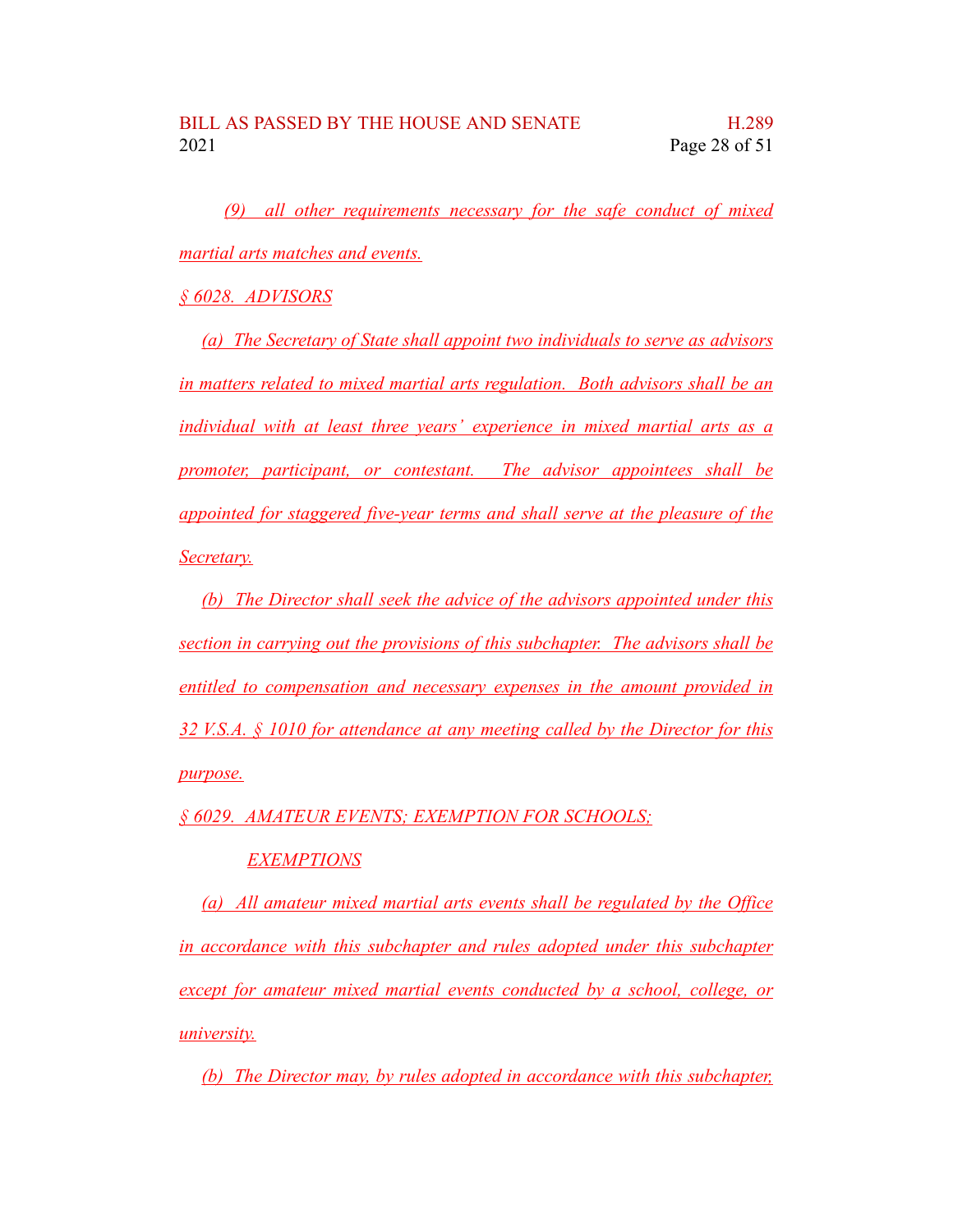*exempt from the application of these rules mixed martial arts events in which there is minimal or no contact between contestants, for which there is no remuneration for participation, and for which no tickets are sold or admission fees charged.*

*§ 6030. CONTESTANTS; LICENSING; EXAMINATION*

*(a) Contestant license.*

*(1) No individual shall participate as a contestant in a mixed martial arts event, which includes a sole match, in the State without first having obtained a license from the Office.*

*(2) Every contestant licensed in accordance with this subchapter shall be subject to the rules adopted by the Director.*

*(3) A fee may be assessed for a contestant license in accordance with section 6033 of this subchapter.*

*(4) An individual who wants to be licensed under this subsection shall apply for a contestant license in the manner specified by the Director in rules adopted in accordance with this subchapter, accompanied by payment of the required fee.*

*(5) Licenses shall be renewed every year on a date set by the Director in rules adopted in accordance with this subchapter. Licenses shall be subject to the provisions of this subchapter and to all rules adopted in accordance with this subchapter.*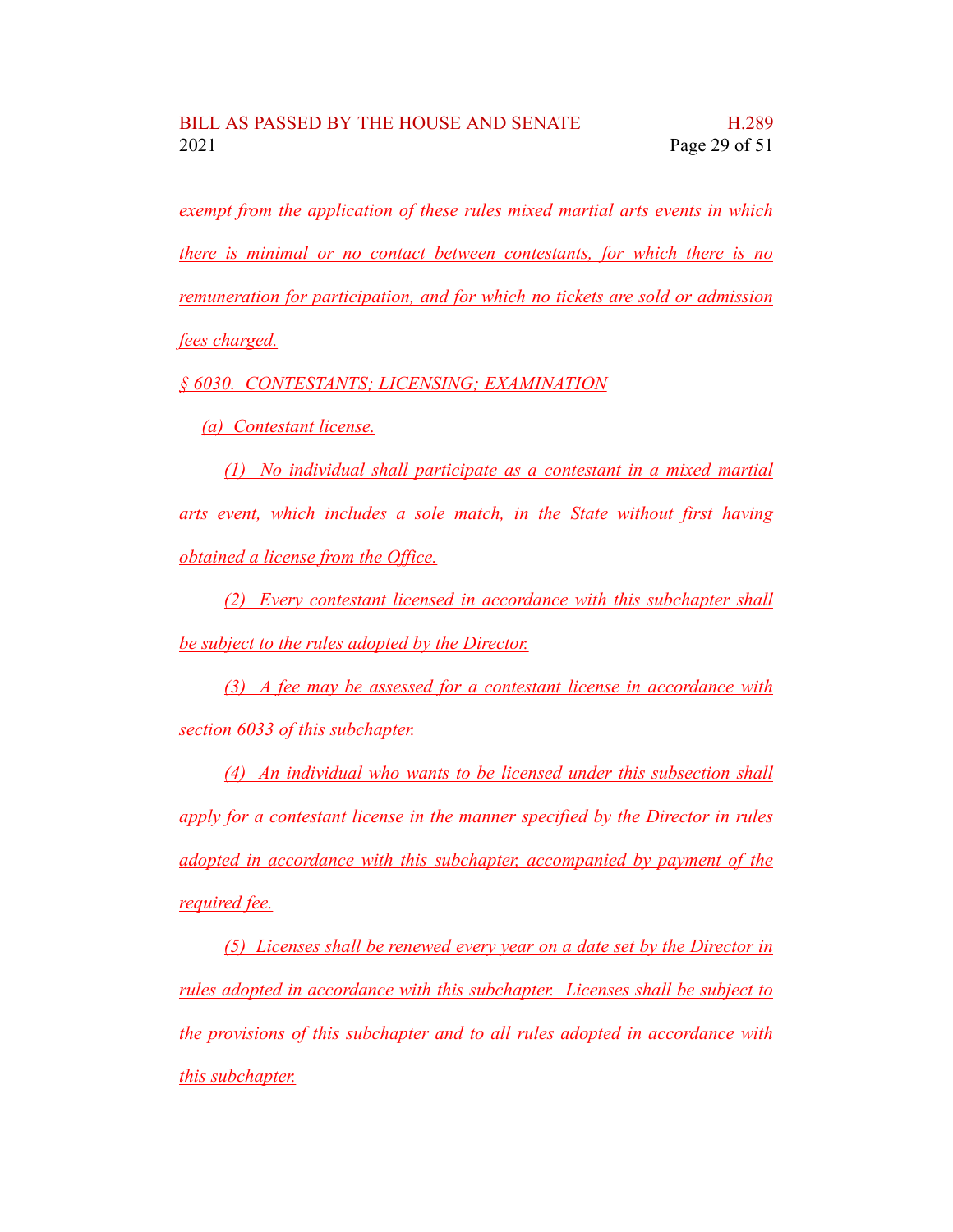*(b) Medical examination; report.*

*(1) Each contestant shall be examined by a physician, who is licensed under 26 V.S.A. chapter 23 or 26 V.S.A. chapter 33, at the time and in accordance with rules adopted by the Director in accordance with this subchapter.*

*(2) No contestant shall be granted a license or permitted to renew a license without first submitting a report from a physician, who is licensed under 26 V.S.A. chapter 23 or 26 V.S.A. chapter 33 and who performed an examination in accordance with rules adopted under this subchapter, certifying the contestant is in appropriate physical condition to engage in a mixed martial arts event. Reports from an examining physician shall be submitted directly to the Office by the examining physician and shall contain such information as required by the Director in rules adopted in accordance with this subchapter. The examining physician shall provide an assessment in the report of the contestant's physical condition to engage in a mixed martial arts match.*

*(3) No contestant shall participate in a mixed martial arts match unless:*

*(A) the contestant has been examined not more than twelve hours before the match by a physician licensed under 26 V.S.A. chapter 23 or 26 V.S.A. chapter 33 and who performed the medical examination in accordance with rules adopted under this subchapter; and*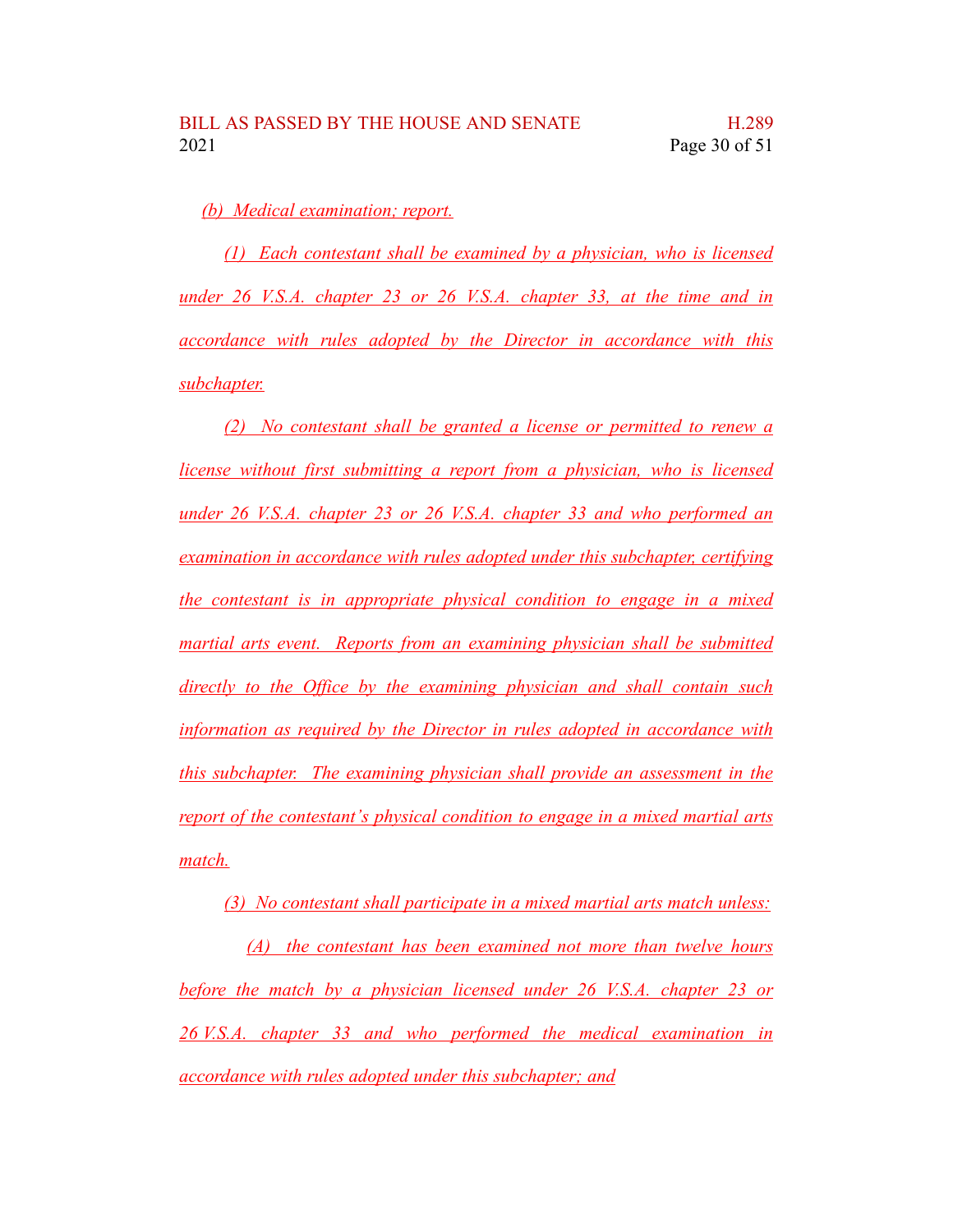*(B) the physician who performed the examination certifies in writing to the referee of the match that the contestant is in appropriate physical condition to engage in a mixed martial arts match.*

*(4) Fees for the pre-match examination shall be paid by the promoter of the match. In addition to providing the certification to the referee on the day of the event, the contestant shall submit the certification of the examining physician to the Office within 48 hours following the mixed martial arts match for which the physician provided the examination.*

*§ 6031. PROMOTERS*

*(a) Promoter license.*

*(1) No person shall hold or conduct a mixed martial arts event, which includes a sole match, in the State without first having obtained a license from the Office.*

*(2) A person who wants to be licensed under this subsection shall apply for a promoter license in the manner specified by the Director in rules adopted in accordance with this subchapter, accompanied by payment of the required fee.*

*(3) Licenses shall be renewed every two years on a date set by the Director in rules adopted in accordance with this subchapter. Licenses shall be subject to the provisions of this subchapter and to all rules adopted in accordance with this subchapter.*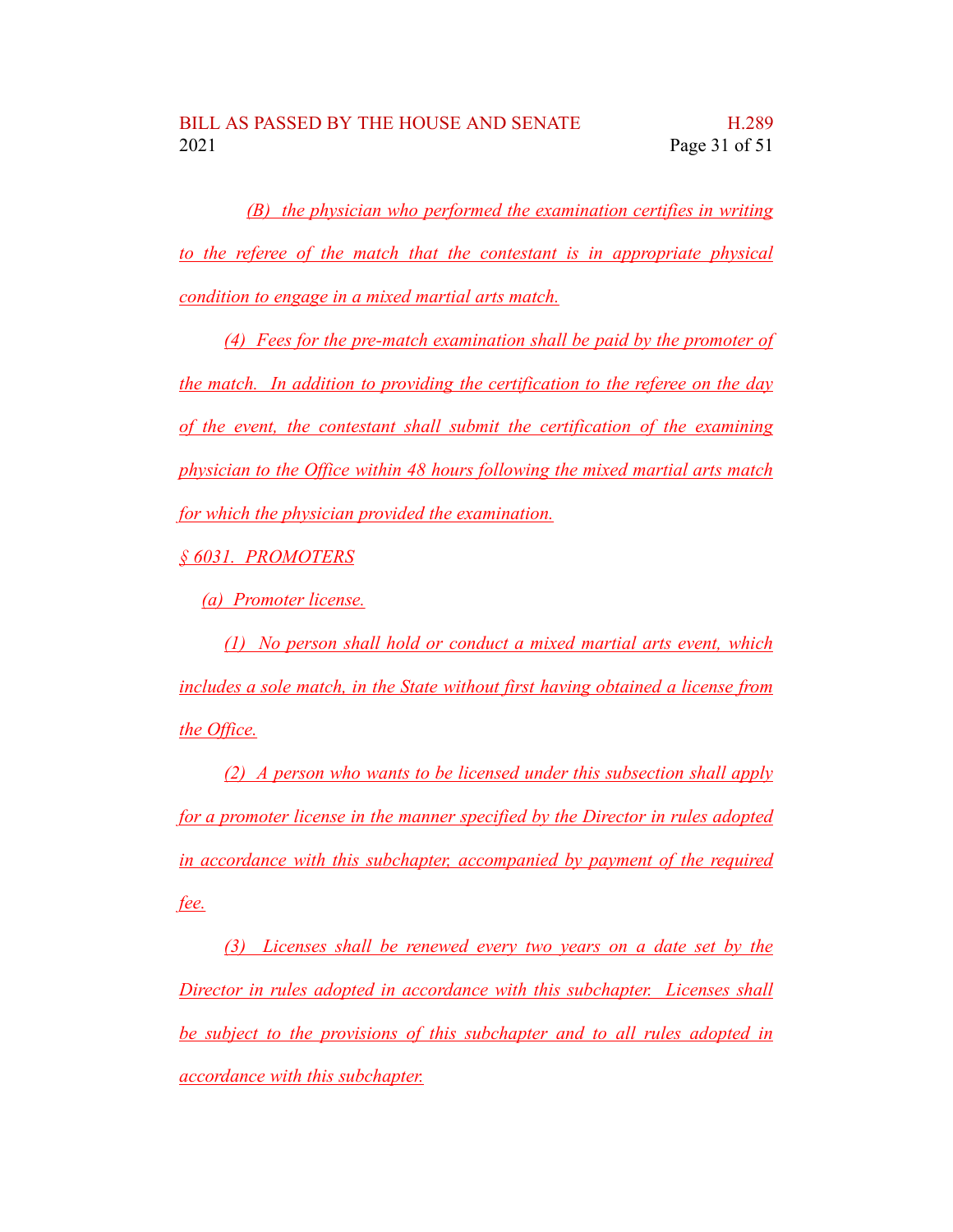*(4) In addition to the bond required under this subchapter, a fee may be assessed for a promoter license in accordance with section 6033 of this subchapter.*

*(5) Before any promoter license is granted or renewed, the applicant shall execute and file with the Office a bond to the State in the amount of \$10,000.00, to be conditioned upon the faithful performance by the applicant of the provisions of this subchapter and the payment of the taxes imposed under this subchapter. The bond shall be in a form with sureties satisfactory to the Office. No promoter license shall be renewed unless this bond has been renewed and filed with the Board.*

*(b) Event license.*

*(1) No mixed martial arts event, including a sole match, shall be held by any promoter licensed under this subchapter unless the promoter has obtained from the Office an event license to hold the event at least two weeks prior to the first day of the event. The application to the Office for an event license shall be in such form, with such information, and at such place as the Office may, by rules adopted in accordance with this subchapter, prescribe.*

*(2) A fee may be assessed for this match or event license in accordance with section 6033 of this subchapter. The Office may charge a separate event license fee for each day of an event.*

*(3) No event license shall be granted to any promoter who is not*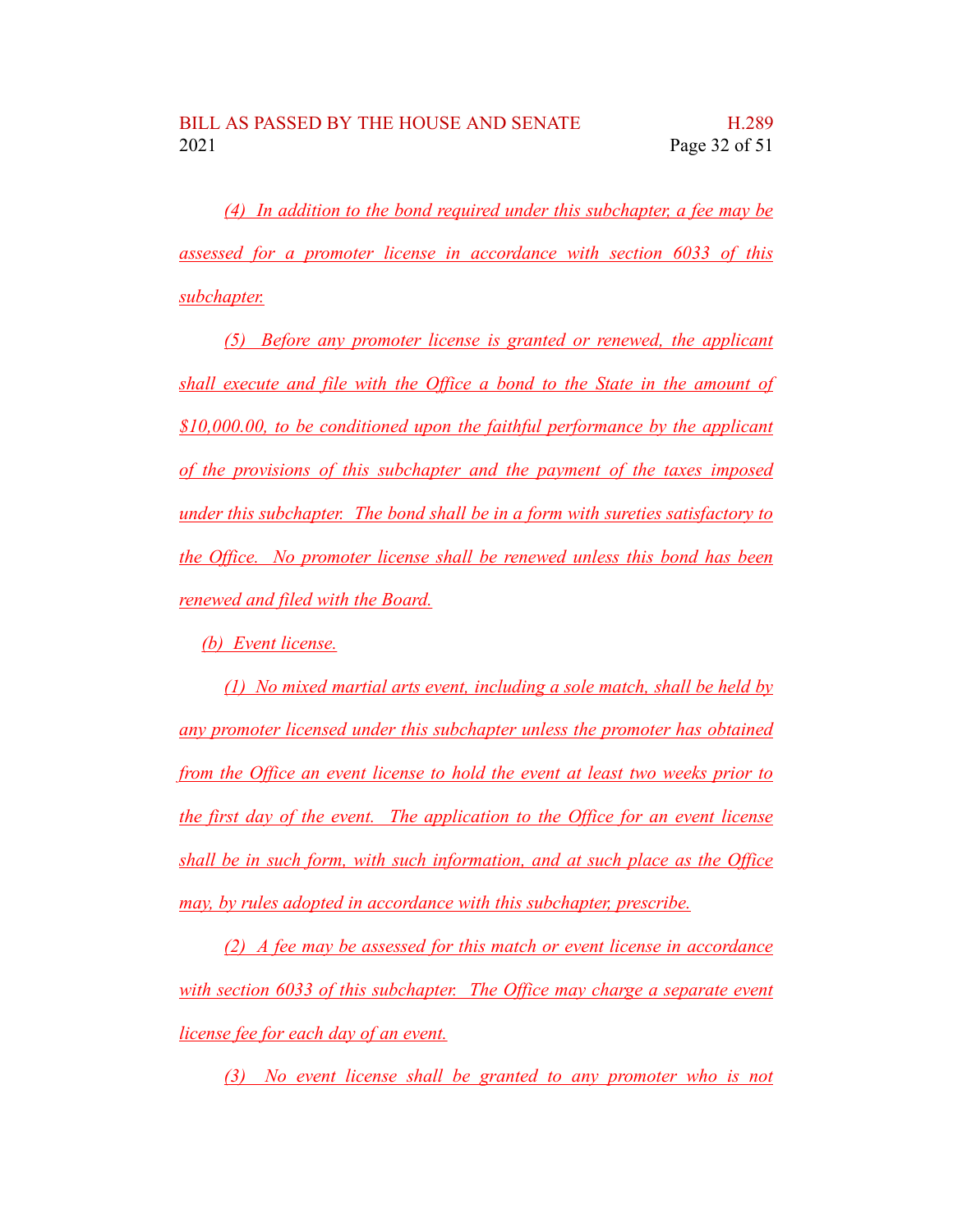*licensed in the State; whose license is suspended, disciplined, or revoked in any state or jurisdiction; or who is delinquent in paying a tax that has been assessed pursuant to section 6039 of this subchapter.*

*(4) No event license shall be granted until the Office performs an inspection of the facilities where the mixed martial arts event is to be held and of records associated with the event.*

*(5) No event license shall be renewed. A separate event license shall be obtained for each event, including for a sole match.*

*§ 6032. PARTICIPANTS*

*(a) No individual shall participate, either directly or indirectly, as a participant in a mixed martial arts event, including a sole match, in the State without first having obtained a license from the Office.*

*(b) A fee may be assessed for a participant license in accordance with section 6033 of this subchapter.*

*(c) Every participant licensed in accordance with this subchapter shall be subject to the rules adopted by the Director.*

*(1) An individual who wants to be licensed under this section shall apply for a participant license in the manner specified by the Director in rules adopted in accordance with this subchapter, accompanied by payment of the required fee.*

*(2) Licenses shall be renewed every two years on a date set by the*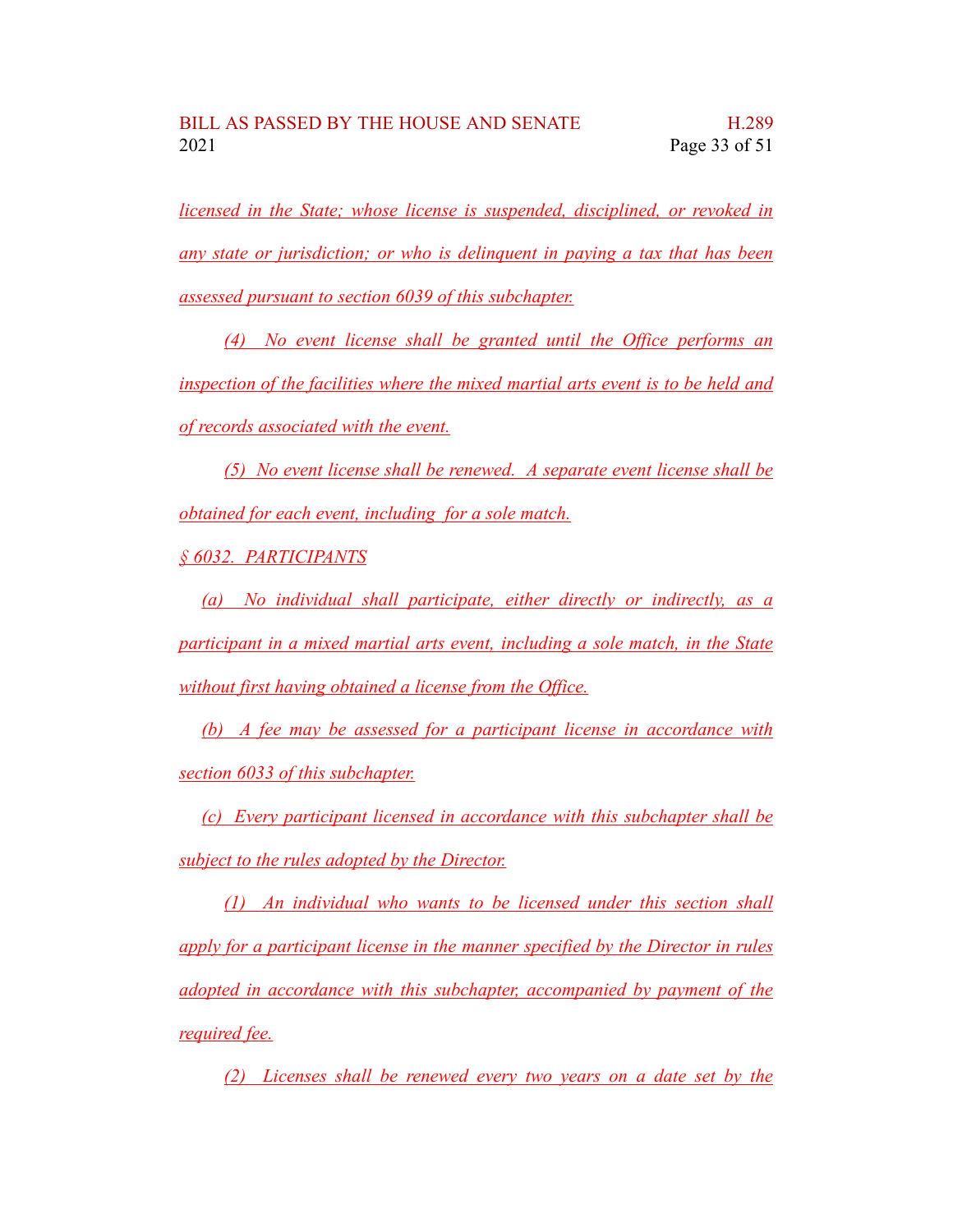*Director in rules adopted in accordance with this subchapter. Licensees shall be subject to the provisions of this subchapter and to all rules adopted in accordance with this subchapter.*

*§ 6033. FEES*

*Applicants and persons regulated by this subchapter shall be subject to the*

*following fees:*

*(1) Application:*

| (A) Promoter license    | \$500.00       |
|-------------------------|----------------|
| (B) Event license       | \$250.00       |
| (C) Contestant license  | \$25.00        |
| (D) Participant license | <i>\$25.00</i> |

*(2) Biennial renewal for managers, seconds, referees, and judges*

*\$25.00*

*(3) Biennial renewal for promoters \$500.00*

*(4) Annual renewal for contestants \$25.00*

*(5) Late fees set pursuant to 3 V.S.A. § 127(d)(1).*

*§ 6034. RENEWAL*

*(a) General provisions. A licensee shall apply to renew the license prior to the expiration of the current license. The Director shall send a reminder to licensees prior to the expiration of their licenses. The Office may charge, in addition to the license fee, a late fee to licensees who do not apply to renew a*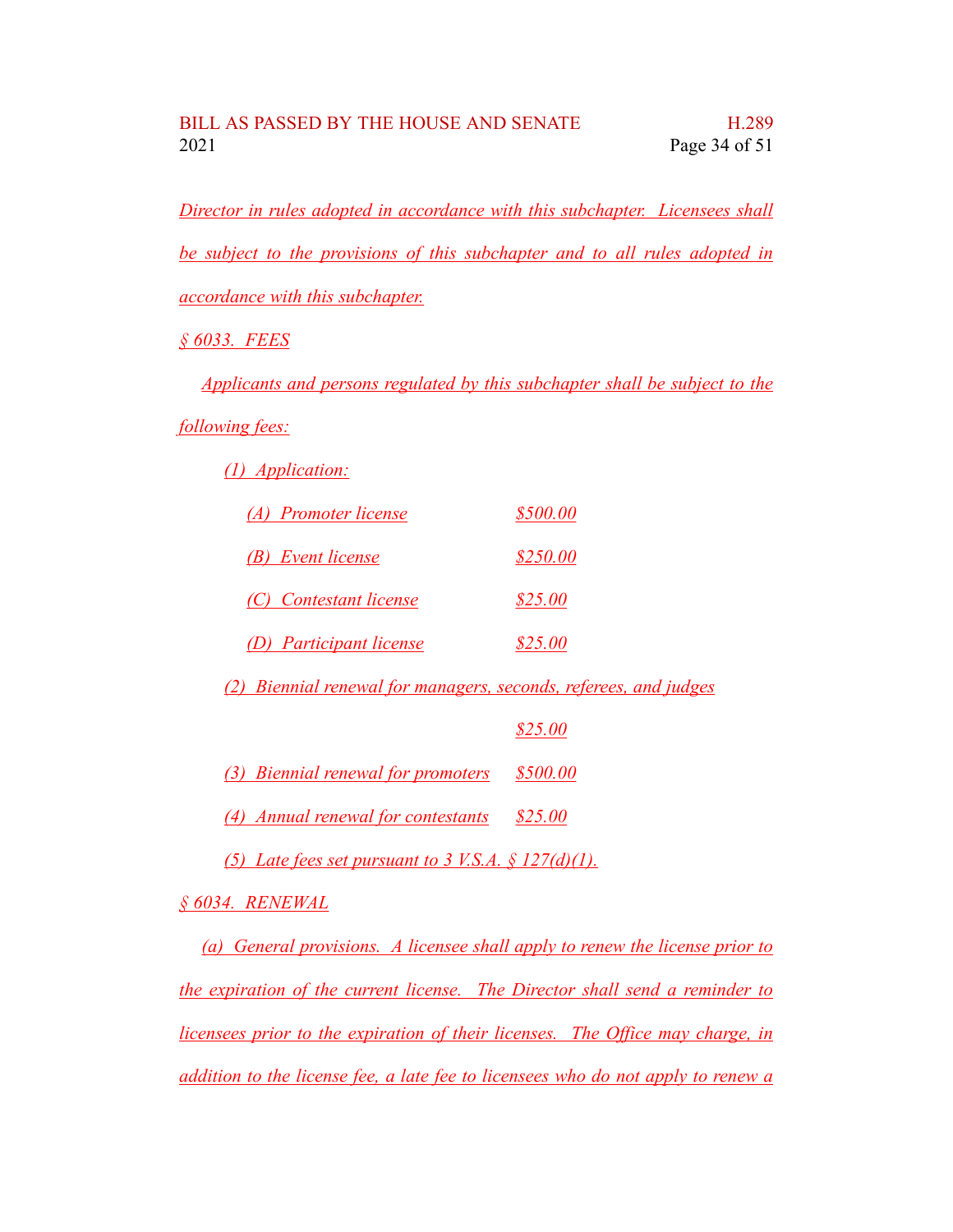*license until after the license is expired.*

*(b) Renewal deadlines.*

*(1) Licenses for participants and promoters shall be renewed every two years upon payment of the required fees and in accordance with rules adopted under this subchapter.*

*(2) Licenses for contestants shall be renewed every year upon payment of the required fees and in accordance with rules adopted under this subchapter.*

*§ 6035. MEDICAL INSURANCE*

*(a) Promoters licensed in accordance with this subchapter shall carry medical insurance covering all contestants who participate in an event, including a sole match, conducted by the promoter.*

*(b) The cost of the medical insurance, including deductibles and premiums, shall be borne by the promoter.*

*(c) The promoter shall obtain medical insurance coverage in an amount to be determined by the Director in rules adopted in accordance with this subchapter that shall cover the expenses for the treatment of any injuries the contestant may suffer as a result of a mixed martial arts event.*

*(d) The medical insurance coverage shall extend for at least six months following the date of the mixed martial arts event.*

*(e) No mixed martial arts event shall be approved in the State unless the*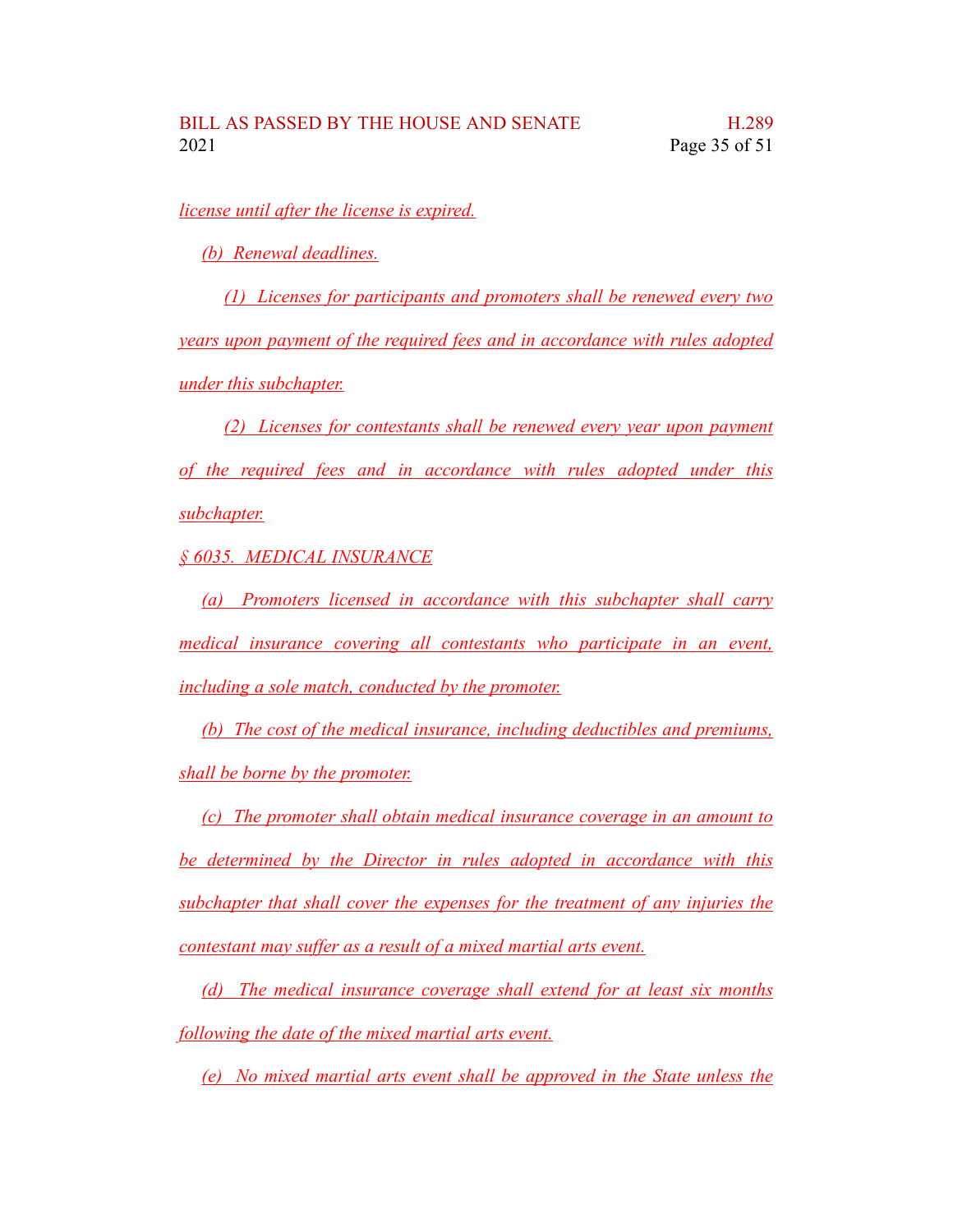*promoter is in full compliance with the requirements of this section concerning medical insurance coverage.*

*§ 6036. MEDICAL EXAM*

*The Director shall adopt rules for medical examination of contestants and participants, as needed, including examinations before, during, and after a match or event and as a condition of licensure under this subchapter.*

*§ 6037. REFEREES*

*(a) No mixed martial arts event, including a sole match, shall take place in Vermont without a referee present and overseeing the event in accordance with rules adopted under this subchapter.*

*(b) The sole arbiter in the ring in a mixed martial arts match shall be the referee, licensed as a participant in Vermont, who shall govern the match in accordance with the rules adopted by the Director under this subchapter. The referee shall have full power to stop the match whenever the referee deems it advisable because of the physical condition of a contestant, when one of the contestants is clearly outclassed by an opponent, or for other reasonable cause.*

*§ 6038. MEDICAL ASSISTANCE AT EVENTS*

*(a) Physician. Every promoter shall have in attendance at every mixed martial arts match at least one physician, who is licensed under 26 V.S.A. chapter 23 or 26 V.S.A. chapter 33. The physician shall perform medical*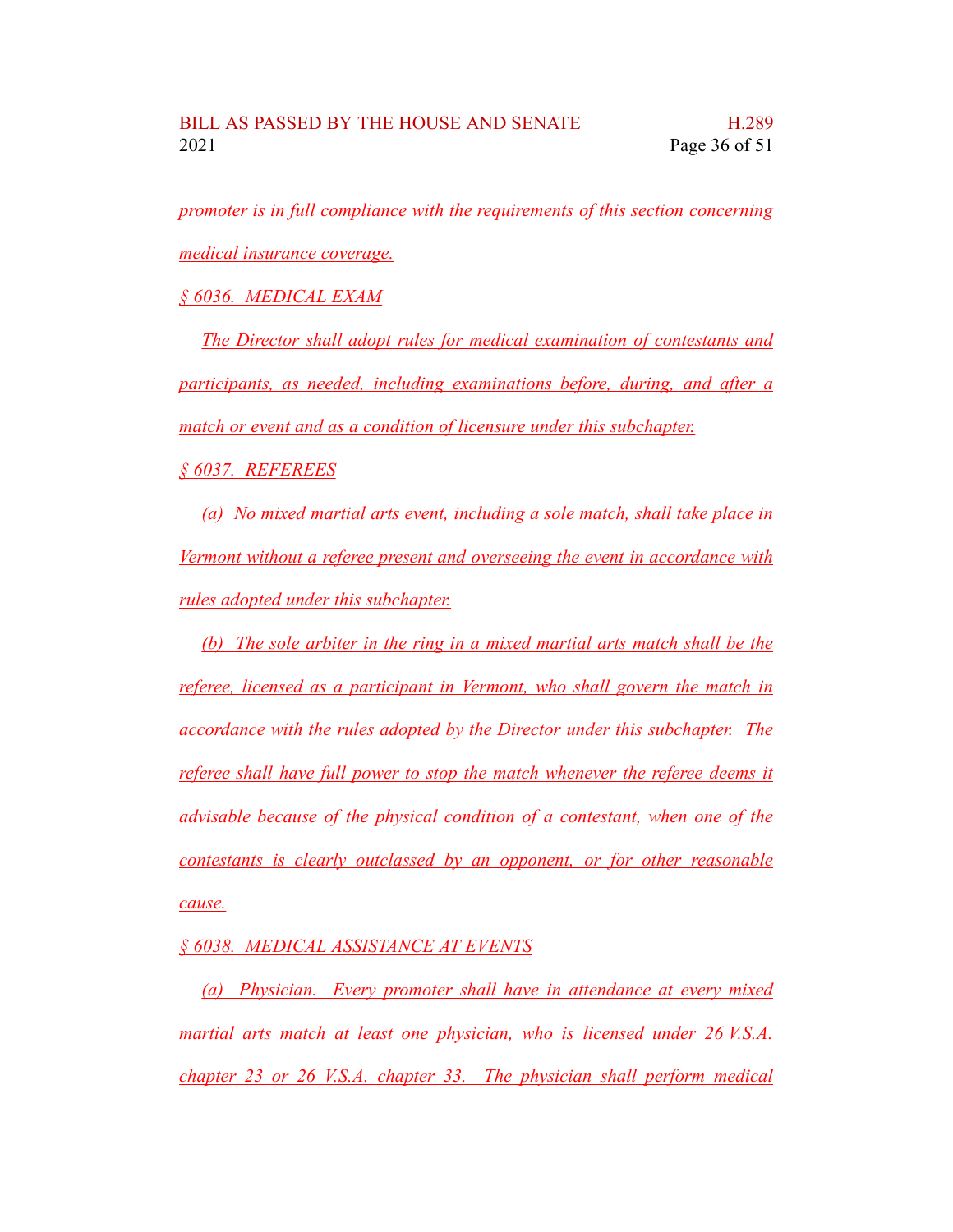*examinations of the contestants not more than twelve hours before the beginning of the match and shall certify in writing to the referee whether or not the contestant is in appropriate physical condition to engage in a mixed martial arts match.*

*(b) Ambulance. Every promoter shall have at every mixed martial arts match an ambulance containing the standard medical equipment necessary to treat cerebral injuries. If the ambulance leaves an event, no other mixed martial arts match may commence or resume until the ambulance returns. The promoter shall stop or delay a match until an ambulance is present.*

*(c) Upon the recommendation of the physician present during a mixed martial arts event, a contestant shall be required to undergo an ophthalmological and neurological examination after each match in accordance with rules adopted under this subchapter.*

*(1) The cost of such an examination shall be borne by the promoter of the event.*

*(2) The physician shall provide a certified writing of the examination findings to the referee and the contestant.*

*(3) Within 48 hours after receiving the examination, the contestant shall submit the physician's certified writing to the Office.*

*(4) If the physician, after an examination in accordance with this section and rules adopted under this subchapter, certifies that the contestant is not in a*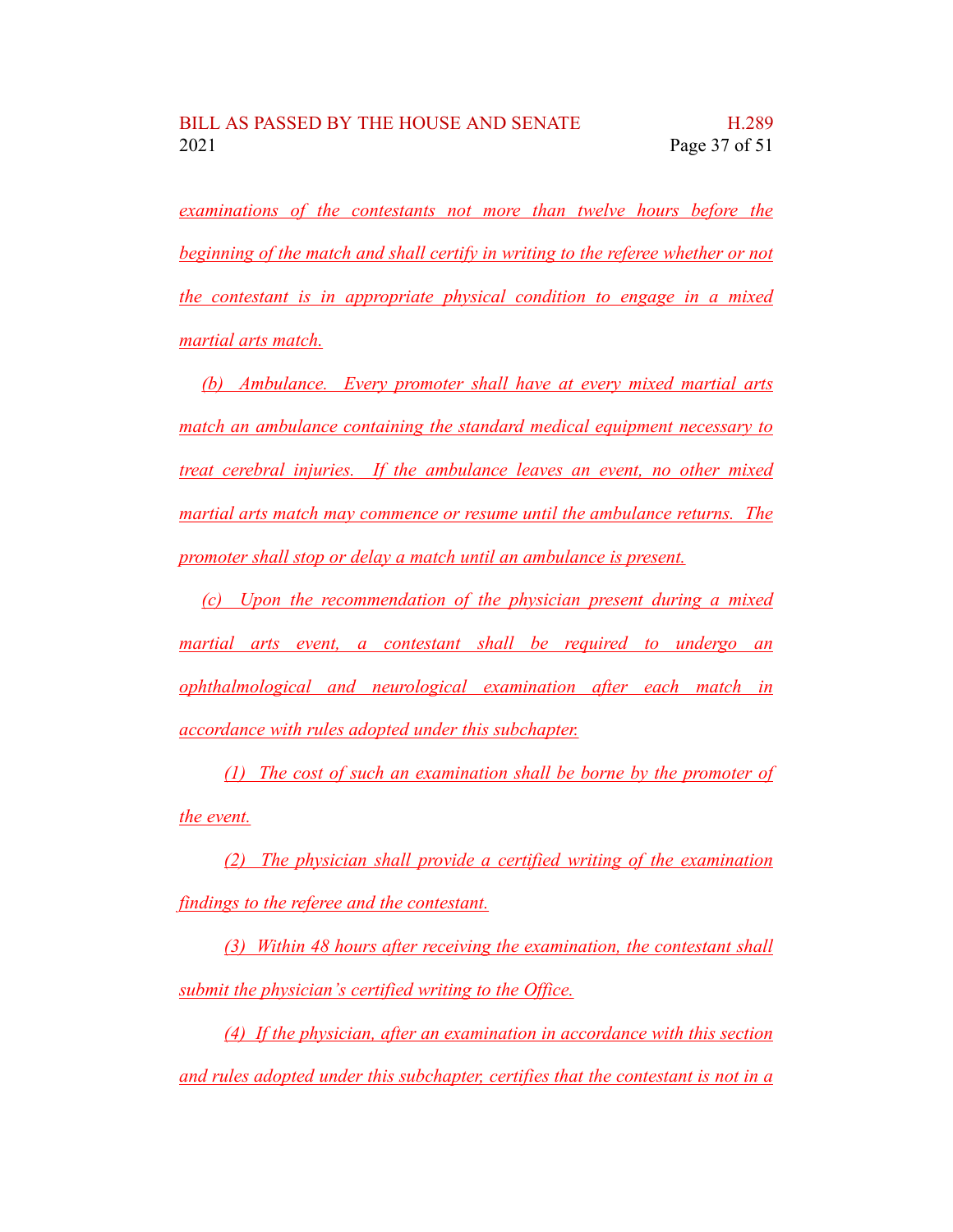*physical condition to engage in a mixed martial arts match, the contestant shall not be permitted to engage in another match until a subsequent examination is conducted in accordance with rules adopted under this subchapter and a physician certifies that the contestant is in an appropriate physical condition to engage in a mixed martial arts match. The physician providing the subsequent examination does not need to be the same physician who provided the examination at the mixed martial arts match.*

*§ 6039. TAX; POST-EVENT REPORT BY PROMOTER*

*(a) Every promoter shall, not later than seven days after the conclusion of a mixed martial arts event, submit a post-event report to the Office in accordance with rules adopted pursuant to this subchapter. The report shall include the exact number of tickets to the event sold, the amount of gross and net receipts from the event, and any other facts as the Director may by rule require. The promoter shall report on tickets sold to an entire event not to an individual match within an event.*

*(b) Every promoter shall, not later than seven days after the conclusion of a mixed martial arts event, pay to the Office by certified check a tax of five percent of the receipts from tickets, admission fees, and sponsorships after all costs from the event and any other State and federal taxes thereon have been paid. The promoter shall pay the tax on the receipts from the entire event. This tax shall be deposited in the Professional Regulation Fee Fund and used*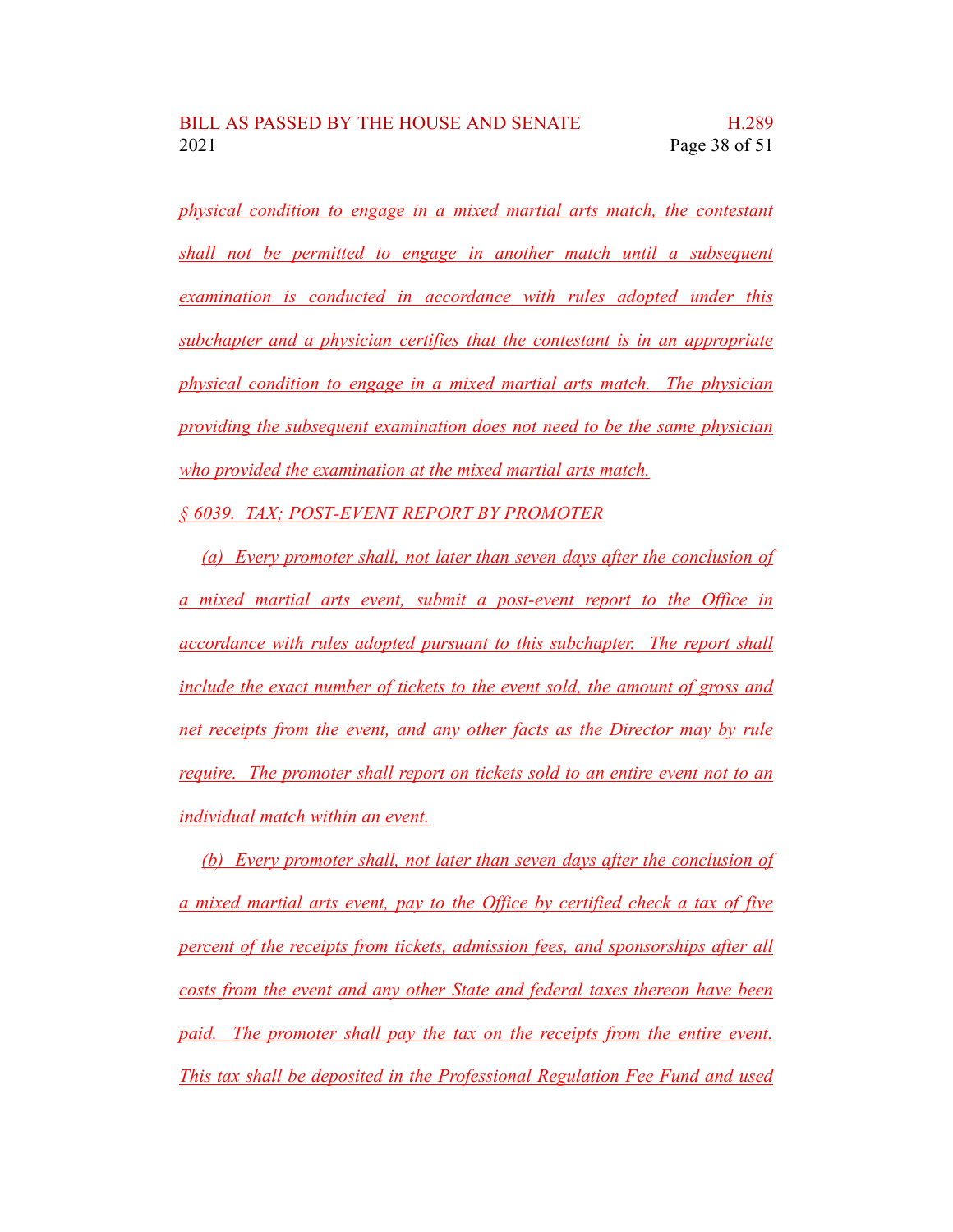*to carry out the provisions of this subchapter.*

*(c) If the report required under this section and the accompanying tax are not paid within the seven days required, the Office may examine, or cause to be examined, the books and records of the promoter and any corporation on behalf of which the promoter held the event.*

*§ 6040. UNPROFESSIONAL CONDUCT*

*(a) All persons. All persons licensed under this subchapter are subject to 3 V.S.A. chapter 5, subchapter 3, including the unprofessional conduct items established under 3 V.S.A. § 129a.*

*(b) Contestants. In addition to the items set forth in 3 V.S.A. § 129a, it shall be unprofessional conduct for a contestant to do any of the following:*

*(1) engage in a mixed martial arts match after a physician, licensed under 26 V.S.A. chapter 23 or 26 V.S.A. chapter 33, certifies, following an annual examination or an examination before, during, or within seven days after a match and carried out in accordance with this subchapter and rules adopted in accordance with this subchapter, that the contestant is not in a physical condition to engage in a mixed martial arts match;*

*(2) engage in a mixed martial arts match when suspended or prohibited from competing in a mixed martial arts match by any entity that regulates mixed martial arts;*

*(3) engage in a mixed martial arts match when the contestant's license*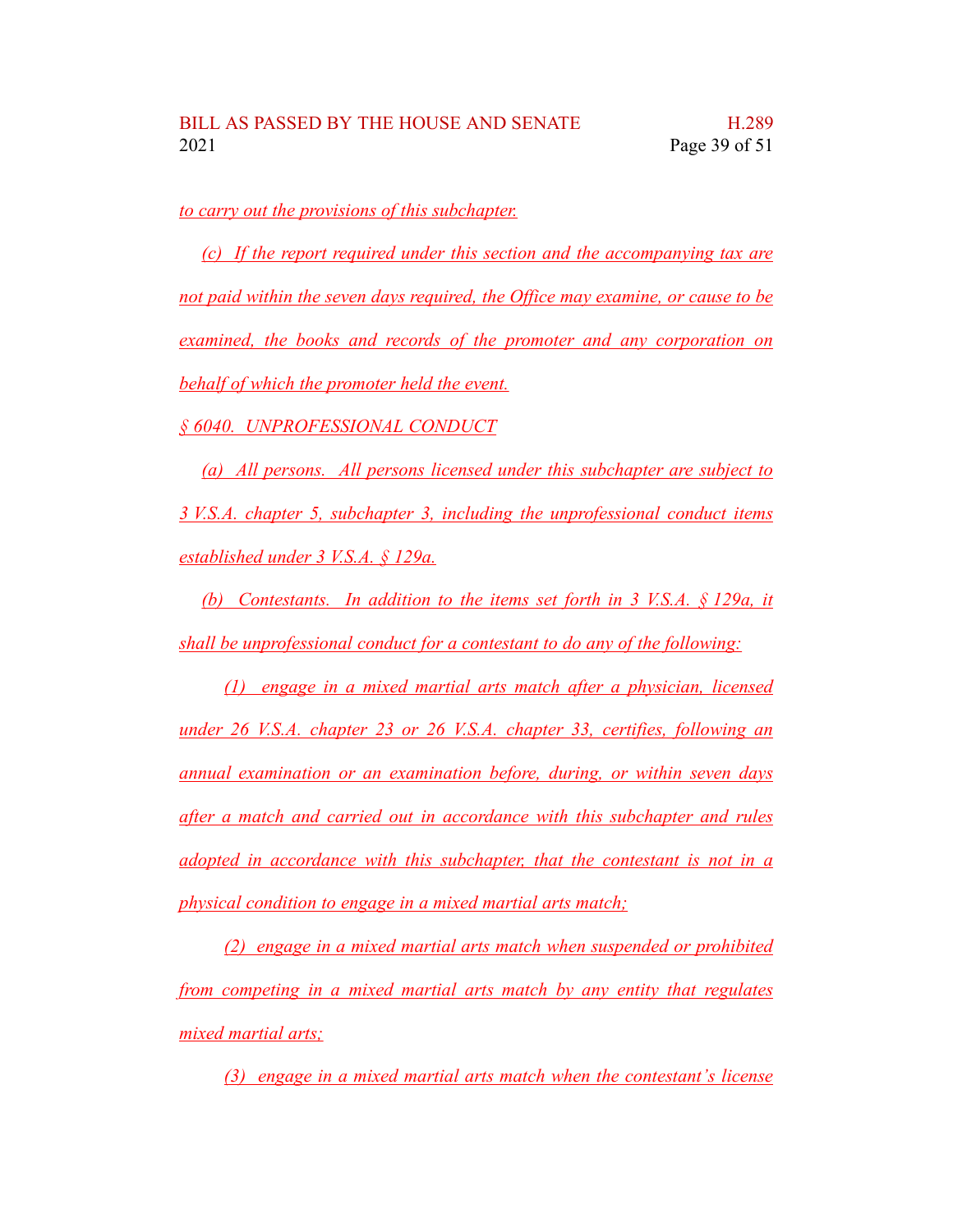*to engage in mixed martial arts, as a contestant, promoter, or participant, is suspended in any other state or jurisdiction;*

*(4) engage in a mixed martial arts match less than 30 days after competing as a contestant in another mixed martial arts match;*

*(5) engage in a mixed martial arts match less than 60 days after having been knocked out in a mixed martial arts match or less than 30 days after having been technically knocked out in a mixed martial arts match; or*

*(6) any other activity as established by the Director in rules adopted in accordance with this subchapter.*

*(c) Promoters. In addition to the items set forth in 3 V.S.A. § 129a, it shall be unprofessional conduct for a promoter to do any of the following:*

*(1) fail to submit a required report or information to the Office within the time period and with the information, taxes, and fees required under this subchapter and in accordance with rules adopted pursuant to this subchapter;*

*(2) directly or indirectly have any financial interest in an individual competing in a mixed martial arts match arranged by the promoter;*

*(3) engage a contestant who is suspended or prohibited from competing in mixed martial arts matches by any state or jurisdiction to compete in a match held by the promoter;*

*(4) conduct a mixed martial arts match with no ambulance present;*

*(5) conduct a mixed martial arts match with no physician present;*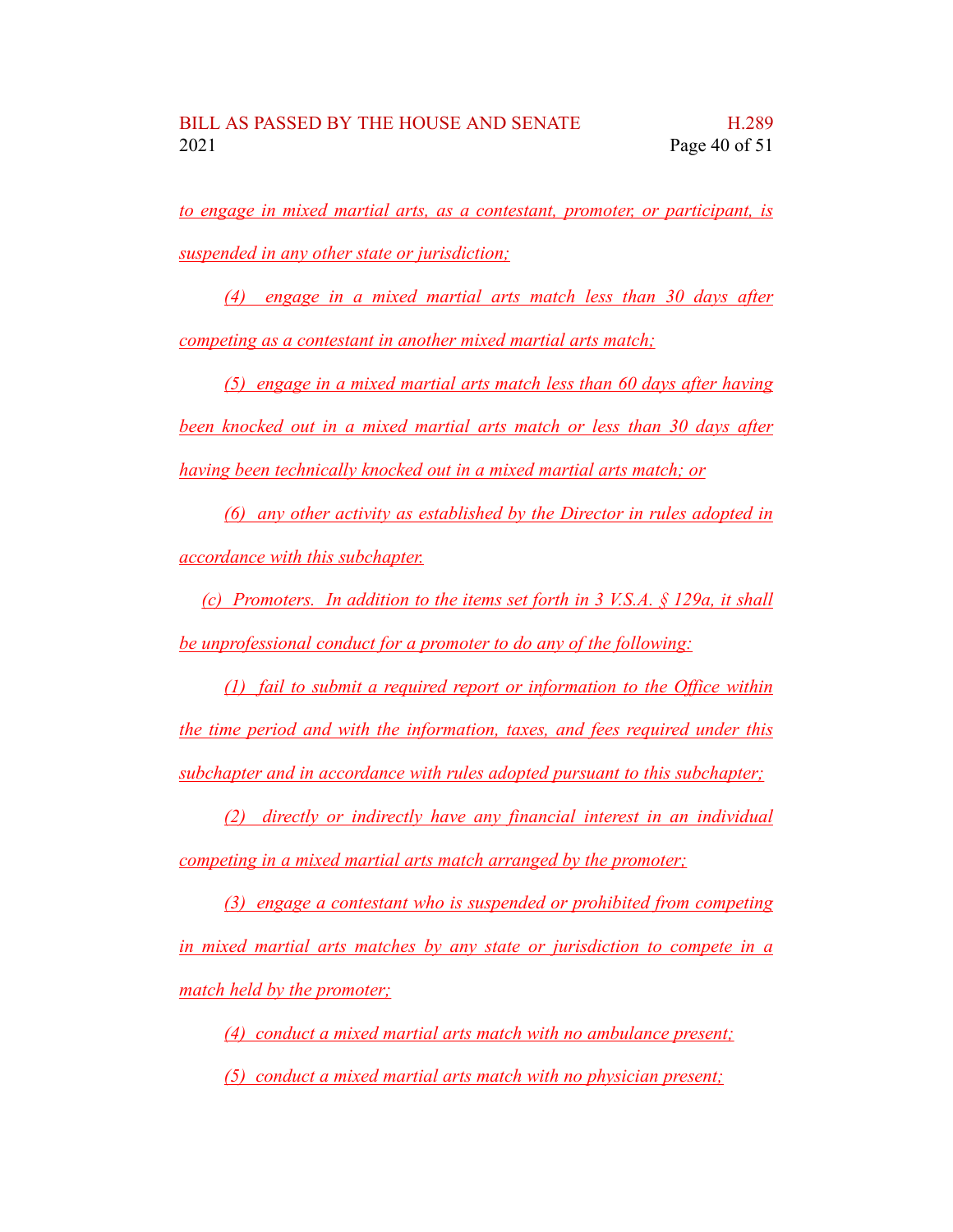*(6) conduct a mixed martial arts match without a referee present; or*

*(7) any other activity as established by the Director in rules adopted in*

*accordance with this subchapter.*

*(d) Participants. In addition to the items set forth in 3 V.S.A. § 129a, it shall be unprofessional conduct for a participant to do any of the following:*

*(1) for a referee, to unreasonably fail to comply with the rules adopted by the Director in accordance with this subchapter for the conduct of a mixed martial arts match;*

*(2) for a referee, match-maker, or judge, to directly or indirectly have any financial interest in an individual competing in a mixed martial arts match at which the referee, match-maker, or judge is acting as a judge, match-maker, or referee; or*

*(3) any other activity as established by the Director in rules adopted in accordance with this subchapter.*

*§ 6041. INSPECTIONS*

*The Director or designee may inspect facilities, including the ring, where a mixed martial arts match is to be held, before or during any match or event, and the records required for each licensee and the event or match in accordance with this subchapter and rules adopted pursuant to this subchapter. The Director or designee may suspend an event license immediately for failure to comply with this subchapter or with any rules adopted in accordance with*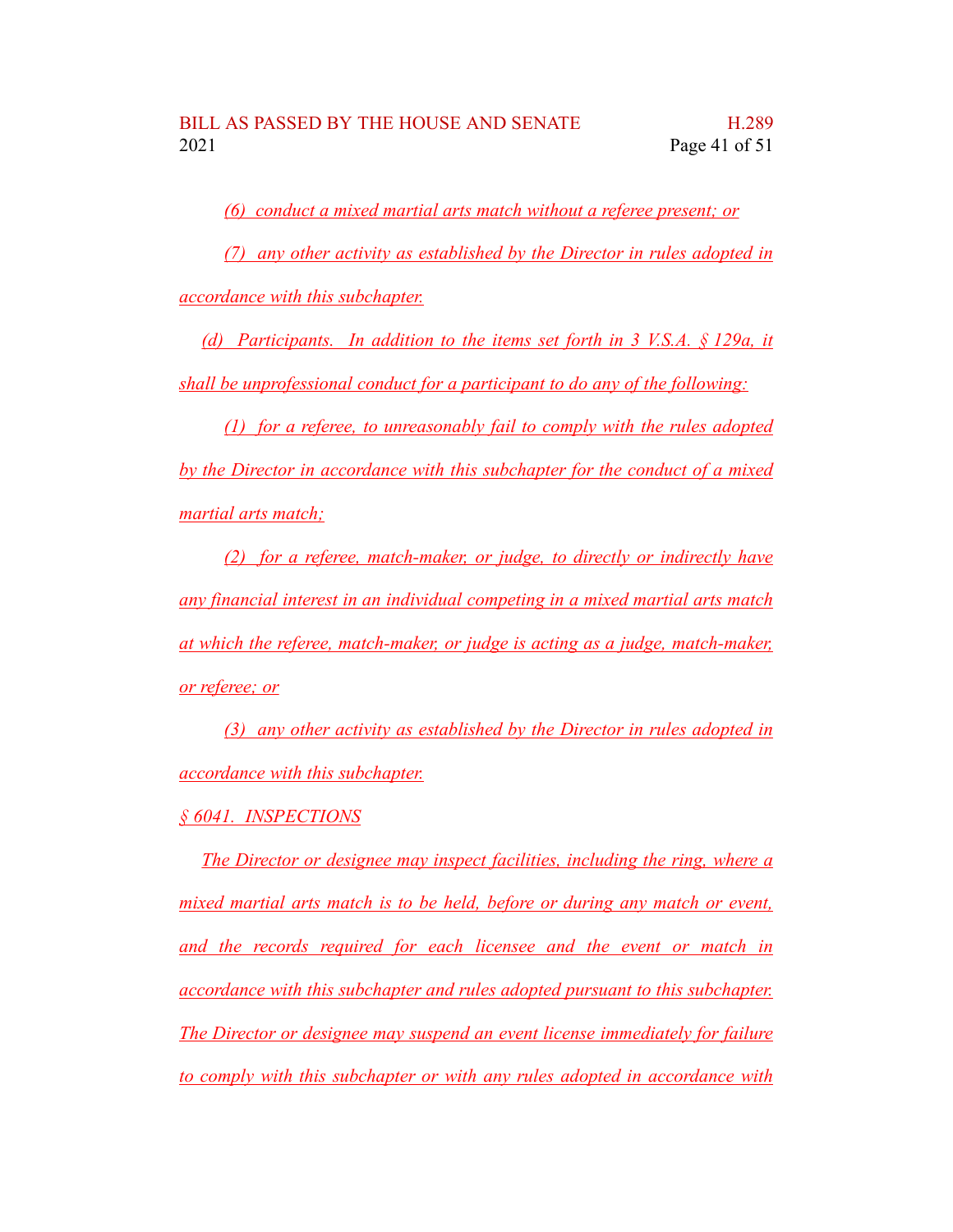#### *this subchapter.*

*§ 6042. AGE*

*No individual under 18 years of age shall engage in a mixed martial arts event, including a sole match, in which money, a prize or purse, or other form of monetary compensation is offered or given to any contestant.*

*§ 6043. INJUNCTION*

*The Director may, in addition to other remedies available under law, bring an action in a court of this State to enjoin a person from continuing any violation of this subchapter or doing any acts in furtherance thereof and for any other relief that the court deems appropriate.*

*Sec. 15a. 31 V.S.A. § 1101 is redesignated and amended to read:*

*§ 1101 6001. DEFINITIONS*

*As used in this chapter subchapter:*

- *(1) "Boxer" means an individual who participates in a boxing match.*
- *(2) "Boxing match" or "match" means a contest or training exhibition*

*for a prize or purse where an admission fee is charged and where individuals score points by striking the head and upper torso of an opponent with padded fists. An amateur match is a match held under the supervision of a school, college, or university; under the supervision of United States Amateur Boxing, Inc. or its successor as the nationally designated governing body for amateur boxing; or, for any other amateur match, under the supervision of a nationally*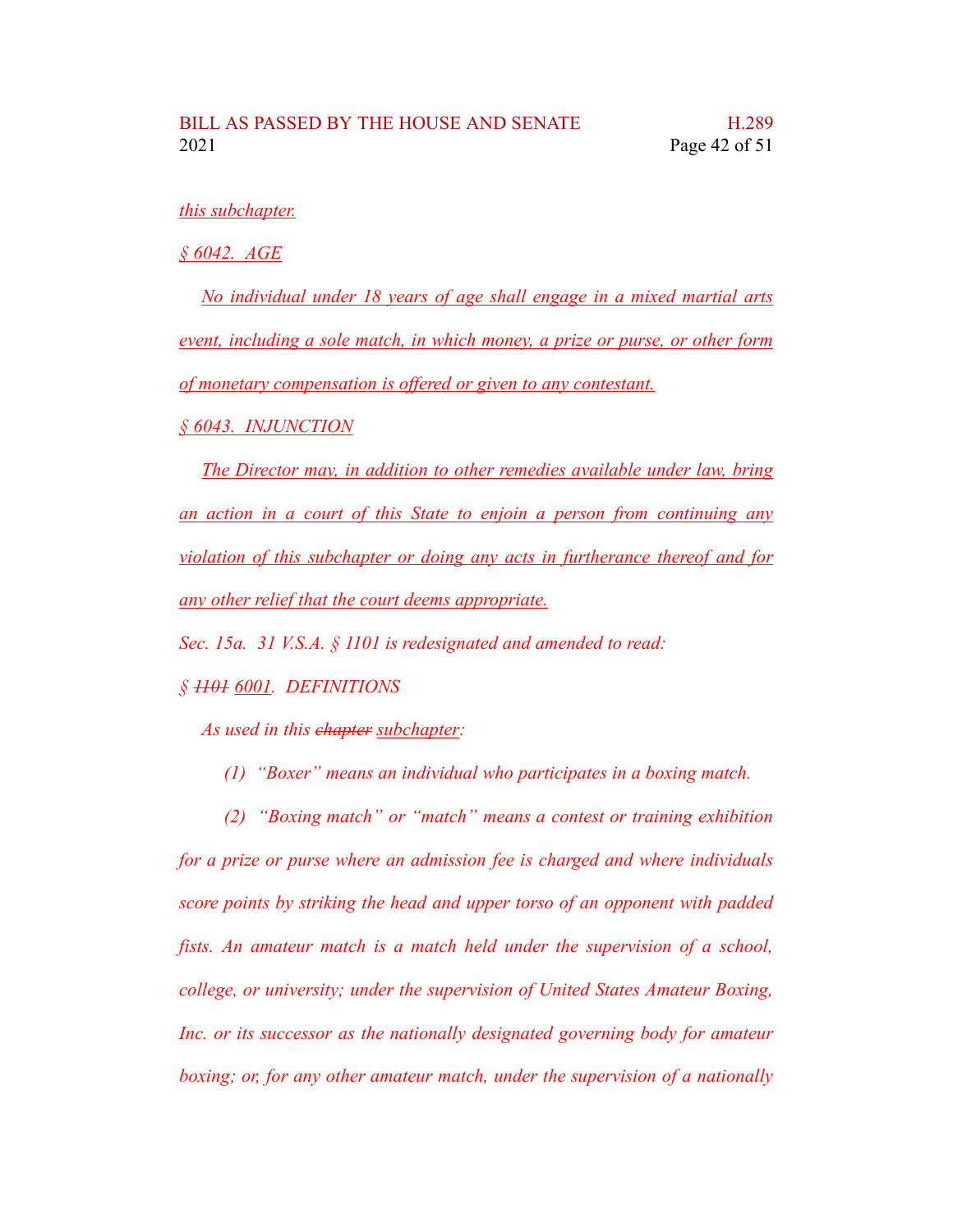*designated governing body. All other matches shall be considered professional matches. Kickboxing, martial arts, and mixed martial arts, as defined in this section, shall be considered "matches" for the purposes of this chapter.*

*(3) "Director" means the Director of the Office of Professional Regulation.*

*(4) "Disciplinary action" includes any action by the administrative law officer appointed under 3 V.S.A. § 129, premised upon a finding of wrongdoing. It includes all sanctions of any kind, including denying, suspending, or revoking a registration and issuing warnings.*

*(5) "Health care provider" means a health care practitioner licensed in Vermont who is permitted under his or her the practitioner's statutory or regulatory scope of practice to conduct the types of examinations set forth in this chapter subchapter.*

*(6) "Kickboxing" means unarmed combat involving the use of striking techniques delivered with the upper and lower body and in which the competitors remain standing while striking.*

*(7) "Martial arts" means any form of unarmed combative sport or unarmed combative entertainment that allows contact striking, except boxing or wrestling.*

*(8) "Mixed martial arts" means unarmed combat involving the use of a combination of techniques from different disciplines of the martial arts,*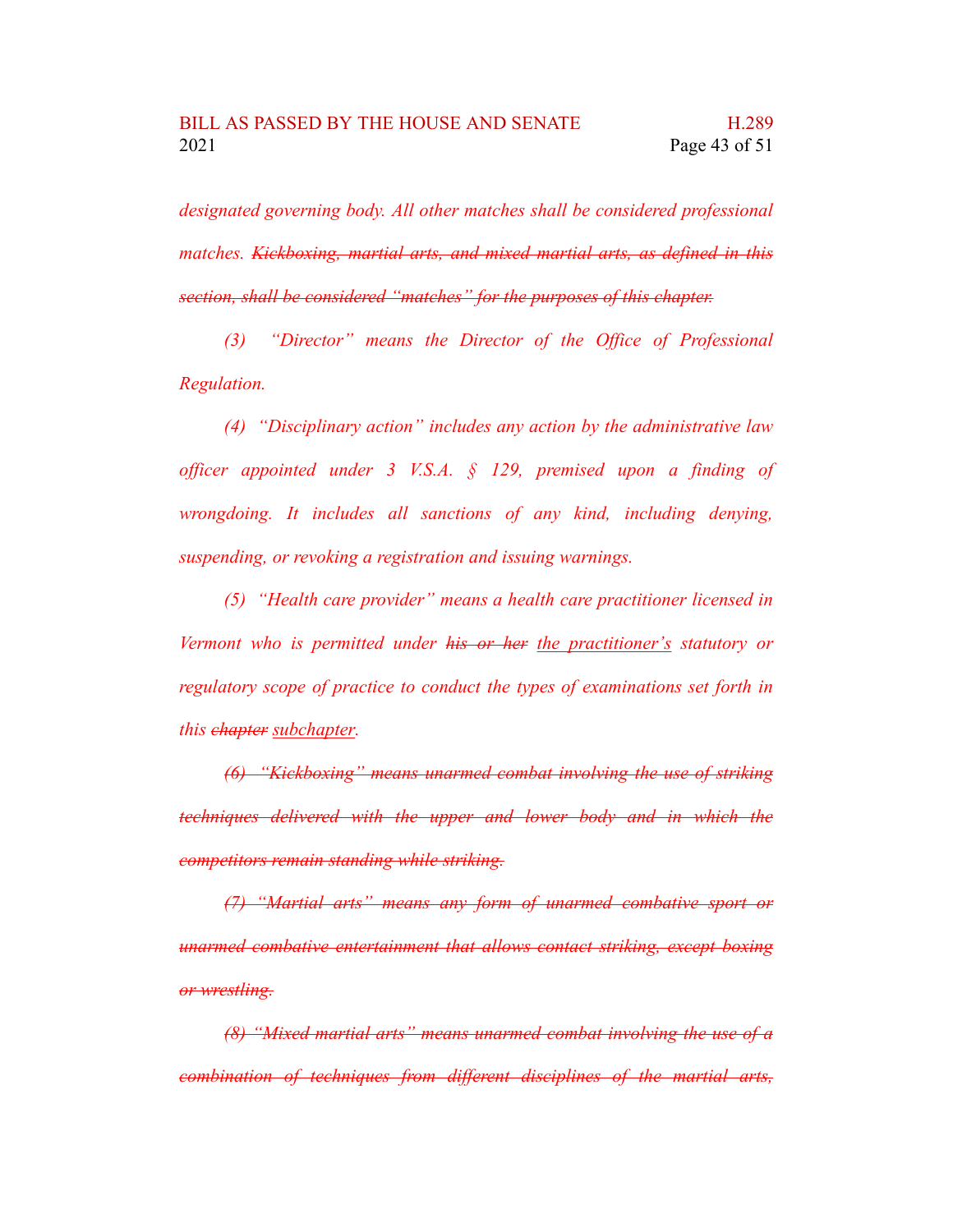*including grappling, submission holds, and strikes with the upper and lower body.*

*(9)(6) "Manager" means a person who receives compensation for service as an agent or representative of a professional boxer.*

*(10)(7) "National Boxer Registry" means an entity certified by the Association of Boxing Commissions for the purpose of maintaining records for the identification of professional boxers and for tracking their records and suspensions.*

*(11)(8) "Participant" means managers, seconds, referees, and judges in a professional boxing match.*

*(12)(9) "Promoter" means a person that organizes, holds, advertises, or otherwise conducts a professional boxing match.*

*\* \* \* Boxing \* \* \**

*Sec. 16. REDESIGNATIONS; BOXING*

*(a) 31 V.S.A. chapter 21 is redesignated as 26 V.S.A. chapter 107, subchapter 1.*

*(b) 31 V.S.A. §§ 1101–1113 are redesignated as 26 V.S.A. §§ 6001–6013, respectively.*

*Sec. 17. CONFORMING CHANGES*

*When preparing the Vermont States Annotated for publication, the Office of Legislative Counsel shall revise any cross-references to 31 V.S.A. chapter 21*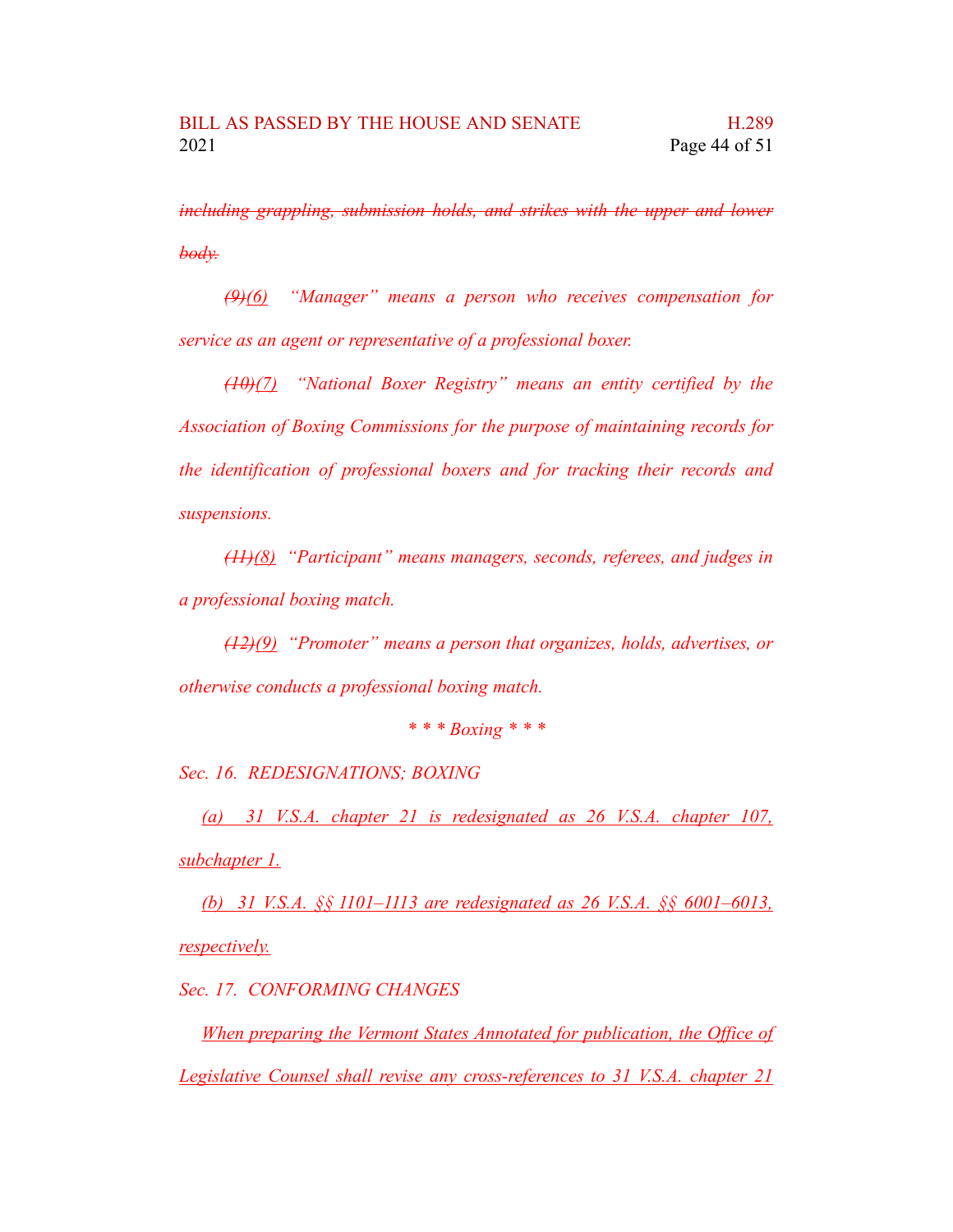*and its sections as redesignated and codified in Sec. 16 of this act.*

*\* \* \* Endorsement Process \* \* \**

*Sec. 18. 3 V.S.A. § 136a is amended to read:*

*§ 136a. UNIFORM PROCESS FOR ENDORSEMENT FROM OTHER*

*STATES*

*(a) Except Notwithstanding any statute or rule to the contrary and except as provided in subsection (b) of this section, all professions attached to the Office shall have an endorsement process that requires not more than three years of practice in good standing in another jurisdiction within the United States, regardless of whether that jurisdiction has licensing requirements substantially similar to those of this State.*

*(b) Any profession determining that three years of demonstrated practice in another jurisdiction is not adequately protective of the public shall provide its rationale to the Director, who may propose any necessary statutory or rule amendments in order to implement more restrictive requirements for endorsement.*

*(c) The Director may issue to an endorsement applicant a waiver of the profession's practice requirement if there is a showing that the waiver follows State policy and the public is adequately protected.*

*\* \* \* Home Health Nursing \* \* \**

*Sec. 19. 2020 Acts and Resolves No. 91, as amended by 2020 Acts and*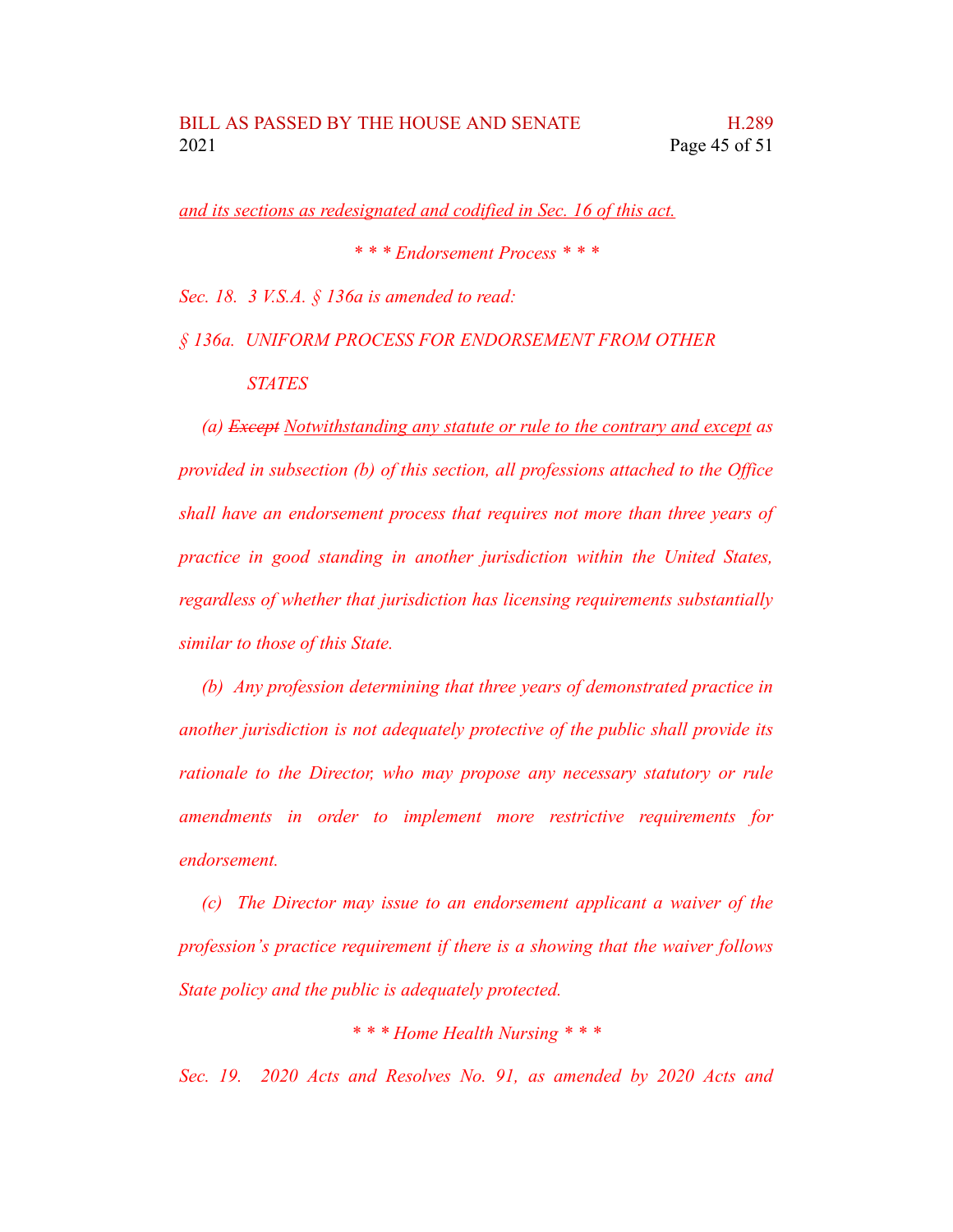*Resolves No. 140, Sec. 13, and 2021 Acts and Resolves No. 6, Sec. 1, is further amended to read:*

*\* \* \* Supporting Health Care and Human Service*

*Provider Sustainability \* \* \**

*Sec. 1. AGENCY OF HUMAN SERVICES; HEALTH CARE AND*

*HUMAN SERVICE PROVIDER SUSTAINABILITY*

*\* \* \**

*\* \* \* Regulation of Professions \* \* \**

*\* \* \**

*Sec. 17. OFFICE OF PROFESSIONAL REGULATION; BOARD OF MEDICAL PRACTICE; OUT-OF-STATE HEALTH CARE PROFESSIONALS*

*(a) Notwithstanding any provision of Vermont's professional licensure statutes or rules to the contrary, through March 31, 2022, a health care professional, including a mental health professional, who holds a valid license, certificate, or registration to provide health care services in any other U.S. jurisdiction shall be deemed to be licensed, certified, or registered to provide health care services, including mental health services, to a patient located in Vermont using telehealth,; as a volunteer member of the Medical Reserve Corps,; or as part of the staff of a licensed facility, other health care facility as defined in 18 V.S.A. § 9432, or federally qualified health center, provided the*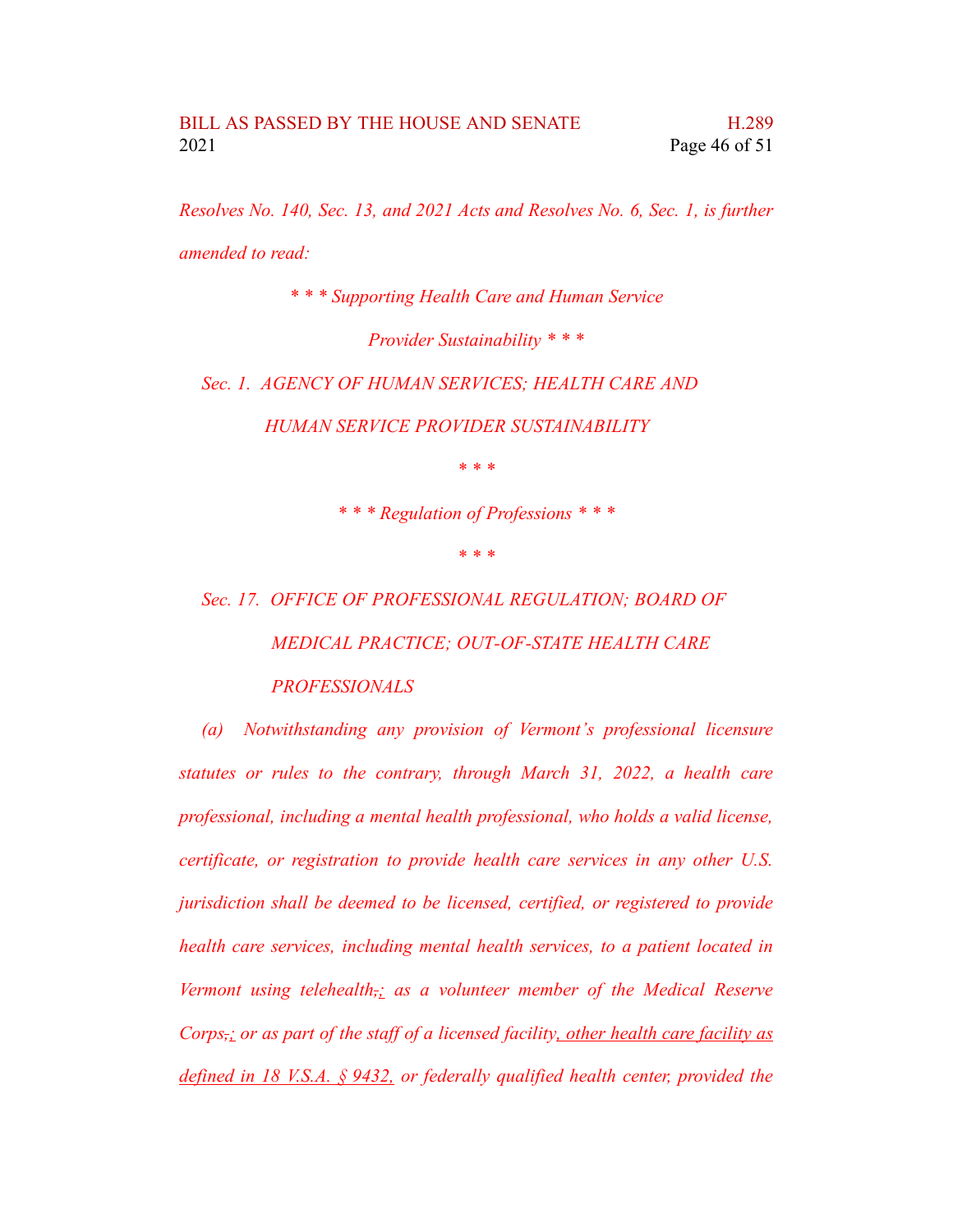#### *health care professional:*

*(1) is licensed, certified, or registered in good standing in the other U.S. jurisdiction or jurisdictions in which the health care professional holds a license, certificate, or registration;*

*(2) is not subject to any professional disciplinary proceedings in any other U.S. jurisdiction; and*

*(3) is not affirmatively barred from practice in Vermont for reasons of fraud or abuse, patient care, or public safety.*

*(b) A health care professional who plans to provide health care services in Vermont as a volunteer member of the Medical Reserve Corps or as part of the staff of a licensed facility, other health care facility as defined in 18 V.S.A. § 9432, or federally qualified health center shall submit or have submitted on the individual's behalf the individual's name, contact information, and the location or locations at which the individual will be practicing to:*

*(1) the Board of Medical Practice for medical doctors, physician assistants, and podiatrists; or*

*(2) the Office of Professional Regulation for all other health care professions.*

*(c) A health care professional who delivers health care services in Vermont pursuant to subsection (a) of this section shall be subject to the imputed jurisdiction of the Board of Medical Practice or the Office of Professional*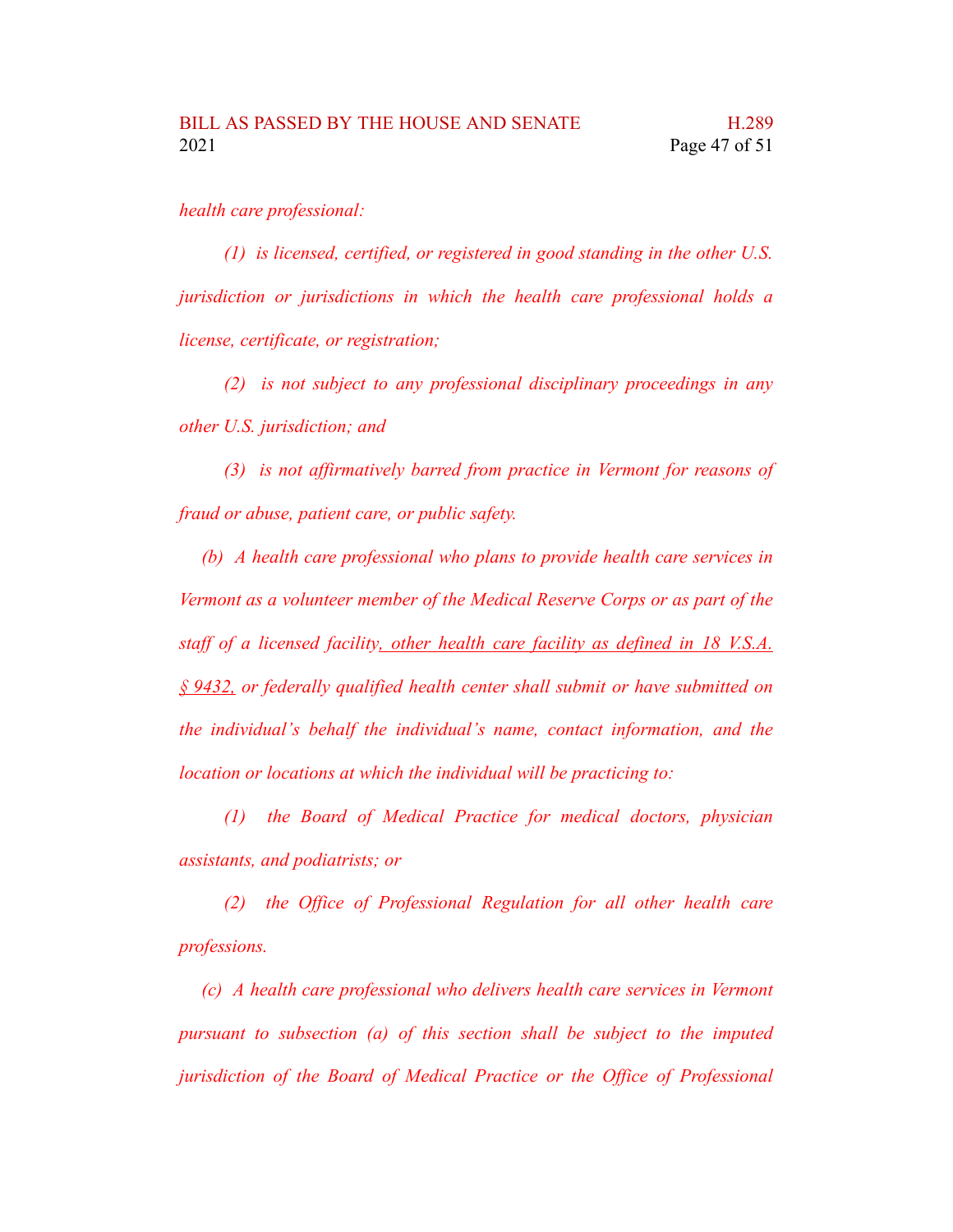*Regulation, as applicable based on the health care professional's profession, in accordance with Sec. 19 of this act.*

*(d)(1) This section shall remain in effect through March 31, 2022, provided the health care professional remains licensed, certified, or registered in good standing.*

*(2) The Board of Medical Practice and Office of Professional Regulation shall provide appropriate notice of the March 31, 2022 expiration date of this section to:*

*(A) health care professionals providing health care services in Vermont under this section;*

*(B) the Medical Reserve Corps; and*

*(C) health care facilities and federally qualified health centers at which health care professionals are providing services under this section.*

*Sec. 18. INACTIVE LICENSEES; BOARD OF MEDICAL PRACTICE;*

*OFFICE OF PROFESSIONAL REGULATION*

*(a)(1) Through March 31, 2022, a former health care professional, including a mental health professional, whose Vermont license, certificate, or registration became inactive not more than three years earlier and was in good standing at the time it became inactive may provide health care services, including mental health services, to a patient located in Vermont using telehealth,; as a volunteer member of the Medical Reserve Corps,; or as part*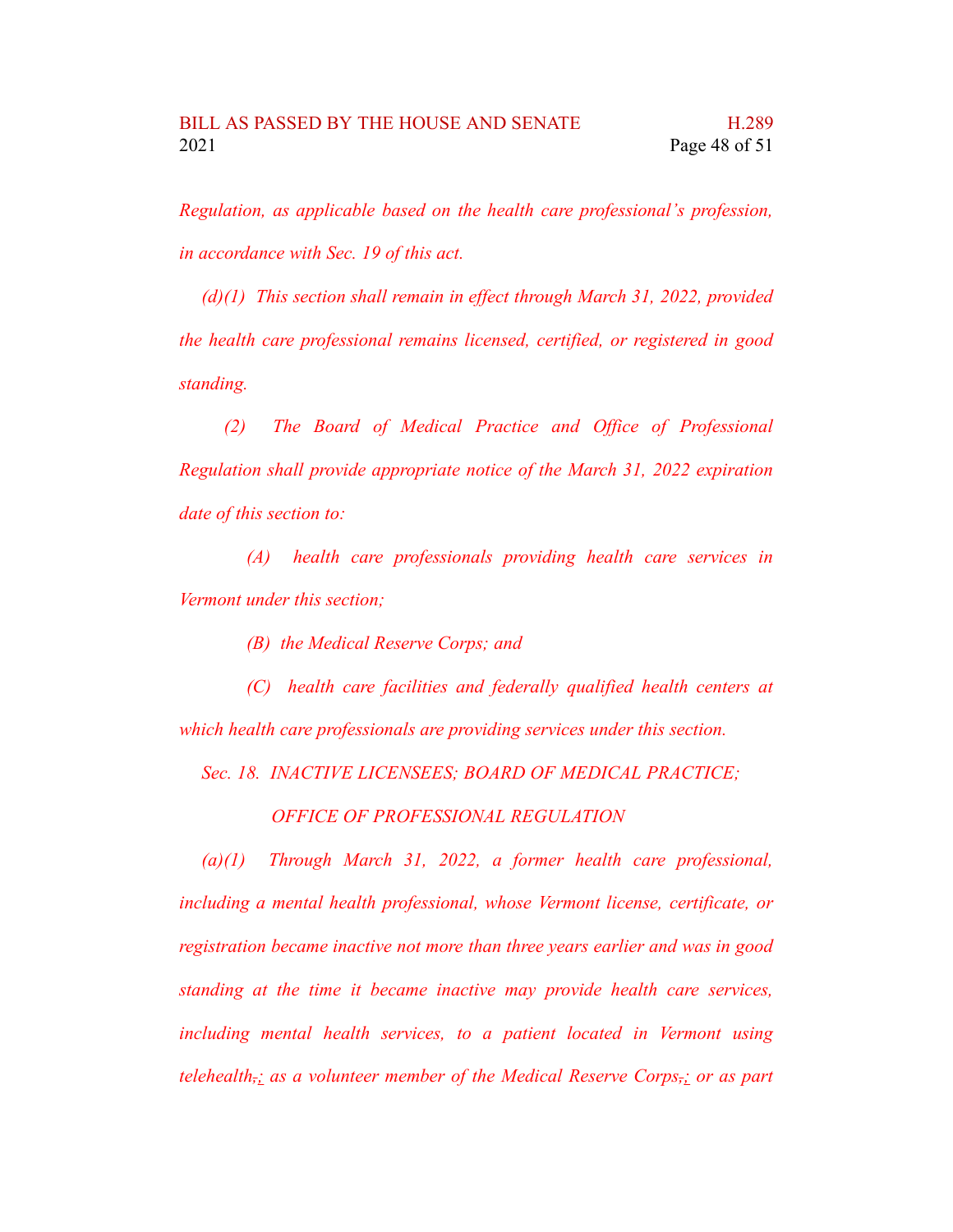*of the staff of a licensed facility, other health care facility as defined in 18 V.S.A. § 9432, or federally qualified health center after submitting, or having submitted on the individual's behalf, to the Board of Medical Practice or Office of Professional Regulation, as applicable, the individual's name, contact information, and the location or locations at which the individual will be practicing.*

*(2) A former health care professional who returns to the Vermont health care workforce pursuant to this subsection shall be subject to the regulatory jurisdiction of the Board of Medical Practice or the Office of Professional Regulation, as applicable.*

*(3) The Board of Medical Practice and Office of Professional Regulation shall provide appropriate notice of the March 31, 2022 expiration date of this section to:*

*(A) health care professionals providing health care services under this section;*

*(B) the Medical Reserve Corps; and*

*(C) health care facilities and federally qualified health centers at which health care professionals are providing services under this section.*

*(b) Through March 31, 2022, the Board of Medical Practice and the Office of Professional Regulation may permit former health care professionals, including mental health professionals, whose Vermont license, certificate, or*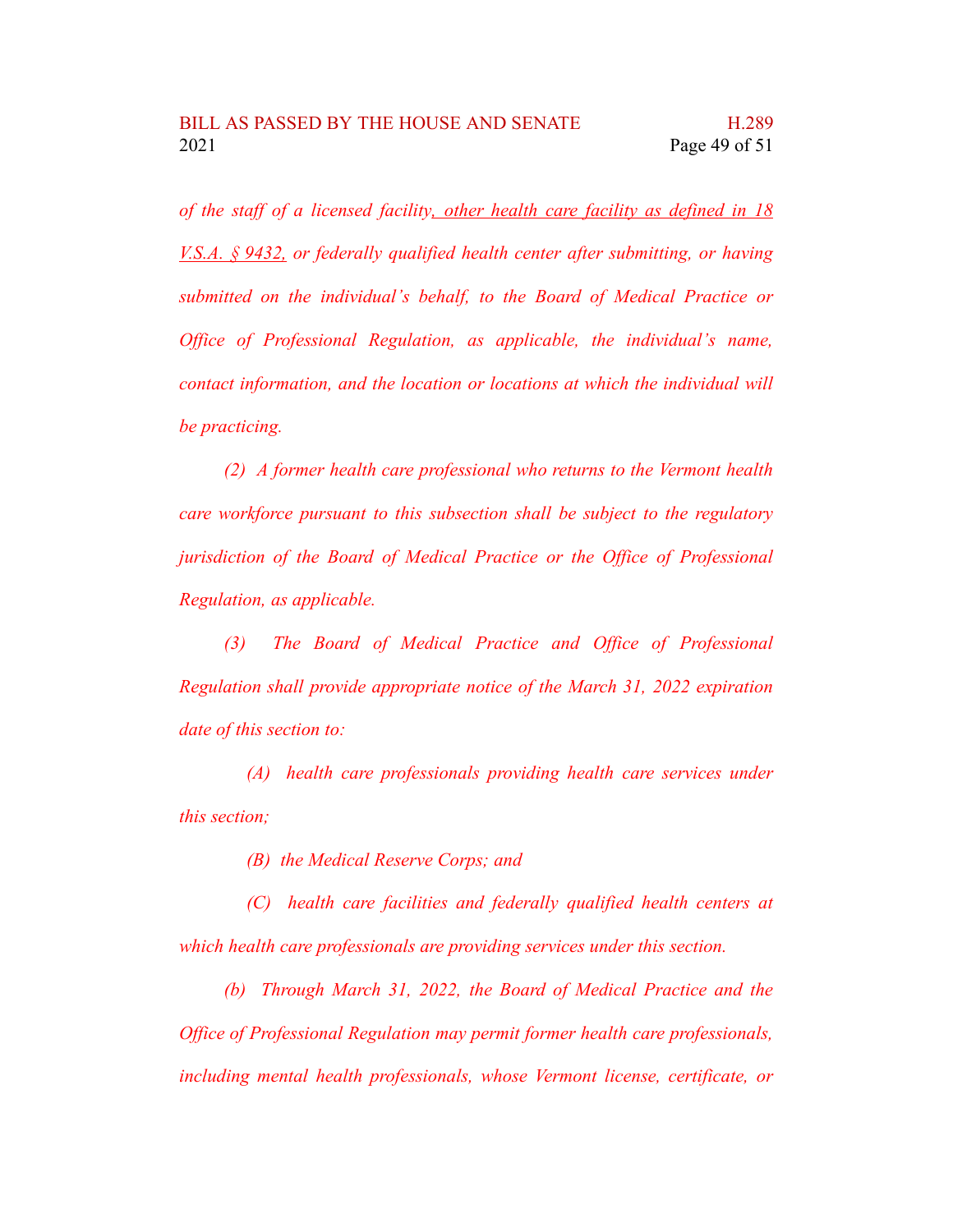*registration became inactive more than three but less than 10 years earlier and was in good standing at the time it became inactive to return to the health care workforce on a temporary basis to provide health care services, including mental health services, to patients in Vermont. The Board of Medical Practice and Office of Professional Regulation may issue temporary licenses to these individuals at no charge and may impose limitations on the scope of practice of returning health care professionals as the Board or Office deems appropriate.*

*\* \* \**

*Sec. 20. 3 V.S.A. § 129a is amended to read:*

*§ 129a. UNPROFESSIONAL CONDUCT*

*(a) In addition to any other provision of law, the following conduct by a licensee constitutes unprofessional conduct. When that conduct is by an applicant or person who later becomes an applicant, it may constitute grounds for denial of a license or other disciplinary action. Any one of the following items or any combination of items, whether the conduct at issue was committed within or outside the State, shall constitute unprofessional conduct:*

*\* \* \**

*(10) Conviction of a crime related to the practice of the profession or conviction of a felony, whether or not related to the practice of the profession. If an individual has a conviction of concern, the board or hearing officer shall*